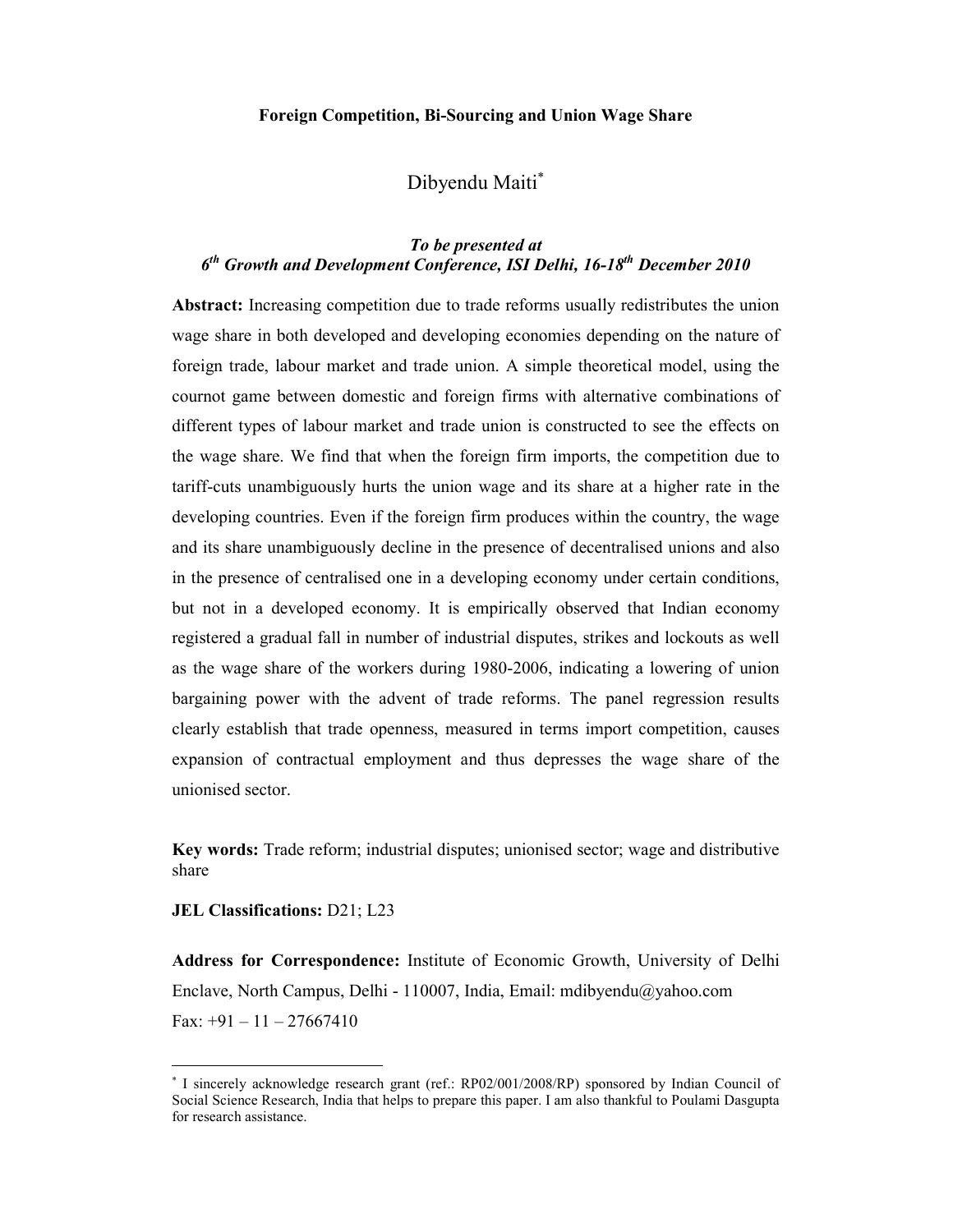## **1. Introduction**

Conventional belief suggests that a reduction of trade barriers would promote competitiveness in an economy, and thus essentially raises the demand for labour and the resultant welfare of workers by increasing either wage rate or employment or both. Although this has been the presumption behind the adoption of liberal policies, the effect has been uncertain in the presence of imperfections in both the product market and labour market. If a particular trade policy puts a pressure on the market price of a final good, it affects not only output but also the benefit of the firm. The benefit tends to be lower, if the labour market is rigid enough to accept revised employment and wage. The recent research shows that the trade union in the labour market, by exerting their bargaining power, often restricts the pace of industrialisation and hence it does not help to reduce unemployment rate (such as Blanchand and Giavazzi, 2003). Moreover, Besley and Burgess (2004) studied the effect of labour market rigidity on regional growth in a federal democratic country like India during 1952-1997 and established that the states which have favourable labour laws for workers grew at a slower rate than those have favourable laws for employer. This has mandated the country to bring more flexible labour market policies so that it accelerates the industrialisation and resultant employment. There has been another policy implication of these researches for the developing countries. Only a certain share of working population in these countries is engaged in the unionised sector (i.e., formal or organised sector) where a strong union operates to protect their interests and the rest works outside the firm on flexible contracts, without getting minimum wage and securities. The latter has grown in recent years not only in developing countries but also in developed countries (Schneider and Enste, 2000; Jütting and de Laiglesia, 2009). The economic conditions of those workers are quite often poor and hence in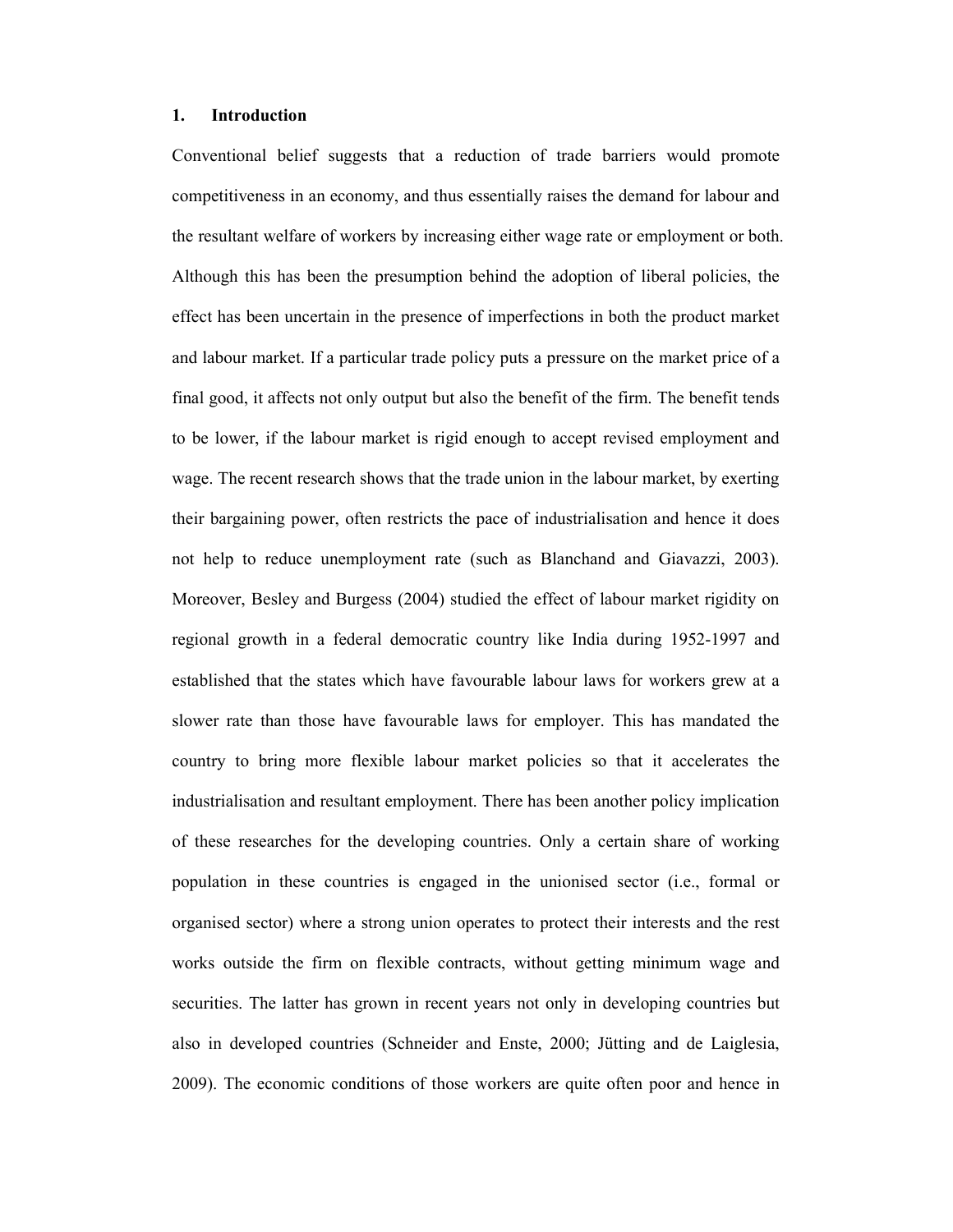the process of development the policies are required to lift up the working population from informal to formal sector or non-unionised to unionised sector. If the rigid policies do not help the process, it must be withdrawn for the sake of gainful employment in the formal or unionised sector. As a result, the current policy thrust is given, particularly in developing countries including India, towards bringing more flexibility in the labour laws so that it does not restrict the industrial growth. Given this backdrop the current paper seeks to understand whether the competition has any significant impact on the unionised sector. Since the competition changes the market structure, it could indirectly impact on the union, even without legislative reform. The immediate questions would be: (i) what is the implication of competition on the functioning of union? (ii) is the union better off, both in absolute and relative terms, from that? The present paper would like to explore these issues both theoretically and empirically based on Indian experiences.

We argue that the competition puts downward pressure in the final goods price and reduces the individual market share. This fall in the share of an individual firm leads to a reduction of employment in the union sector and thus has a downward pressure on union wage. The most important and practical question here is that how the firm could cut down the labour force or wage within the current legislative framework in India. There is no doubt that the flexible laws enable a firm to do instantaneous adjustment in the labour requirements and thereby help industrialisation. And, if so, we need to understand who is likely to gain and how much in the process. In the existing system even if the rigid laws do not help instantaneous adjustments, the firm still finds way to do it in the long-run by either not fulfilling the new positions or not hiring against retirements. *Second*, a labour turn-over rate tends to be higher under competition and quickens this process further. While a firm intends to reduce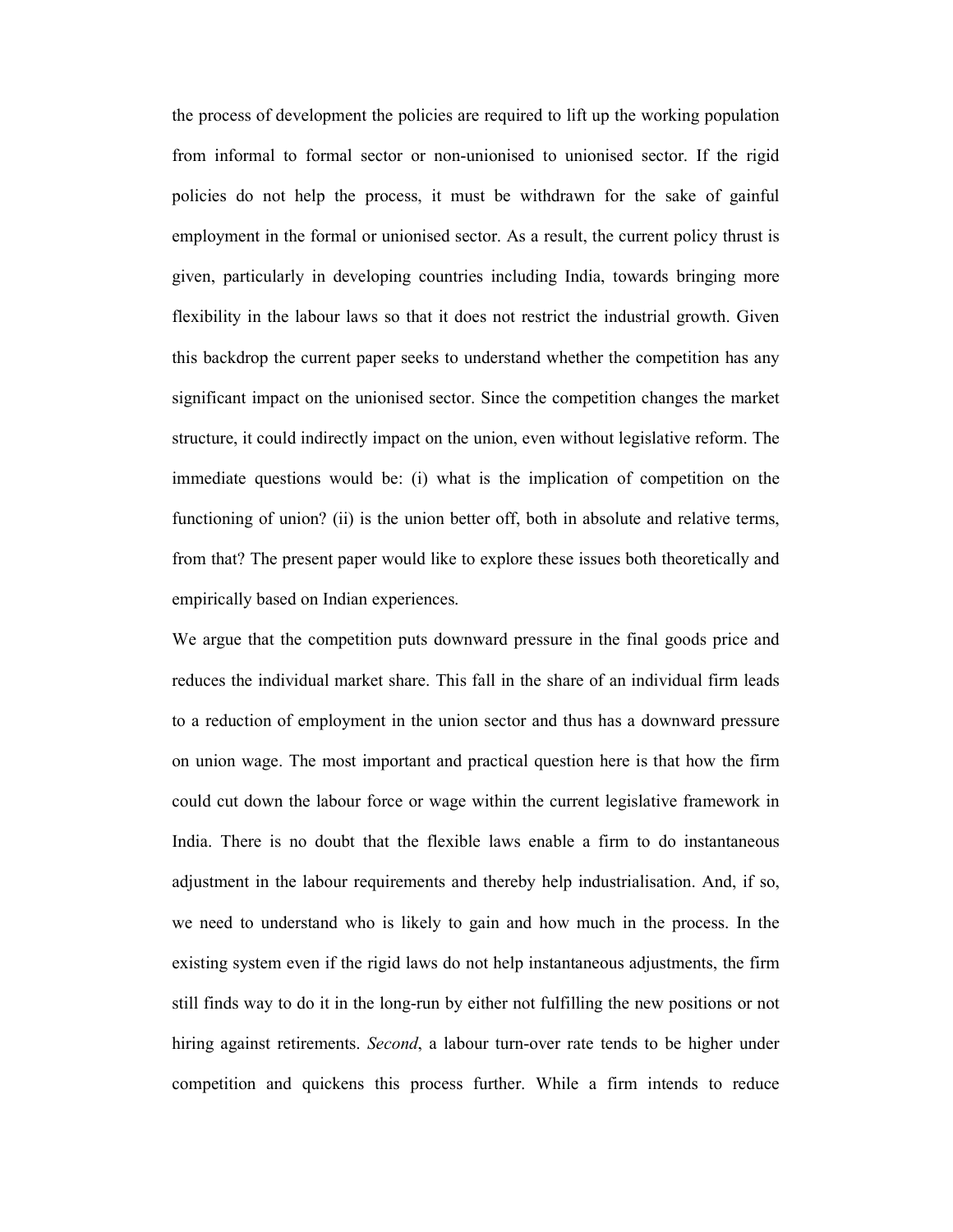employment, if the probability of getting employment in another firm, with the entry of new firm after reform, must be higher, this would ease the rigidity in the labour market. *Third*, while the employer wants to rationally allocate resource for optimum benefits, the union workers should not act irrationally and react properly in the presence of credible threat. This would definitely compel them for some adjustments, if alternative of the workers would be starvation, so that the production unit does not shut down. Hence the union makes adjustments with the firm owners accordingly. *Fourth*, even within the existing labour laws in India a firm enjoys relative flexibility depending upon their size. For example, according to Industrial Disputes Acts (1951) in India, a firm needs a prior approval for its retrenchment if it hires workers more than 100. Similarly, Factory Acts (1947) in India is not applicable for a firm how hires less than ten workers (Besley and Burgess, 2004). These relatively small firms easily put pressure on union workers either by firing workers or contracting outside instantaneously. *Fifth*, although the legislative amendment is important factor for the industrial growth, but, it is not just legislation, but enforcement, too, that is crucial to the extent to which firms are deterred by labour legislation (D'Souza, 2008). A field-level study by Maiti (2009) has shown that high level of corruption among the administrative authority enables the firm owners in bypassing these regulations. *Sixth*, the firms also enjoy a legislative right of using flexible labour within the firm on contractual basis following the Contract Labour Regulations Acts (1970). These flexible labourers can be treated as a stock to absorb external shocks. Therefore, in presence of these factors, a firm is able to change employment composition in response to the competition, at least in the long-run. Bargaining power of the union then must shrink if the size of employment shrinks. Moreover, if the firm finds a non-unionized sector to contract out the works, it further puts pressure on union to accept a lower wage and employment. Now, if the competition depresses product price and the firm shifts the burden on the workers, the issue that requires investigation is that who is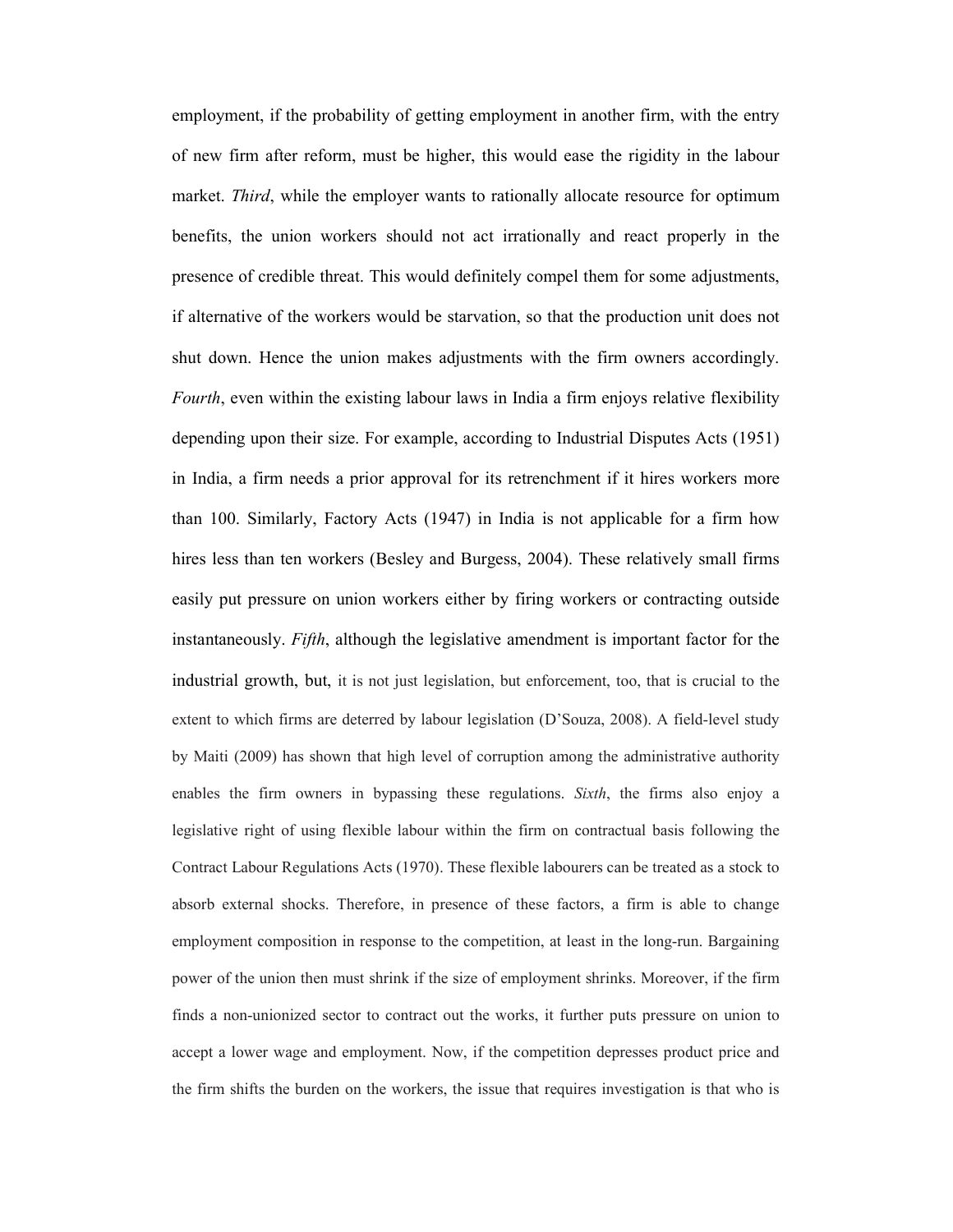better off in both relative and absolute terms. This would depend on the nature of trade union functioning and the accessibility of non-unionised workers.

The study would also like to see the differential impact of competition on union. The distinction between developed and developing country here is made by looking at the existence and non-existence of non-unionised sector. It is understood that a developing economy consists of a large informal or unregistered sector which we define here as non-unionised sector. Mainly the persons who do not find employment in the registered sector come to this sector. Since these employments are largely outside the purview of industrial and labour laws, the workers in this sector cannot build up a formal union for fighting for their rights and better wage. The principal feature of the sector is that the workers work on flexible contracts without any guarantee of employment, social securities and other fringe benefits. We prefer to term the sector which uses workers for production in the registered firms as unionised sector and the rest is the non-unionised sector. Since, the production outside the unionised sector does not face trade union, the wage of the sector must be lower than that in the unionised sector (see Carruch and Oswald, 1981). This gives an incentive to produce outside by either subcontracting or buying from spot markets. We argue that if a firm starts contracting out more to the non-unionised sector under more competition in the post-trade reform period, the workers in the unionised (formal) sector would be worse off, particularly in the developing economy. In order to see this, at first, we develop a theoretical model to show the distributive impact of reform on the unionised sector and then some evidences will be drown from contemporary experiences on Indian economy.

In theory, there could be two types of countries where a firm produces with or without existence of unionised labour markets in autarky. After reform, we consider a simple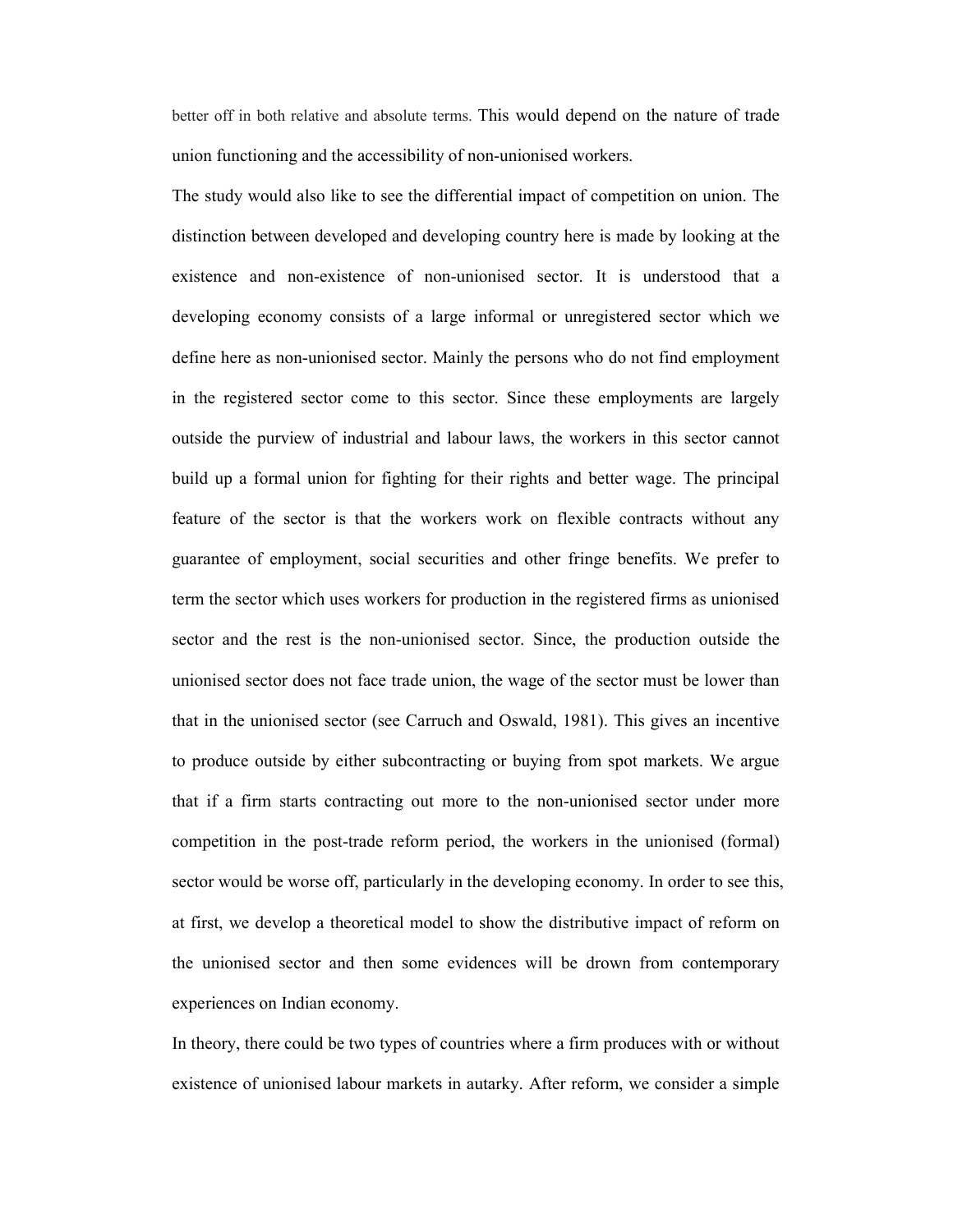duopoly model of cournot game between a domestic and foreign firm and examine its implication of trade union wage and its share. The domestic firm can either produce in the unionised sector or contract out to the non-unionised sector (i.e., informal sector). The decision of being produced at the union sector and/or outside is taken simultaneously. On the other hand, the foreign firm can either produce abroad and import those or directly produce at the domestic country. While producing at the domestic country, the implication will be different depending on accessibility of the non-unionised sector by the foreign firm. We find that a rise of competition in the import competing sector, with a decline of tariff rate, the foreign firm captures a share of domestic market and depresses the union wage and its share in the domestic firm at higher rate in a developing economy. Because in the latter case, the domestic firm chooses to produce outside at cheaper cost and thus puts an indirect pressure on the union bargaining. As a result, the wage share of union workers shows a declining trend with a fall in the tariff rate. But when the foreign firm invests and produces in the domestic country (i.e., inward FDI flow), the result would not be straight forward. Although the foreign firm will also generate demand for labour, the rise of foreign competition under these circumstances would depress union wage or not depending on availability of non-union workers and types of union. If more than one firm is engaged in production in the domestic market, labour unions in the respective firms may bargain centrally or de-centrally. We find that in the developed country, the union wage would be lower in the presence of decentralised union but not in the presence of centralised union. On the other hand, in a developing country this is true both in the presence of centralised and decentralised union.

We find empirical support from Indian experience during the period from 1980 to 2006. A sharp decline of wage share in all the major states in India during the period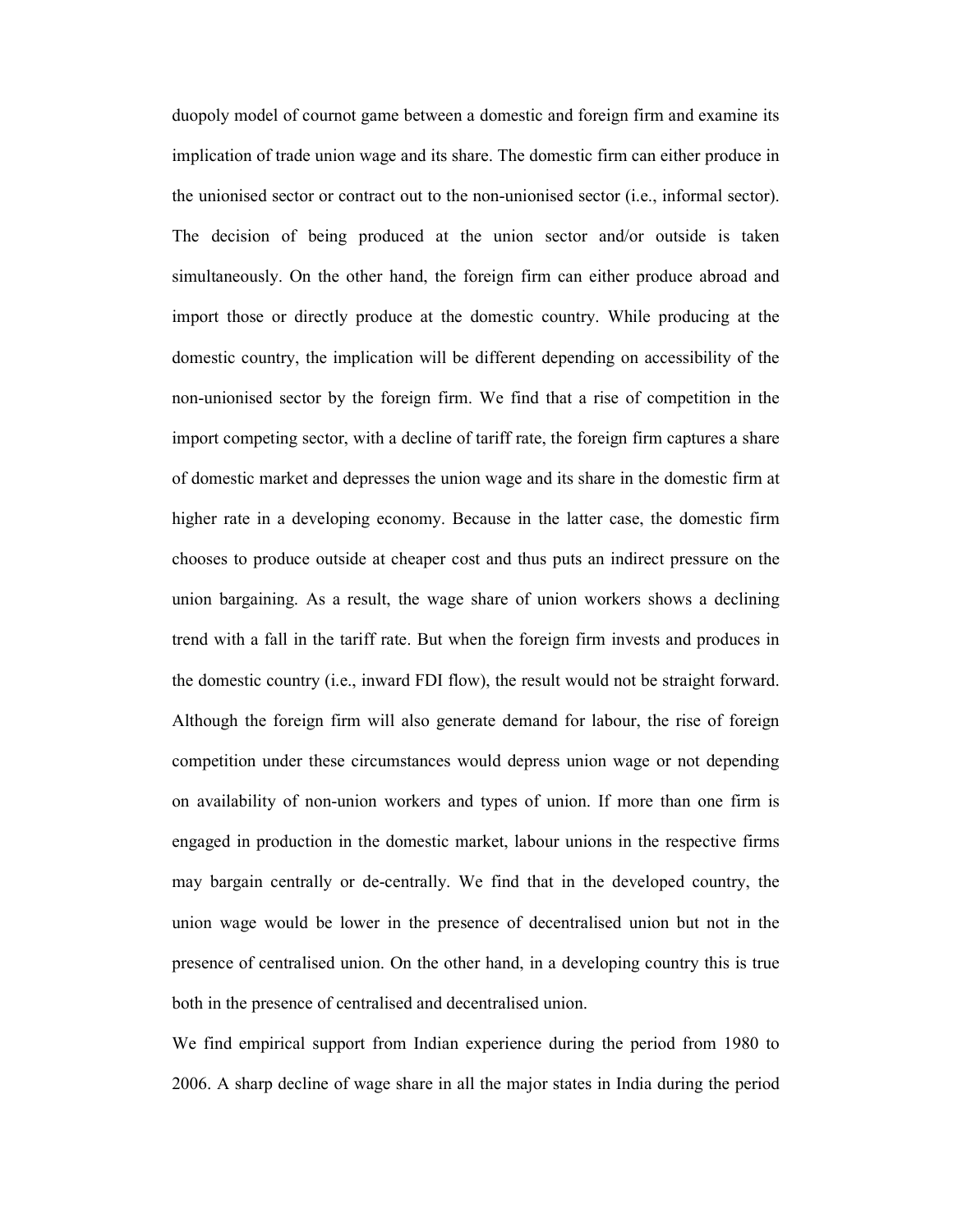is observed and we run two-stage panel regression to see the relationship between trade liberalisation and wage share. We use Olley\_Pakes (1996) and Levinsohn-Ptrin (2003) methods to investigate the impact of openness on size of non-unionised sector and resultant bargaining power of the union. The regression results reveal that higher the openness higher is the size of non-unionised sector (i.e., contract tual employment) and lower is the resultant bargaining power and wage share of the union workers.

So far the existing literature, both theoretical and empirical, deals with the effect of trade reform on either on wage and/or employment. But what the impact on the distributive wage share relative to the value addition has been – is still underresearched. Therefore, the study not only investigates the effect of trade reform on absolute wage but also on the relative distribution of surplus for union sector. This would essentially help us to understand the effect of trade on formal labour market.

The remaining part of the paper is presented in the following structure. In section 2, a brief summary existing literature on the issue is presented. A theoretical model is discussed in section 3 and empirical works were presented in the section 4. The section 5 ends up with concluding remarks.

## **2. Literature**

A rise of foreign competition, in response to trade reform, not only influences inhouse production and employment but also penetrates the market price of final output and wage rate of in-house worker, even if they are unionised. The concern about the effects of globalization or trade liberalization on employment and factor prices can be dated back to Stolper and Samuelson (1941). In earlier days, this issue has been addressed in perfectly competitive input markets. However, this is not always the correct reflection of the real world scenario. Often the input markets, and specially the labour markets are imperfectly competitive in presence of labour unions. Moreover, in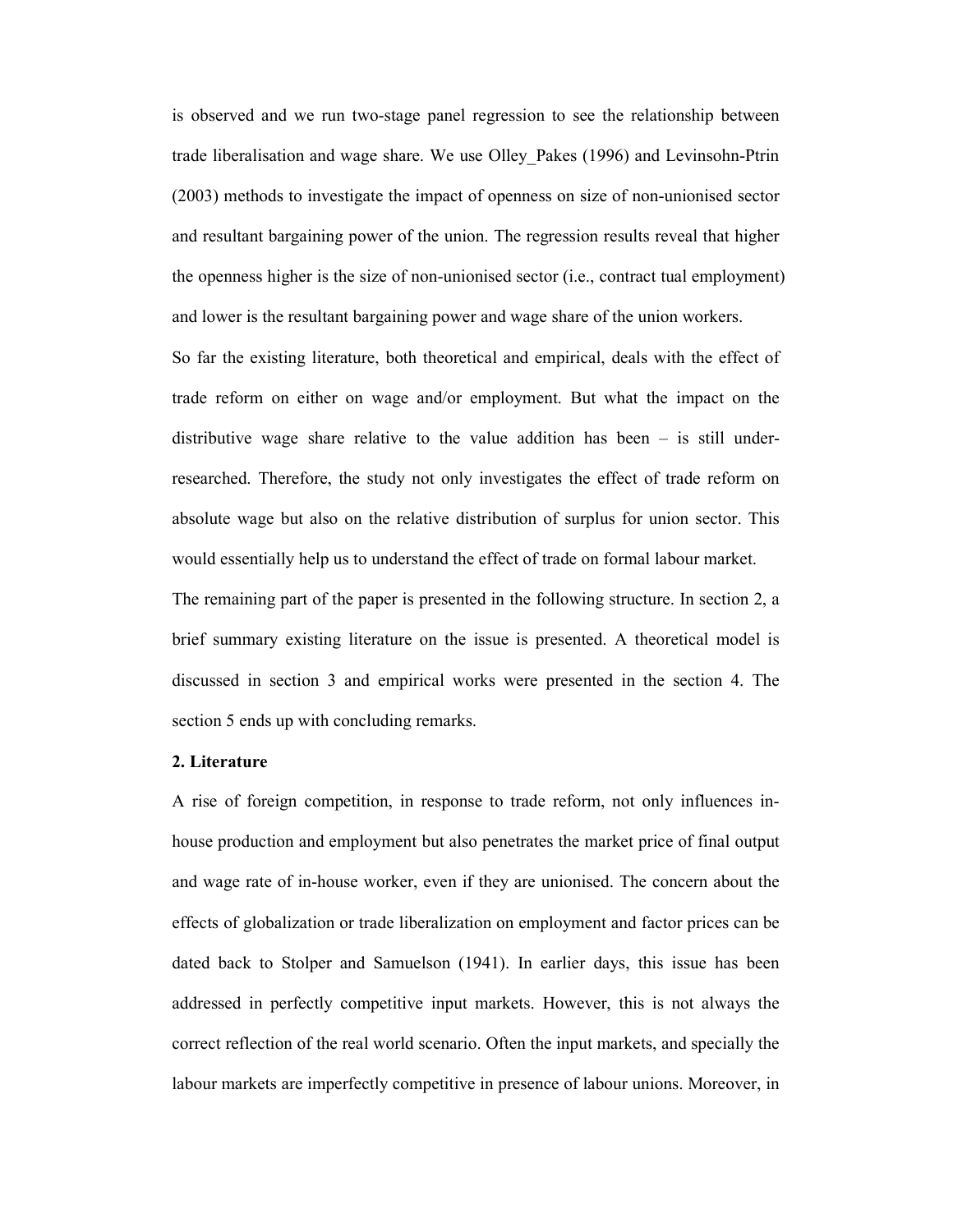the face of foreign competition, how a domestic firm opts for a strategic choice of subcontracting, in order to bypass formal labour market, has been often ignored in the existing literature.

In recent years, a growing interest has been observed to see the effect of trade liberalisation on formal labour market, but the results are inconclusive. Since the labour market in the formal sector functions in a regulatory industrial framework and protective environment in most of the developing countries, trade union often enjoys additional bargaining power over the entrepreneurs and that leads to sluggishness of industrial growth in those economies. It has been an important concern for those countries who want to accelerate industrial growth. Therefore, the labour market flexibility has been a growing demand for the success of accelerating industrial growth (Bertola, 1996; Besley and Burgess, 2004).

The theoretical result of Huizinga (1993) and Sørensen (1993) show that unionized wage is higher under autarky than under free trade. Acemoglu, Aghion and Violante (2001) argue that unions encourage productive training, and such training is incentive compatible for firms only when the wage structure is compressed Alternatively, collective decision making within a union may reflect the preferences of its median voter, and if this median voter is an unskilled worker, he will try to increase unskilled wages at the expense of skilled wages. It is also possible that union members choose to compress wages because of ideological reasons or for social cohesion purposes. The theoretical works by Naylor (1998 and 1999), Munch and Skaksen (2002), Bastos and Kreickemeier (2009) and Bastos et al. (2009) show the positive effects of trade reform on unionized wage. In two-country trade models, Naylor (1998 and 1999) show that two-way trade liberalization increases unionized wage. Bastos and Kreickemeier (2009) show the effects of two-way trade liberalization in a general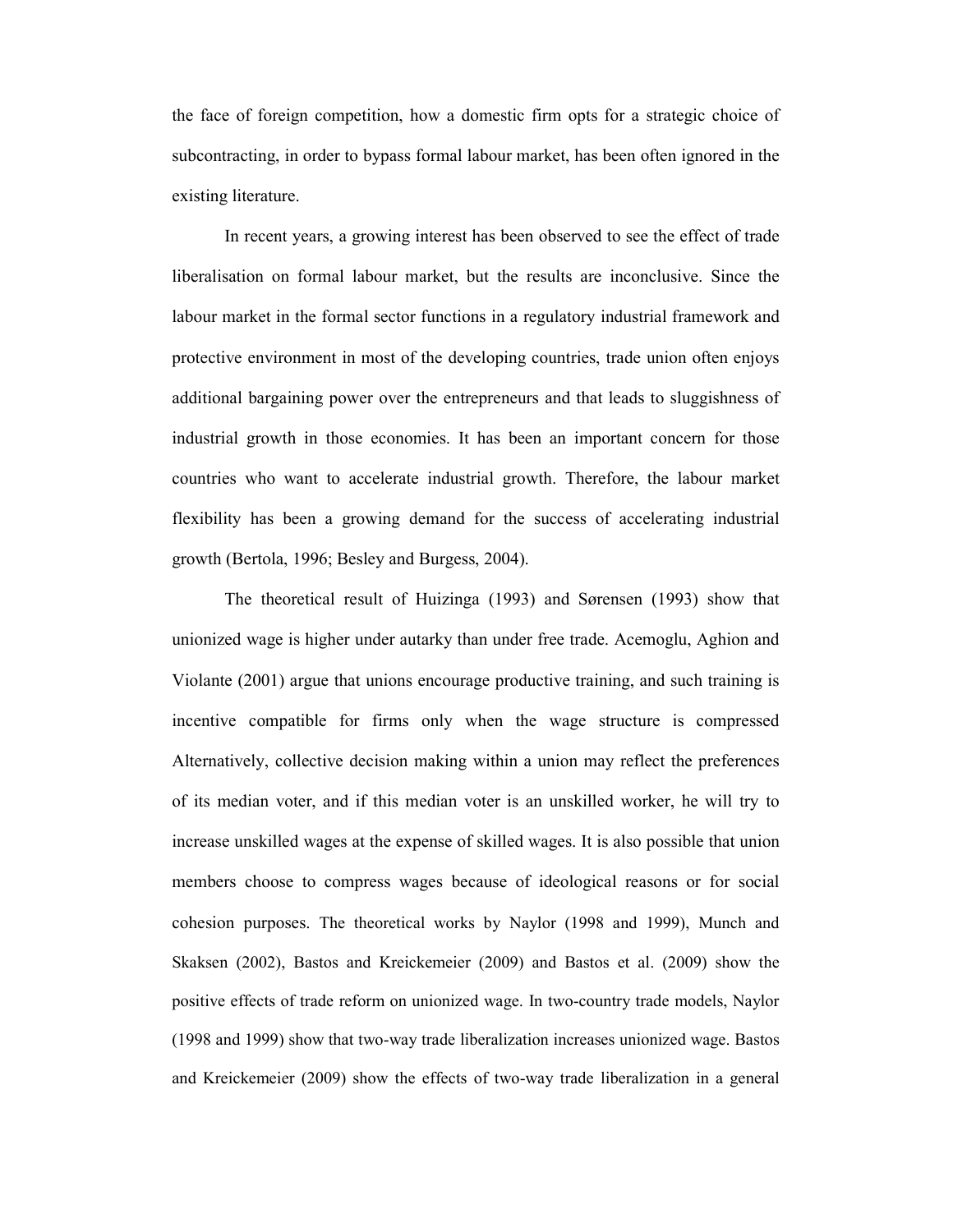equilibrium model with unionized and non-unionized sectors. Bastos et al. (2009) show that trade liberalization may increase unionized wage by affecting the disagreement utility of the firms if the union is an open shop, where all the workers are not union members.

Empirical works stand entirely on mixed findings across countries of the effect of trade on wage. Rodrik (1997) points out that globalization reduce the bargaining power of the trade unions and create an adverse wage effect. This concern is more prominent in Europe, where the labour market in most countries is strongly unionized.<sup>1</sup>. Blanchard (2003) finds that product market deregulation raises the real wage of the workers to the extent that it reduces barriers to enter and thus it reduces unemployment. Moreover, product market deregulation, by decreasing total rents, reduces the incentives for workers to appropriate a proportion of these rents. Keil et al (2007) did a similar kind of study on Belgian firms and they find that the rise in liberalisation has led to the reduction in the union bargaining power and greater distribution of rents in favour of firm owners. On the other hand, Feenstra (2007) finds a substantial improvement in wage earnings in the USA and Canada during 1980s and 1990s following tariff reduction. Cragg and Epalbaum (1996) observe a high growth of skill wage in Mexico in the phase of tariff reduction during 1990s. Aleman-Castilla (2006) shows that Mexican trade opening in the 1990s increased industry wage differentials and widened the formal–informal wage gap.

Other interesting trend that has been observed in recent years, particularly in the developing world, is that a share of output is being delegated more to the informal sector, where the wage rate is determined by the market relatively low, in order to bypass expensive labour in the formal sector. The recent reports, by WTO-ILO (2009) and Jütting and de Laiglesia (2009), also provide an ample evidence of such

-

<sup>1</sup> As mentioned in OECD (2004), on average, 67% of the workforce in the European nations is covered by union agreements.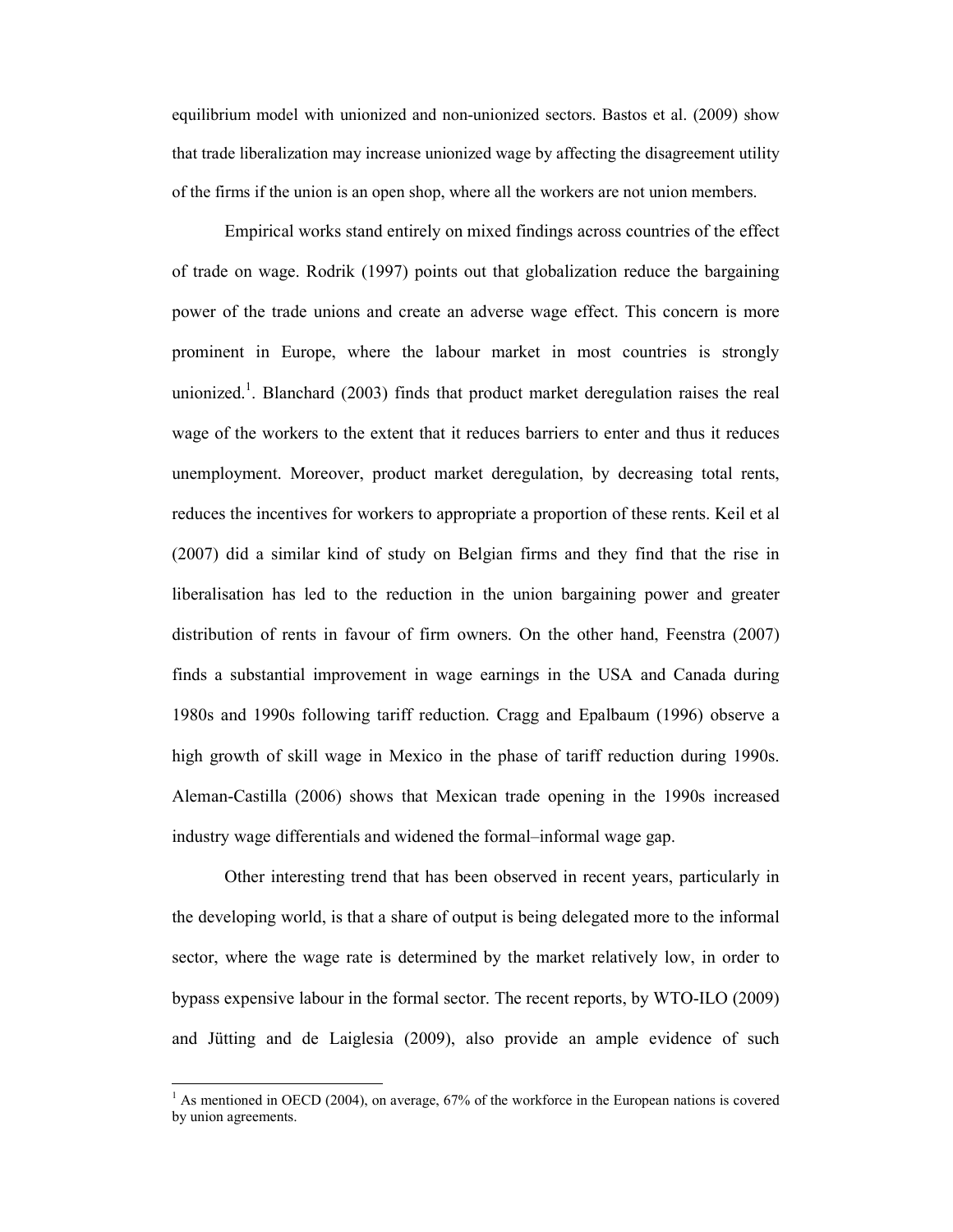experiences. If this is true it would act as a depressing factor on the bargaining power of trade union and resultant wage rate.

#### **3. Model**

Trade liberalisation means the adoption of those policies which expose a domestic economy in the global market. Main instruments are – gradual reductions of tariff rates and withdrawal of restrictions on inward flow of foreign capital. In the theoretical excises, we model how these two policies separately affect union wage and its distributive share and then compare those with autarky. The study envisages at least three possible ways by which these reform policies impact on unionised labour market and these are competition effect, bi-sourcing choices and union structures. In order to capture these effects, we assume that types of countries – one with only unionised sector and another with both unionised – are there in the world economy. Mostly in developed countries, the production takes in the formal and registered sector where in support of formal regulations the workers build up a union to bargain their wage. On the other hand, a significant share of production activities in the developing countries takes place outside the formal/registered sector and workers in the sector do not form a union to negotiate their wage. This sector can be defined as non-unionised sector. At first, we take up an autarky case where a single firm produces in the domestic economy and hence enjoys a monopoly power in the output markets respectively of two countries. Then, the completion effect, due to change in a particular trade policy, could be captured by comparing the union wage share with that in autarky. When two firms produce same goods in a country, the trade unions in respective firms can either work centrally and decentrally and the difference of the result capture the effect of union structures. Moreover, since firms in one country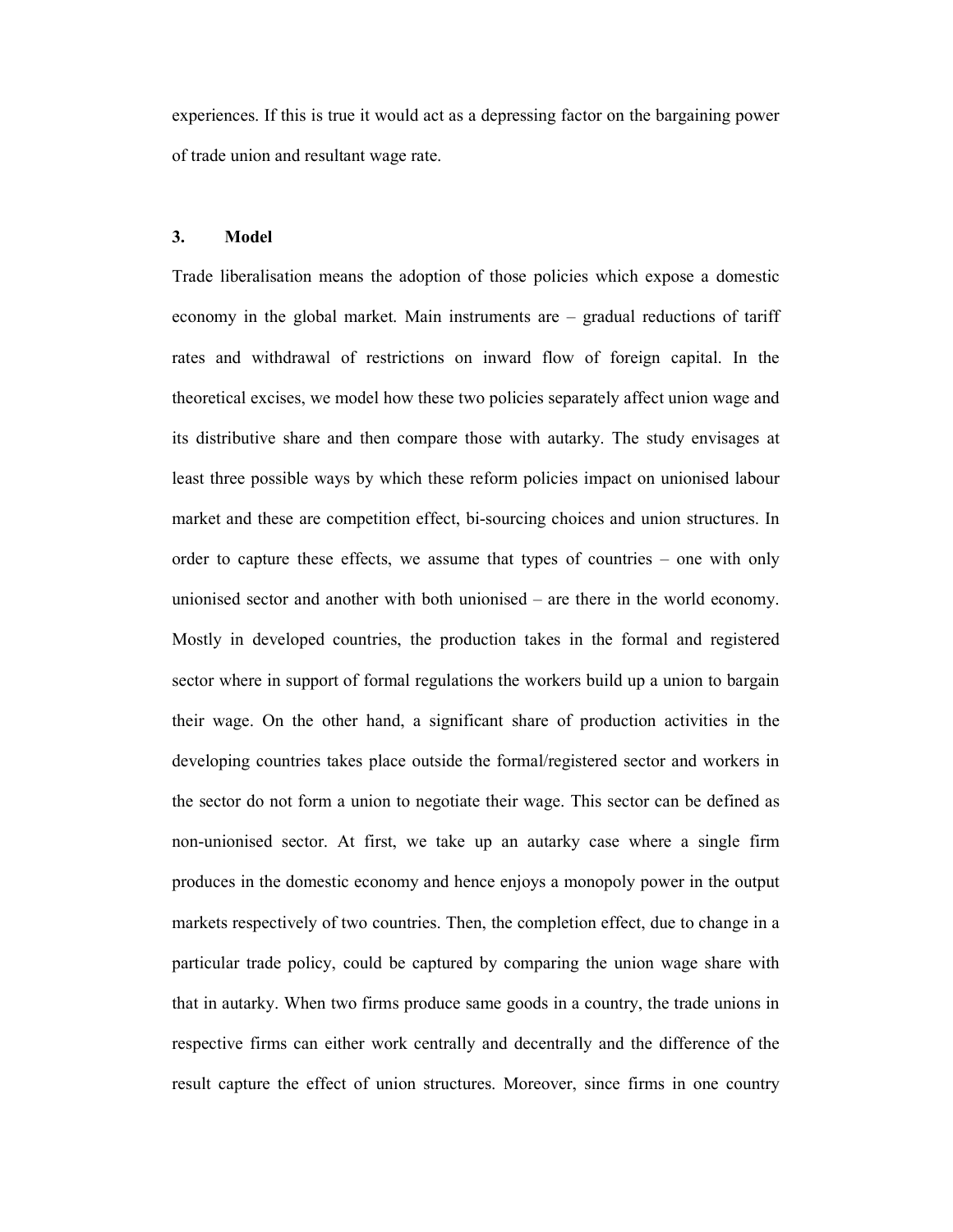have bi-sourcing option, any difference of results under similar situation arises due to this factor only. Here the firm either produces in the unionised sector or contracts outside and gets rid off union pressure to some extent.

Now, trade liberalisation allows a foreign firm to compete with the domestic market two ways. The foreign firm can either produce abroad or sell in the domestic market, in case when tariff rate is very low, or both produce and sell in the domestic market, in case of inward FDI. We do not derive the condition when the foreign firm prefers importing or producing in the domestic economy. Rather, we are interested to capture the effect of competition, due to the choice of foreign in response to these trade policies, on labour markets. In both cases, the foreign firm competes with the domestic firm and play simple cournot game, but does not access domestic labour market in the former case. In case of inward FDI, the foreign firm can or cannot access non-unionised labour market, and this also has differential impact on trade union.

The principal attempt of trade union is to maximise wage so that the total wage bills are optimised. We assume a simple possible a utility function of union – a product of wage and employment, where outside option is assumed to be zero. In the country only with unionised sector, the workers do not have any alternative option and alternative in the non-unionised section in other country is kept at zero. We further assume that one unit of labour produces one unit of production in the domestic firm and the union determines wage assuming 'right-to-manage' the firm.

Since, the foreign competition directly and indirectly affect the price of the output and union bargaining strength, it would not only have an impact on wage in the absolute terms but also have on redistribution of wage share in relative term. When a firm produces also in the non-unionised sector, it cannot be part of the firm. It is defined as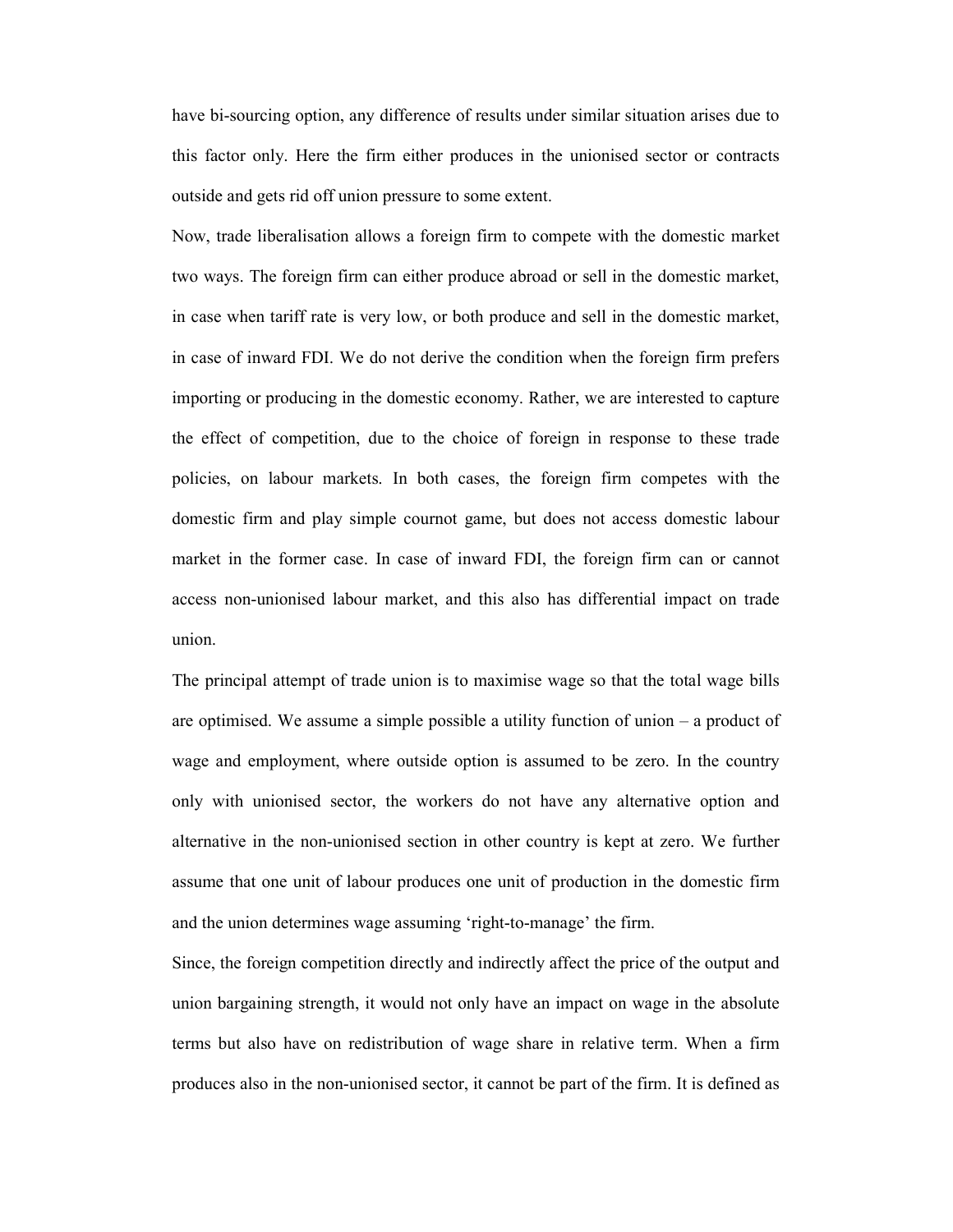a ratio of union wage bills to the total value addition (excluding the value addition in the non-unionised sector) of the firm. Given these assumptions we construct our theoretical model.

## *3.1 Autarky*

### *3.1.1 Country with unionised sector*

Suppose a domestic firm produces a good only in the unionised sector and faces a union in the labour market. We consider that  $q$  is the output and  $w$  is the union wage to be paid to the union workers. The game is structured as follows: at stage 1 the trade union solves the equilibrium wage and at stage 2, the firm chooses  $q$ . It is solved by backward induction method. If the firm faces demand as  $P = a - q$ , and we can write the profit function of the domestic firm:

$$
\pi = (a - q - w)q \tag{1}
$$

The firm chooses *q* and then we get,

$$
q = \frac{a - w}{2} \tag{2}
$$

The equation (2) suggests that *q* is inversely related to *w* and  $q = 0$  if  $w \ge a$ .

At stage 2, the trade union solves equilibrium wage. If the 'right-to-manage' the firm is the strategy of trade union and one union worker is assumed to be produced one

unit of output, the utility function of union can be written as: 2  $U = wq = w \frac{a - w}{q}$ 

Therefore, the equilibrium wage would be

$$
w^{AS} = \frac{a}{2} \tag{3}
$$

Now substituting (3) into (2), we find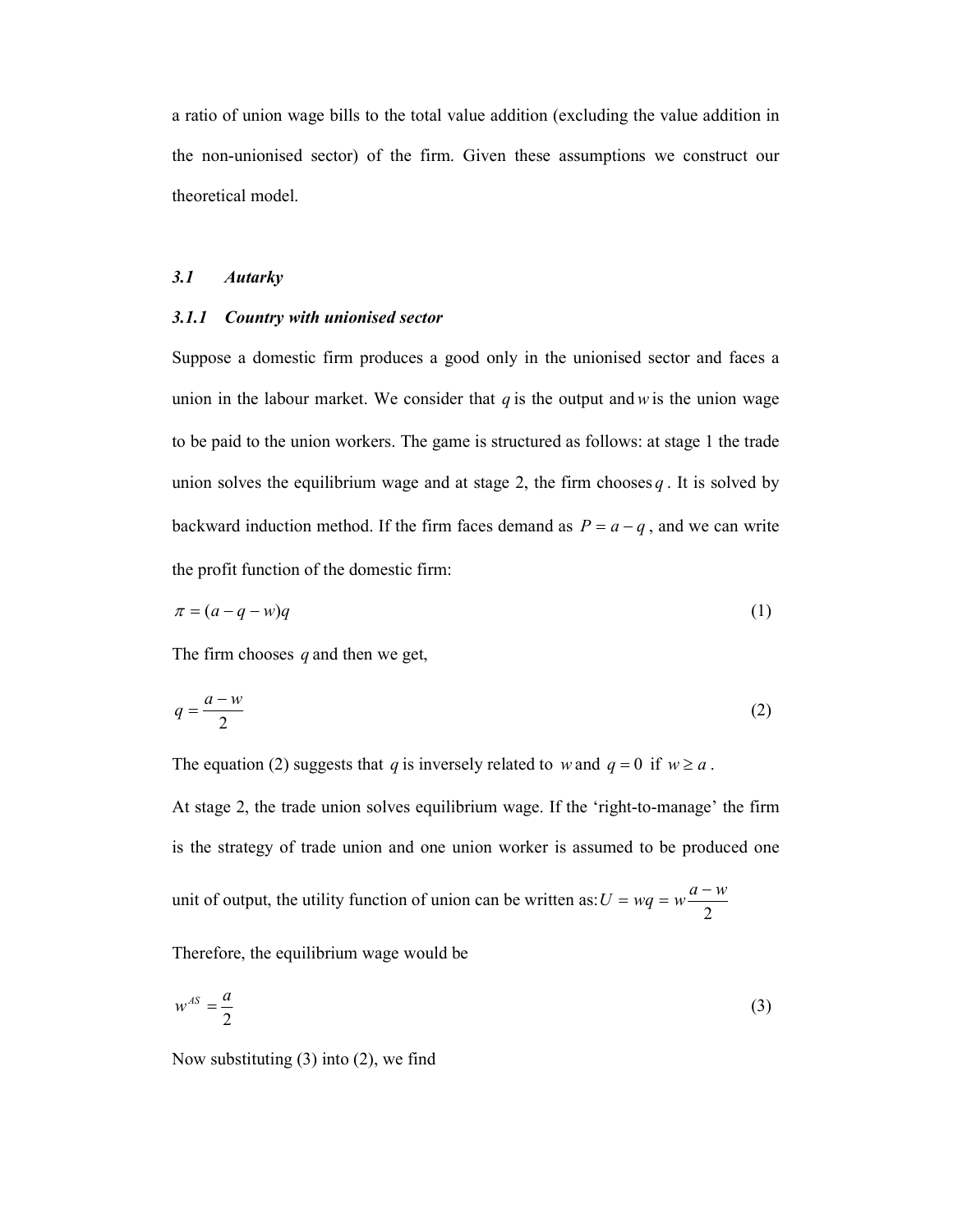$$
q^{AS} = \frac{a}{4} \tag{4}
$$

The wage share of the unionised sector can be derived as follows:

$$
S^{AS} = \frac{2}{3} \tag{5}
$$

Therefore, two-third of value addition in the firm is spent for the union workers.

## *3.1.2 Country with both unionised and non-unionised sector:*

Now, in another country a domestic firm produces a good either in the unionised sector or contract outside. Producing outside, the firm can bypass the union and pay them market determined-wage rate. But definitely, the firm incurs an additional cost of transaction for producing outside and such cost is assumed to be increasing with the rise of outside transaction<sup>2</sup>. This includes wage of non-unionised workers and transaction costs for such contracting. In presence of higher labour supply in developing economy, non-unionised wage is assumed to be constant and, for simplicity; it is zero. We further consider that *q* and *k* are productions respectively in unionised and non-unionised sector, *w*is the wage paid to the union workers and *ck* is the marginal cost of contracting outside. The game is structured as follows: at stage 1 the trade union solves the equilibrium wage rate in the formal sector and at stage 2, the firm will choose  $q$  and  $k$  simultaneously. It is solved by backward induction method. If the firm faces demand as  $P = a - Q$  where  $Q = q + k$ , we can write the profit function of the domestic firm:

$$
\pi = (a - q - k - w)q + (a - q - k - ck)k\tag{6}
$$

The firm chooses *q* and *k* simultaneously and then we get,

$$
q = \frac{ca - (1 + c)w}{2c} \text{ and } k = \frac{w}{2c} \tag{7}
$$

-

 $2$  Similar specification is also available in Maiti and Marjit (2008)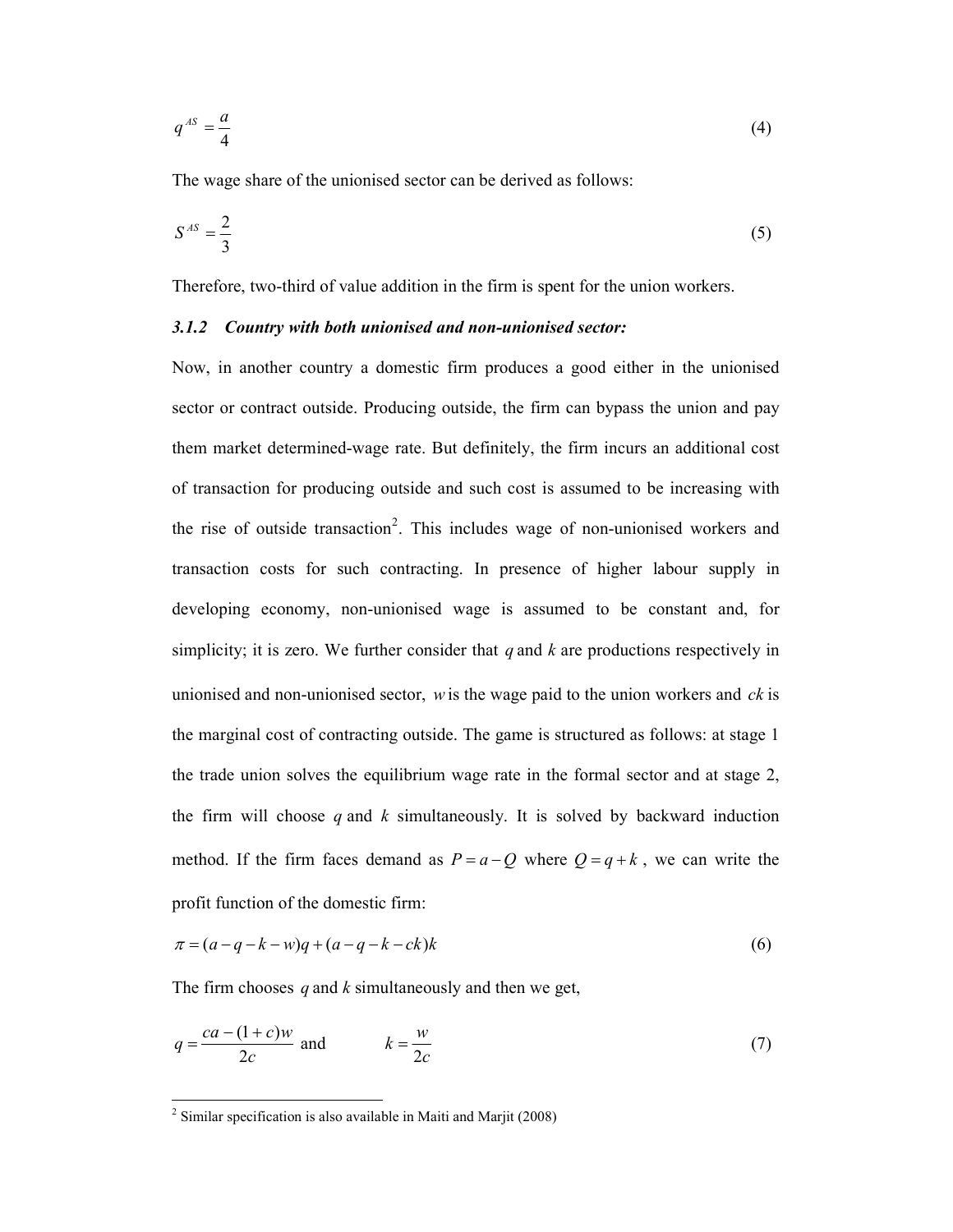The equations suggest that *q* is inversely related to *w* and  $q = 0$  if *c*  $w \geq \frac{ca}{1}$ + ≥ 1 . On the other hand, *k* is positively related to *w*. If  $w = 0$ ,  $k = 0$  and the entire production takes place in the unionised sector. If *c*  $w < \frac{ca}{1}$ +  $< w <$ 1  $0 < w < \frac{ca}{1}$ , both *q* and *k* are positive and if

*c*  $w \geq \frac{ca}{1}$ + ≥ 1 ,  $q = 0$  and then the entire production is contracted out to the non-unionised

sector.

At stage 2, the trade union solves equilibrium wage. The utility function of union can be written as: *c*  $U = wq = w\frac{ca - (1+c)w}{2}$ 2  $= wq = w \frac{ca - (1 + c)}{2}$ 

Therefore, the equilibrium wage would be

$$
w^{AB} = \frac{ca}{2(1+c)}\tag{9}
$$

Since  $(1+c)$  $w^{AB} < \frac{ca}{a}$ +  $\langle \frac{ca}{a} \rangle$ , both *q* and *k* are positive. Moreover, *w*<sup>b</sup> is positively related to

the  $c<sup>3</sup>$ . This is quite intuitive. If transaction cost for contracting out tends to be higher, the union-sector production goes up and the resultant union wage in the firm must rise. Now substituting (9) into (7), we find The optimum outputs are

$$
q^{AB} = \frac{a}{4}
$$
,  $k^{AB} = \frac{a}{4(1+c)}$  and  $Q^{AB} = \frac{a(2+c)}{4(1+c)}$  (10)

If total wage is divided by value addition , we get the wage share

$$
S^{AB} = \frac{2c(1+c)}{(2+c)(2+3c)}
$$
\n(11)

*Lemma 1: In autarky,*  $q^{AS} = q^{AB}, Q^{AS} < Q^{AB}$ 

$$
3 \frac{\partial w^{AB}}{\partial c} = \frac{a}{2(1+c)^2} > 0
$$

-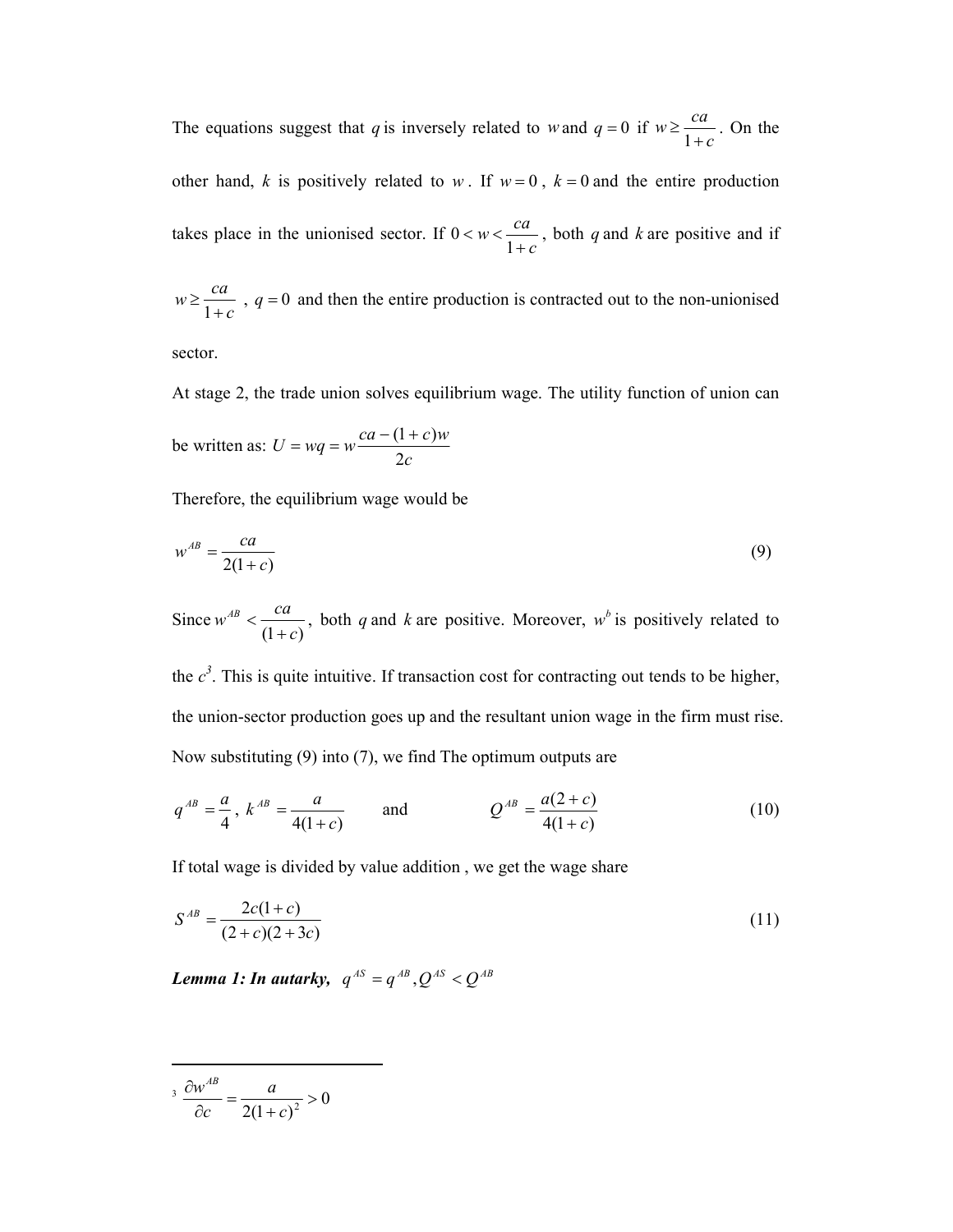*Proof:* Comparing (4) and (10), it is confirmed that  $q^{AS} = q^{AB}$ . Since the firm in the second case has an option to avoid the union workers, some amount of output will be produced in the non-unionised sector. If this is positive, i.e.,  $k^{AB} = \frac{a}{\sqrt{a}} > 0$  $4(1 + c)$ > + = *c*  $k^{AB} = \frac{a}{\sqrt{a^2}} > 0$ ,

 $Q^{AB}$  will be always higher than  $Q^{AS}$ .

# *Proposition I (Bi-sourcing Effect):*  $w^{AS} > w^{AB}$  and  $S^{AS} > S^{AB}$

As in the second case, the firm substitutes employment from unionised sector to the non-unionised sector, the bargaining power of workers gets declined and union wage falls. A lower union wage gets attracted the firm to raise production in the unionised sector. In the equilibrium, the employment of union sector in the bi-sourcing case is similar to that without non-unionised sector, but at lower wage, i.e.,  $w^{AS} > w^{AB}$ 

Since total production the bi-sourcing case is higher, the price must be lower and union wage also gets declined. In total, the distributive share of trade unions in the firm has been lower than that of earlier, i.e.,  $S^{AS} > S^{AB}$ . This is due to bi-sourcing option of the firm.

#### *3.2 Tariff Reduction*

#### *2.2.1 Domestic firm with unionised sector*

Now suppose that foreign firm starts importing to the domestic economy and competing with the domestic firm in the output market. Two firms, domestic firm and foreign firm, are engaged in cournot game. Both firms produce same good in unionised sector. The foreign firm needs to pay a tariff rate for each unit of sale. For simplicity, we ignore any other cost except tariff rate.

The model can be structured into two stages game. At first stage, the union determines the wage rate and at last stage simultaneously the domestic firm determine the level of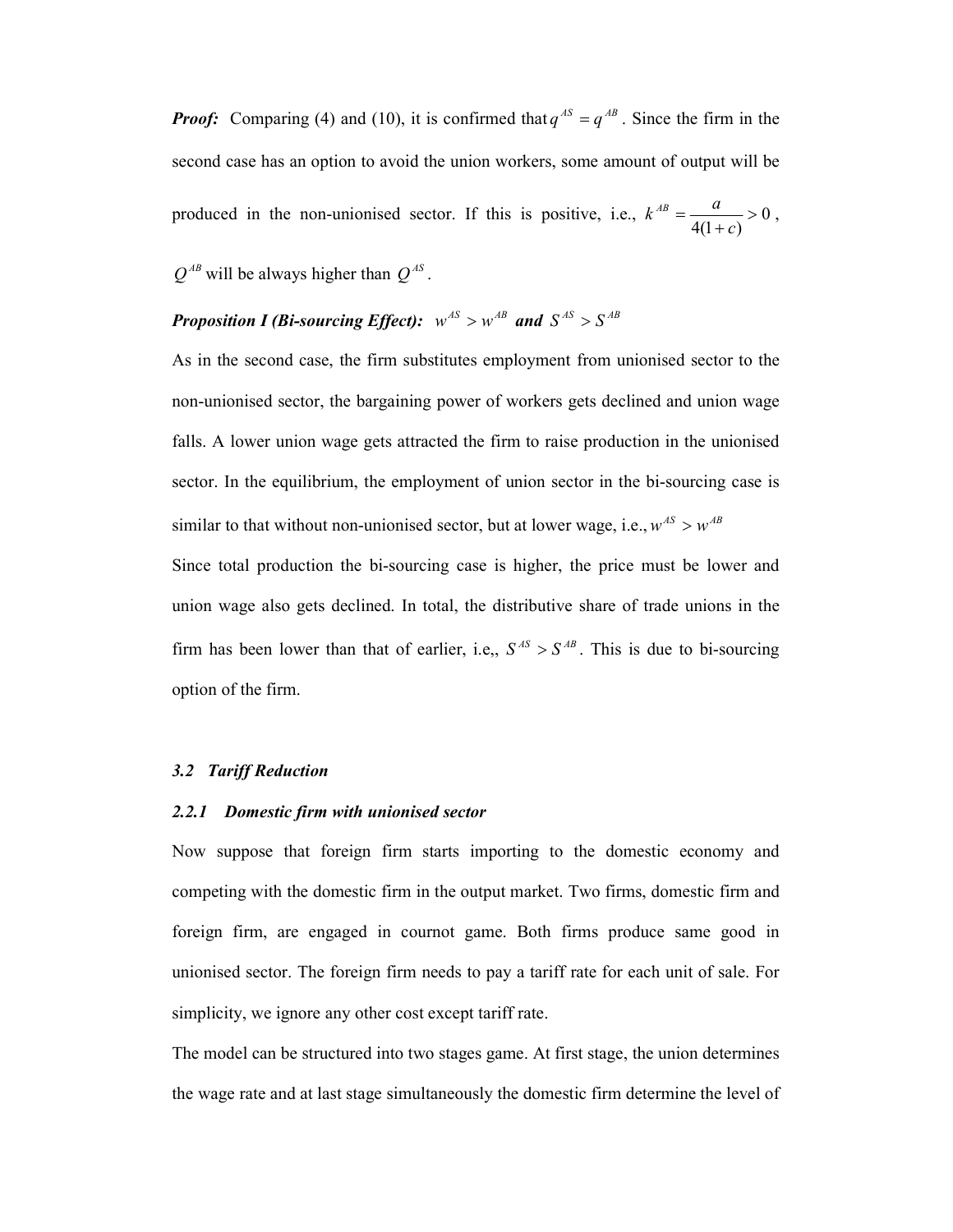production. The game can be solved by using backward induction method. Suppose the domestic firm produces  $q_1$  and the foreign firm trades  $q_2$ . The demand function is  $P = a - Q$  where  $Q = q_1 + q_2$ . If *w* is the wage to be paid to the union workers and cost of transacting production in the non-unionised sector is as in previous case. We can write profit function of the domestic firm as follows:

$$
\pi_1 = (a - q_1 - q_2 - w)q_1 \tag{12}
$$

Similarly, if *t* is the tariff rate levied on each unit of the commodity to be imported, the profit function of the foreign firm can be written as:

$$
\pi_2 = (a - q_1 - q_2 - t)q_2 \tag{13}
$$

Now given *w*, we shall simultaneously solve  $q_1, q_2$  and find.

$$
q_1 = \frac{a+t-2w}{3} \qquad \text{and } q_2 = \frac{a+w-2t}{3} \tag{14}
$$

It suggests that union-sector output of domestic firm depends inversely on union wage and positively on tariff rate. On the other hand, exporting by foreign firm depends positively on union wage and inversely on tariff rate.

Now at this stage, trade union negotiates with the firm and solves the union wage. If the utility function of trade union is 3  $(a + t - 2w)$ 1  $U = wq_1 = w \frac{(a+t-2w)}{2}$ , we solve

$$
w^{TS} = \frac{(a+t)}{4} \tag{15}
$$

Since 4  $w^{rs} < \frac{(a+t)}{4}$ ,  $q_1 > 0$ . Substituting (15) into (14), we get

$$
q_1^{TS} = \frac{a+t}{6}
$$
,  $q_2^{TS} = \frac{5a-7t}{12}$  and  $Q^{TS} = \frac{7a-5t}{12}$  (16)

The equilibrium union-sector of the domestic firm depends positively on tariff rate. Now, substituting all values, we can derive the wage share to the total value addition is as follows: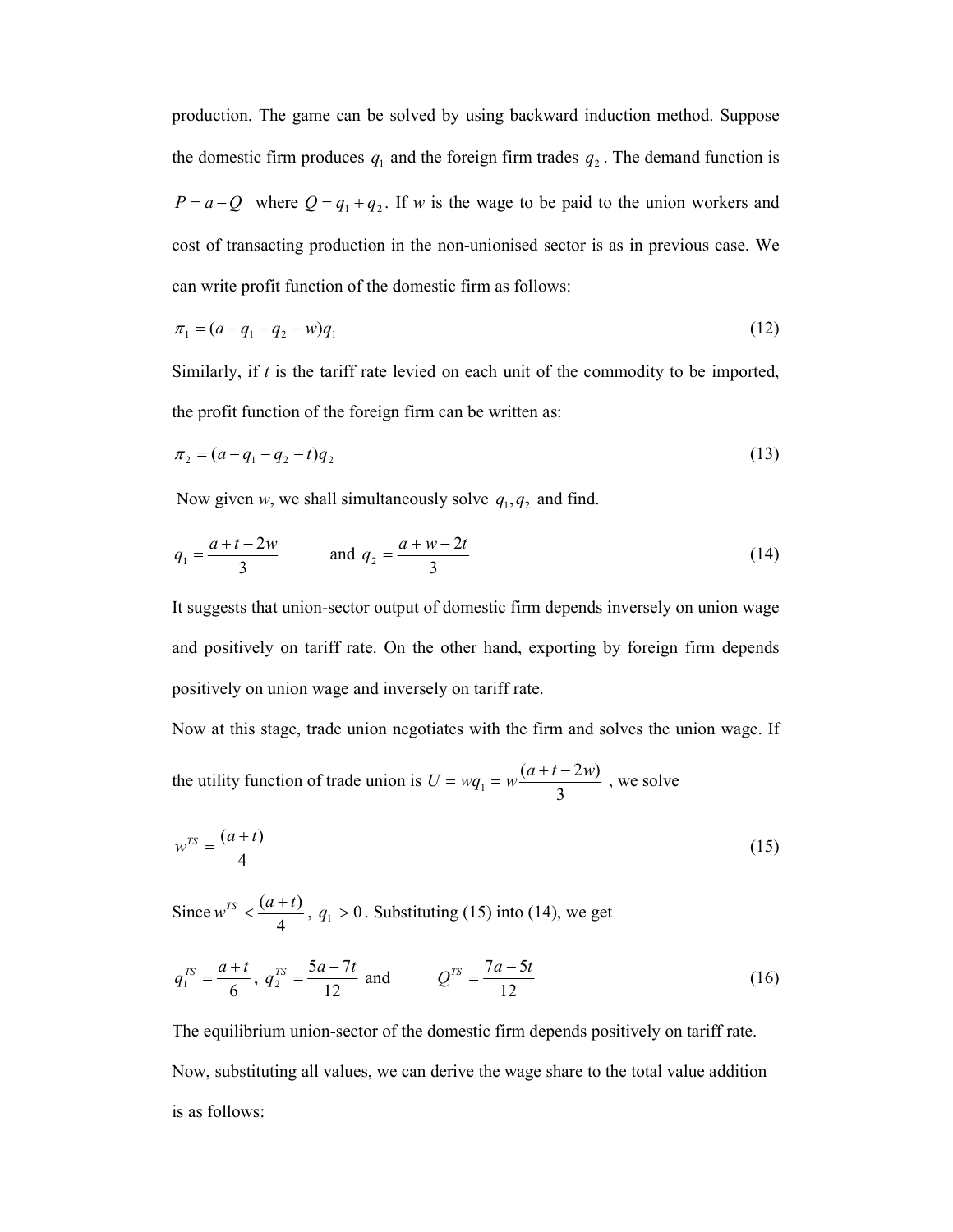$$
S_I^{TS} = \frac{3}{5} \tag{17}
$$

In other words, 60% of total value addition is spent on union workers.

Lemma II: If the foreign firm imports, (i) the prohibitive tariff rate is 7  $t^{TS} = \frac{5a}{7}$  when *domestic firm produces only with union workers, and (ii) if*  $t < t^{\text{TS}}$  *,*  $q^{\text{TS}} < q^{\text{AS}}$ Proof: (i) From (16), we derive a condition that the foreign firm stops importing if 7  $t^{TS} > \frac{5a}{7}$  and therefore,  $t^{TS} = \frac{5a}{7}$ )  $\left(\frac{5a}{7}\right)$  $\setminus$  $\Big($ 7  $t^{\text{TS}}\left(=\frac{5a}{7}\right)$  is the prohibitive tariff rate. If the tariff rate faced

by the foreign firm is higher than  $t^{TS}$ , the foreign firm stops importing and the domestic firm gets monopoly in the domestic market.

(ii) From (16) we derive that if  $t < t^{TS}$ , the importing by foreign firm will be always profitable (i.e.,  $q_2^{rs} > 0$ ) and total market share will be divided between domestic and foreign firms. Following the cournot competition, output of domestic firm will decline, i.e.  $q^{TS} < q^{AS}$ .

*Proposition I1 (Competition effect due to tariff cut): In developed countries if*  $t < t^{TS}$ , *then (i)*  $w^{TS} = w^{TS}(t)$ ,  $w^{TS'} > 0$ , *(ii)*  $w^{AS} > w^{TS}$  and  $S^{AS} > S^{TS}$ 

*Proof*: (i) From (16), we get that the union wage positively depends on tariff rate, i.e.,

 $w^{rs'} > 0$ . In other words, if tariff rate is reduced the domestic firm faces more and more competition from foreign imports and as a result, production and employment in the domestic firm gradually falls. The lower employment in the union sector also reduces bargaining power of the union workers and resultant union wage.

(ii) Comparing (3) and (15) we can write that  $w^{AS} > w^{TS}$  if  $t < t^{TS}$ . Intuitively,  $t < t^{TS}$ , the foreign firm imports and union employment and wage are reduced due to competition effect, as is explained in the above section. Moreover, comparing (5) with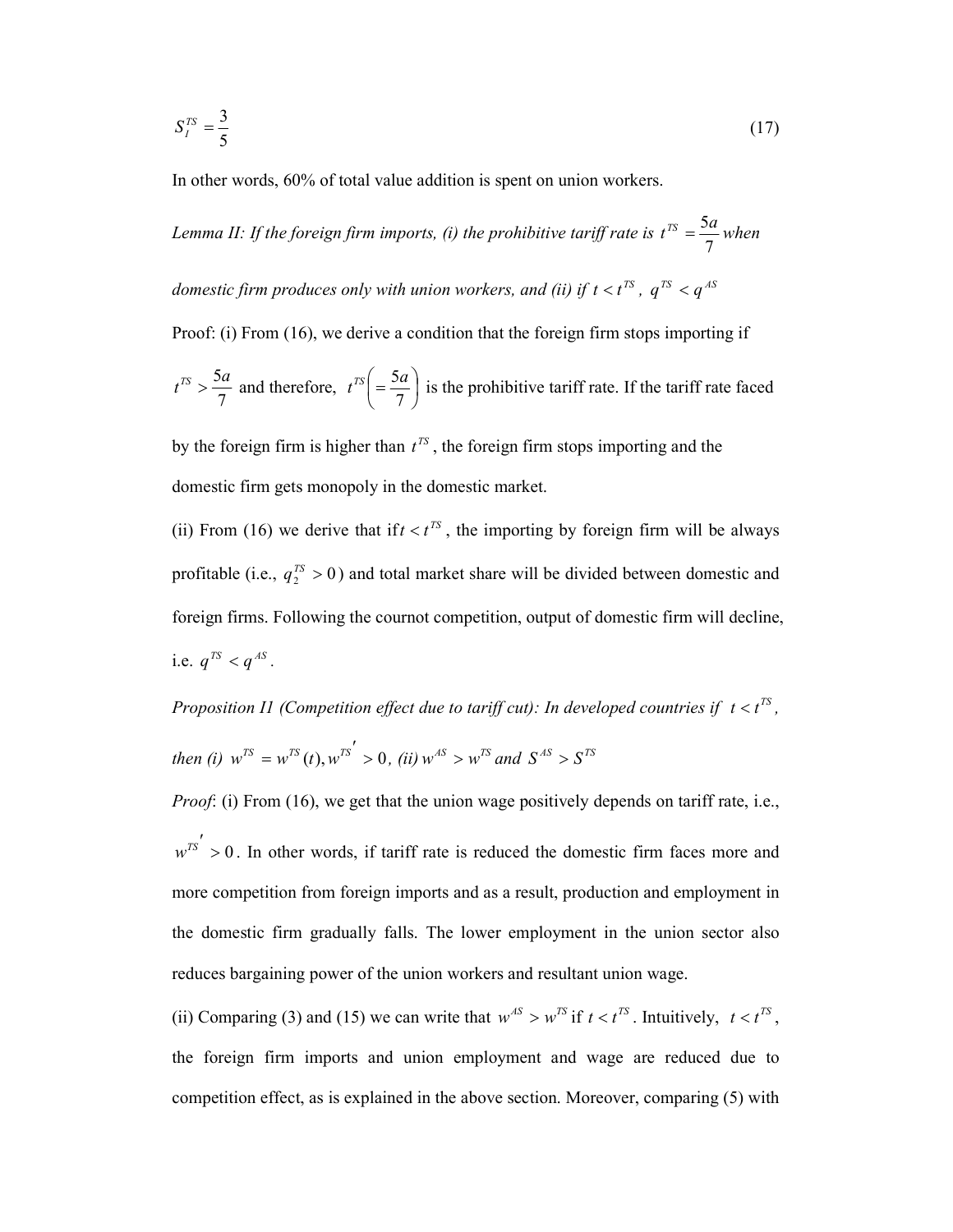(17) we also find that  $S^{AS} > S^{TS}$ . The market competition can reduce the price and also union wage, the union wage is reduced at higher rate. This is the due to the competition effect.

#### *3.2.2 Domestic firm with both unionised and non-unionised sector:*

Now suppose that foreign firm starts importing to the domestic economy and competing with the domestic firm in the output market. Two firms, domestic firm and foreign firm, are engaged in cournot game. The domestic firm has two options of production of same good - either in the unionised sector or non-unionised sector. On the other hand, the foreign firm does not produce and but sells their products in the domestic economy. The foreign firm pays a tariff rate for each unit of sale.

The model can be structured into two stages game. At first stage, the union determines the wage and at last stage simultaneously the domestic firm determine the production level in the unionised sector as well as the foreign firm decides the amount to be imported to the domestic country, and accordingly the firms realise their profits. The game can be solved by using backward induction method. Suppose the domestic firm produces  $q_1$  at the unionised sector and at the non-unionised sector  $k$  and the foreign firm trades  $q_2$ . The demand function is  $P = a - Q$  where  $Q = q_1 + q_2 + k$ . If *w* is the wage to be paid to the union workers and cost of transaction in the non-unionised sector is as in previous case. We write profit function of the domestic firm as follows:

$$
\pi_1 = (a - q_1 - q_2 - k - w)q_1 + (a - q_1 - q_2 - k - ck)k\tag{18}
$$

Similarly, if *t* is the tariff rate levied on each unit of the commodity to be imported, the profit function of the foreign firm can be written as:

$$
\pi_2 = (a - q_1 - q_2 - k - t)q_2 \tag{19}
$$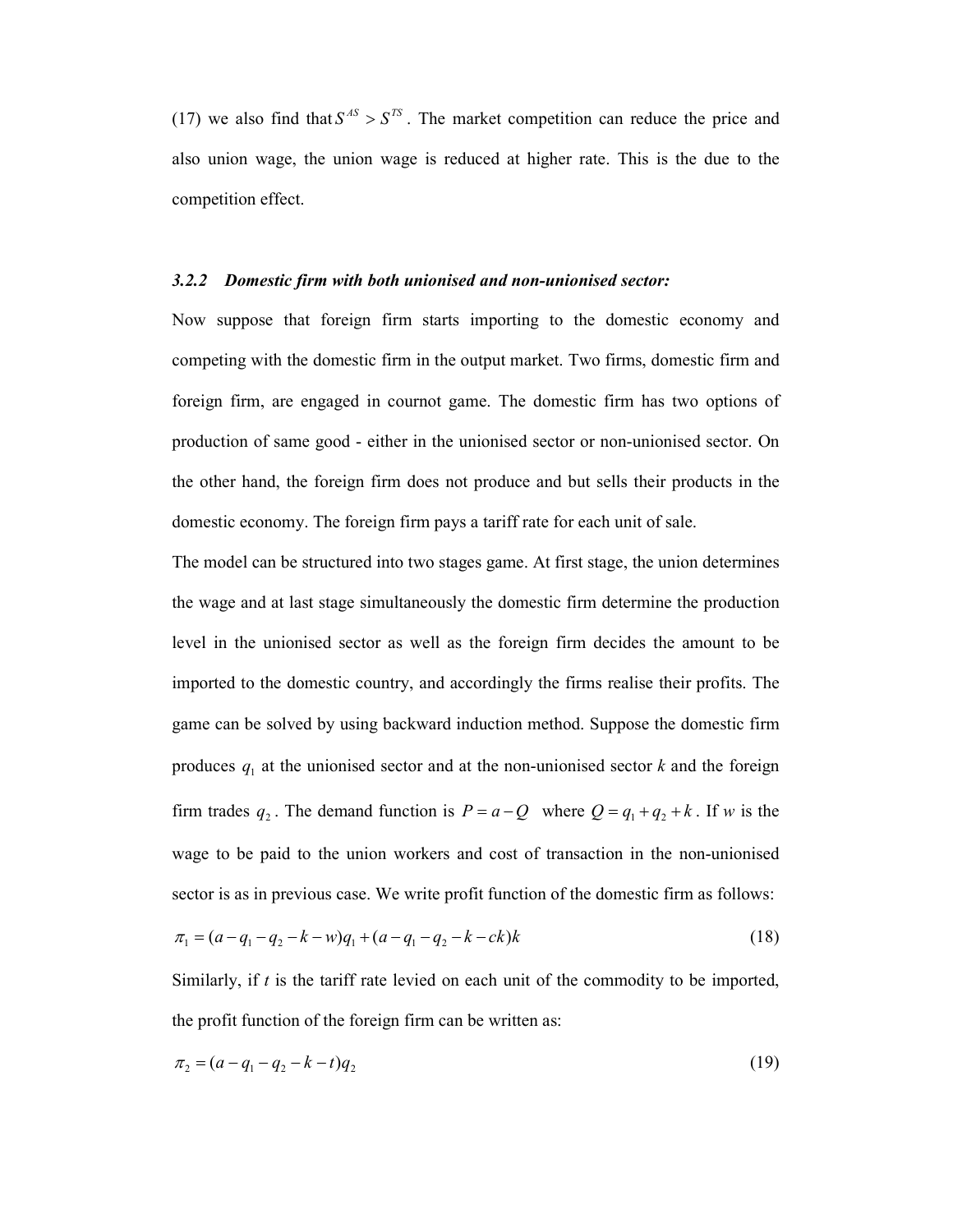Now given *w*, we simultaneously solve  $q_1, q_2$  and *k* from above two equations and find.

$$
q_1 = \frac{2c(a+t) - (3+4c)w}{6c}, \qquad q_2 = \frac{a+w-2t}{3} \text{ and } \qquad k = \frac{w}{2c}
$$
 (20)

It suggests that union-sector output of domestic firm depends inversely on union wage and positively on tariff rate. The production in the non-unionised sector by the domestic firm is positively influenced by union wage and negatively by its cost parameter. Eq. (20) shows that  $q_1 > 0$  if  $w < \frac{2c(u + 1)}{(3 + 4c)}$  $2c(a+t)$ *c*  $w < \frac{2c(a+t)}{a^2}$ +  $\langle \frac{2c(a+t)}{c(a+t)} \rangle$ . On the other hand, foreign

firm's import depends positively on union wage and inversely on tariff rate. It is important to note that foreign import does not directly depend on cost of contracting out and the production in non-unionised sector does not directly depend on tariff rate. Now at this stage, trade union negotiates with the firm and solves the union wage. If the utility function of trade union is  $U = wq_1$ , we solve

$$
\max_{w} w \frac{2c(a+t) - (3+4c)w}{6c}, \text{ then}
$$
  

$$
w^{TB} = \frac{c(a+t)}{3+4c}
$$
 (21)

Since  $(3 + 4c)$  $2c(a+t)$ *c*  $w^{TB} < \frac{2c(a+t)}{a^2}$ +  $\langle \frac{2c(a+t)}{(2+a)} , q_1^{7B} > 0$ . Substituting (21) into (20), we get

$$
q_1^{TB} = \frac{a+t}{6}, q_2^{TB} = \frac{(3+5c)a - (6+7c)t}{3(3+4c)}, k^{TB} = \frac{a+t}{2(3+4c)}, Q^{TB} = \frac{(6+7c)a - (3+5c)t}{3(3+4c)}
$$
\n(22)

The equilibrium employment in the unionised sector and non-unionised sector depends positively on tariff rate. Now, substituting all values from previous results, we derive the wage share to the total value addition as follows: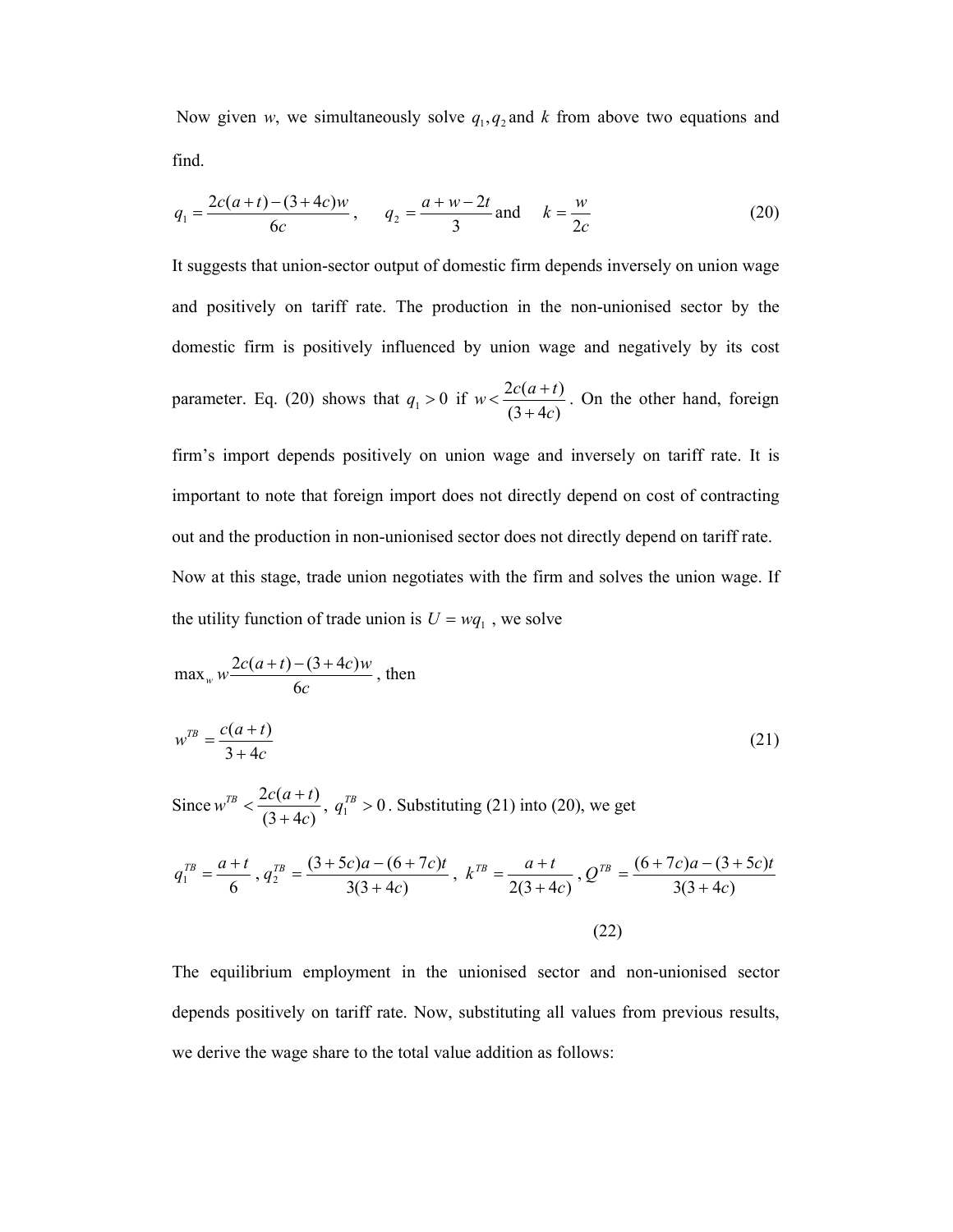$$
S^{TB} = \frac{c(3+4c)}{2(3+5c)(3+2c)}
$$
(23)

Comparing results we can now write followings:

*Lemma III: If the foreign firm imports and compete with the domestic firm who has bi-sourcing options, (i), the prohibitive tariff rate is*   $(6+7c)$  $(3+5c)$ *c*  $t^{TB} = \frac{(3+5c)a}{(6-7)}$ +  $=\frac{(3+5c)a}{(6-7c)}$ , and (ii) if  $t < t^{TB}$ ,

$$
q_1^{TB} = q_1^{TS}, q_2^{TB} < q_2^{TS}
$$
 and  $Q^{TB} > Q^{TS}$ .

*Proof*: From (23), this expression indicates that  $q_1^{TB} > 0$  if  $(6+7c)$  $(3+5c)$ *c*  $t^{TB} = \frac{(3+5c)a}{(6-7)}$ +  $=\frac{(3+5c)a}{(6-7)}$ . This is the

prohibitive tariff. If the tariff rate imposed on foreign output is higher than this critical tariff, the domestic firm gets monopoly in the domestic market. Comparing this level with  $t^{TS}$ , we find that  $t^{TS} > t^{TB}$ . The reason is as follows: When the foreign firm starts importing and compete with the domestic firm, the total production in the domestic economy goes up than the earlier case. Because the domestic firm in the case produces in the non-unionised sector and this higher production reduces the final price and the profit of the foreign firm has been relatively lower than that of earlier. As a result, the prohibitive tariff rate in this case is lower.

(ii) Comparing (17) with (23), we get and  $q_1^{TB} = q_1^{TS}$ ,  $q_2^{TB} < q_2^{TS}$   $Q^{TB} > Q^{TS}$  if  $t < t^{TB}$ . Since the domestic firm has option to produce in the non-unionised sector, the output in the unionised sector would not change and production of the firm in the nonunionised sector will consume a share of foreign firm. As a result, the foreign output would decline.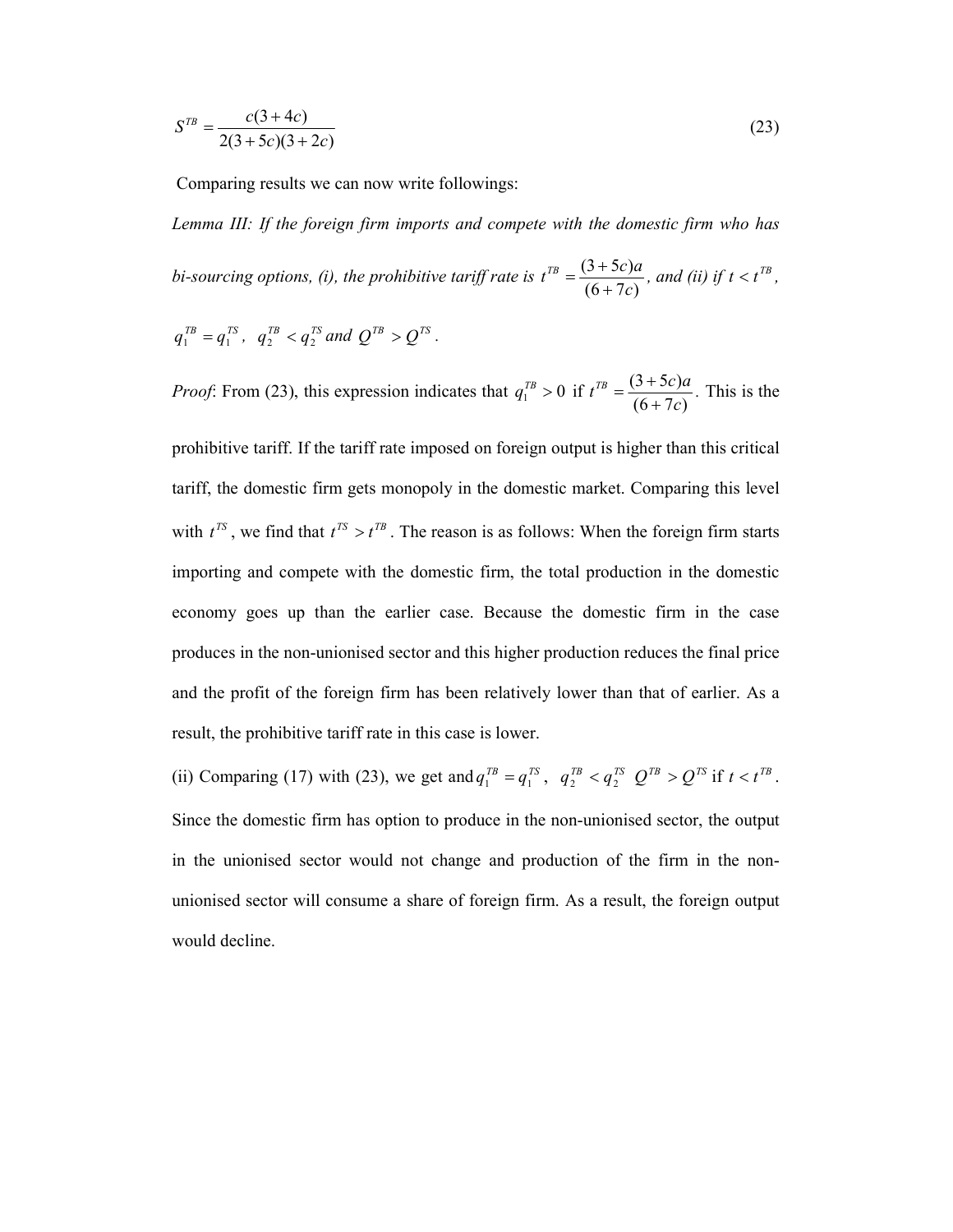*Proposition I1I (Competition Effect due to tariff cut and bi-sourcing effect): In the developing country, if*  $t < t^{TB}$  *(i)*  $w^{TS} = w^{TS} (t), w^{TS} > 0$ ,  $(ii)$   $w^{AS} > w^{TS} > w^{TB}$  and  $S^{AS} > S^{TS} > S^{TB}$ .

*Proof*: (i) From (22), we get that  $w^{TS} = w^{TS}(t)$  and taking partial derivative with *respect to t it is*  $w^{TS'} > 0$ .

(ii) Comparing (22) with (16) and also with proposition II(ii), we can write that  $w^{AS} > w^{TS} > w^{TB}$ . And also comparing (24) with (18) and (5), we find that  $S^{AS} > S^{TS} > S^{TB}$ . The basic intuition is as follows: Following proposition II, if the foreign firm starts importing to the domestic economy, due to a decline in tariff rate, the union wage share of the domestic firm would declines from  $S^{AS}$  to  $S^{TS}$ . Having bi-sourcing options, the domestic firm has been able to reduce employment in the unionised sector and raises employment in the non-unionised sector. This depresses the union wage and its wage shares in the domestic firm. This is due to a combination effect of competition and firm's bi-sourcing options.

#### *3.3 Inward FDI*

## *2.3.1 Both firms with unionised sector*

Now suppose that the foreign firm has decided to produce similar goods in the domestic economy and is engaged in cournot competition with the domestic firm. The both firms face same economic condition in the country. Both firms interact with the trade unions for wage determination. Suppose the domestic and foreign firms respectively produce  $q_1$  and  $q_2$  at the unionised sector. The demand function is  $P = a - Q$  where  $Q = q_1 + q_2$ . Let us assume that  $w_1, w_2$  are the firm-specific wage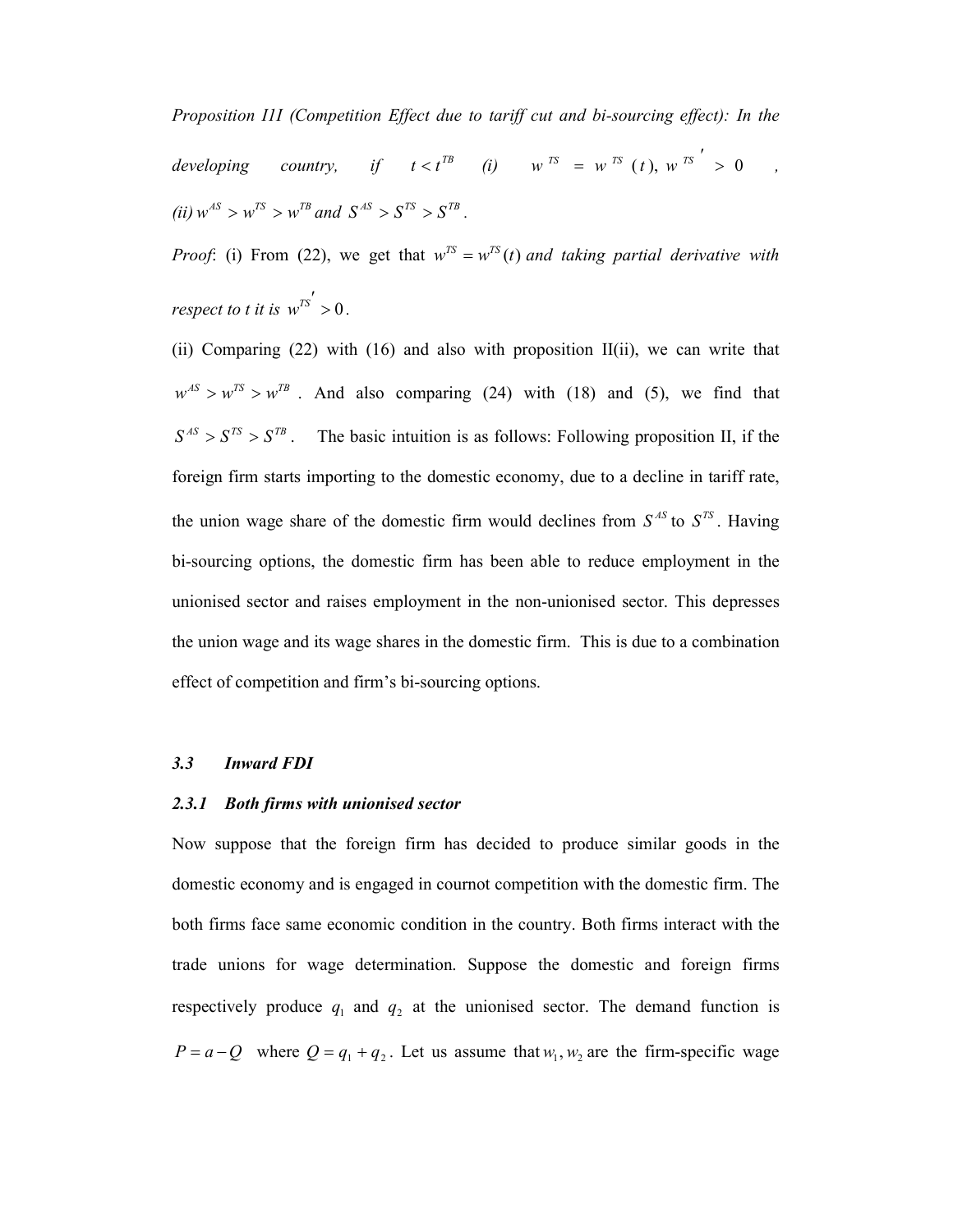rates to be paid by the respective domestic and foreign firms to the union workers. We can write profit functions of the domestic and foreign firms respectively as follows:

$$
\pi_1 = (a - q_1 - q_2 - w_1)q_1\tag{24}
$$

$$
\pi_2 = (a - q_1 - q_2 - w_2)q_2 \tag{25}
$$

Now given  $w_1$  and  $w_2$ , we simultaneously solve  $q_1, q_2$  and  $k$  from above two equations.

$$
q_1 = \frac{a + w_2 - 2w_1}{3} \text{ and } q_2 = \frac{a + w_1 - 2w_2}{3}
$$
 (26)

The expressions (26) suggest that the employment of union workers in both firms is inversely related to its own union wage and positively related to union wage of the rival firm.

If a foreign firm starts competing with the domestic firm the trade unions in the firms may act centrally or decentrally negotiate to solve their wages.

## *Centralised Union:*

The centralised union determines wage rate for both firms, i.e.,  $w_1 = w_2 = w$ . Then the

total employment in both the firms is 3  $Q = \frac{2(a - w)}{2}$ . If the utility function of the

centralised trade union is 3  $U = wQ = w\frac{2(a-w)}{2}$ , we solve

$$
w^{FBUC} = \frac{a}{2} \tag{27}
$$

Substituting (27) into (26), we get

$$
q_1^{FBUC} = q_1^{FBUC} = \frac{a}{6} \quad \text{and } Q^{FBUC} = \frac{a}{3}
$$
 (28)

The wage share to value addition in the domestic firm can be derived as follows:

$$
S_I^{FBUC} = \frac{3}{4} \tag{29}
$$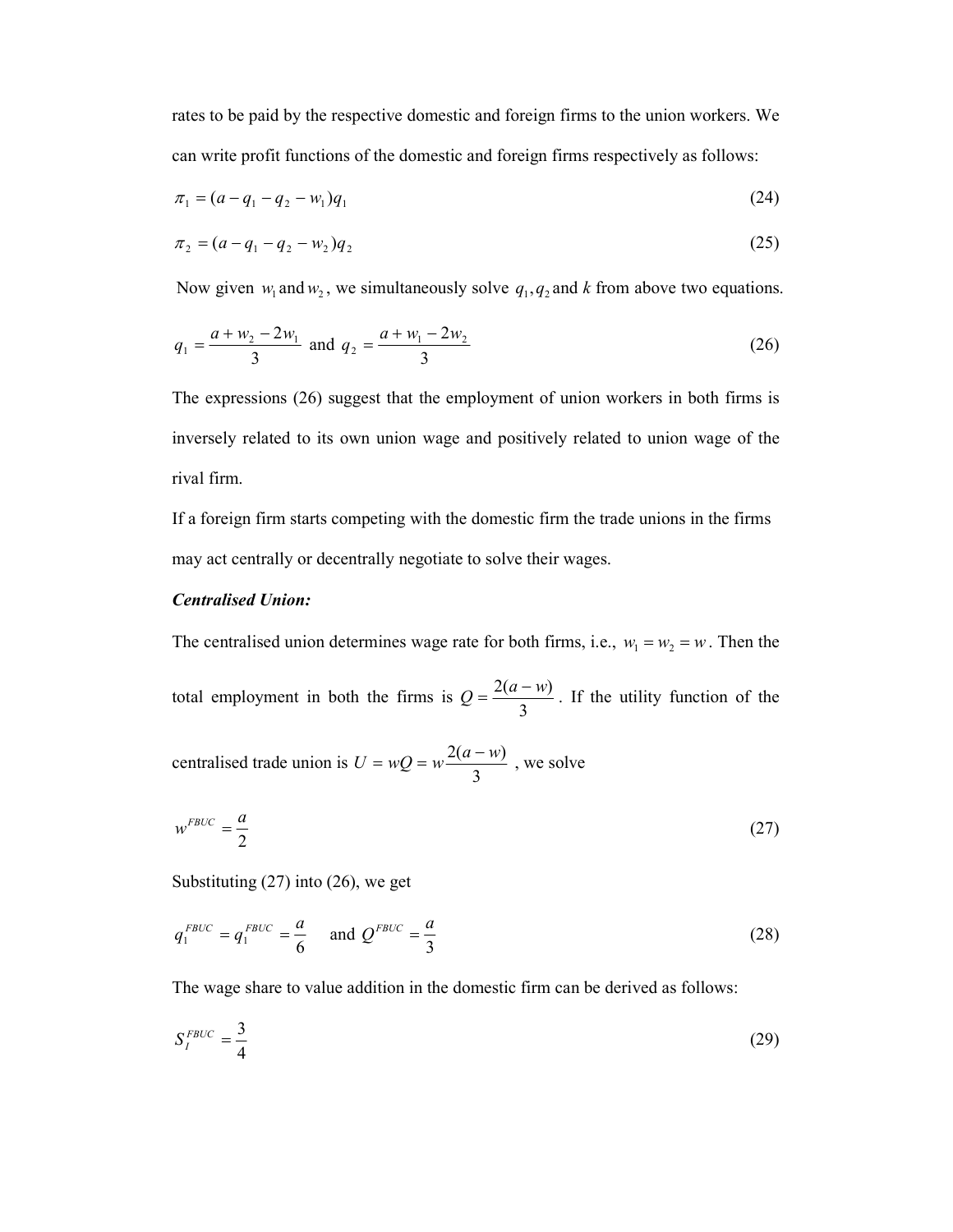#### *Decentralised Union:*

Now, if the trade unions in the respective firms act decentrally we can derive equilibrium wage separately for two firms. The utility functions of trade union in the domestic and foreign firm respectively are written as:  $U_1 = w_1 q_1$  and  $U_2 = w_2 q_2$ . Solving wage simultaneously from these functions, we get equilibrium wages respectively in the domestic and foreign firms are as follows:

$$
w_1^{FBUD} = w_2^{FBUD} = \frac{a}{3}
$$
 (30)

Substituting (30) into (26) we find that

$$
q_1^{FBUD} = q_2^{FBUD} = \frac{2a}{9} \qquad \text{and } Q^{FBUD} = \frac{4a}{9} \qquad (31)
$$

Now, the wage share to in-house value addition in the domestic firm can be written as follows:

$$
S_I^{FBUD} = \frac{3}{5} \tag{32}
$$

*Lemma IV*:  $q_i^{FBDC} < q_i^{FBDU} < q^{AS}$  and  $Q^{FBDU} > Q^{FBDC} > q^{AS}$ 

Comparing (31) with (24) and (4) we find that  $q_i^{FBDC} < q_i^{FBDU} < q^{AS}$  and  $Q_i^{FBDU} > Q_i^{FBDC} > q^{AS}$ . Because of the competition effect the total output and employment in the economy, irrespective of the form of unions, must be higher than that of autarky, but the individual output would be lower. Moreover, total output and employment in the presence of centralised union would be higher than that in the presence of decentralised unions, but it is opposite in case of individual outputs.

*Proposition IV (Effect of competition and Union): (i)*  $w^{AS} = w^{FBUC} > w^{FBUD}$ , (ii)  $S^{FBUD} < S^{AS} < S^{FBUC}$ 

Proof: (i) Comparing (30) with (3) and (27), we get that  $w^{AS} = w^{FBUC} > w^{FBUD}$ .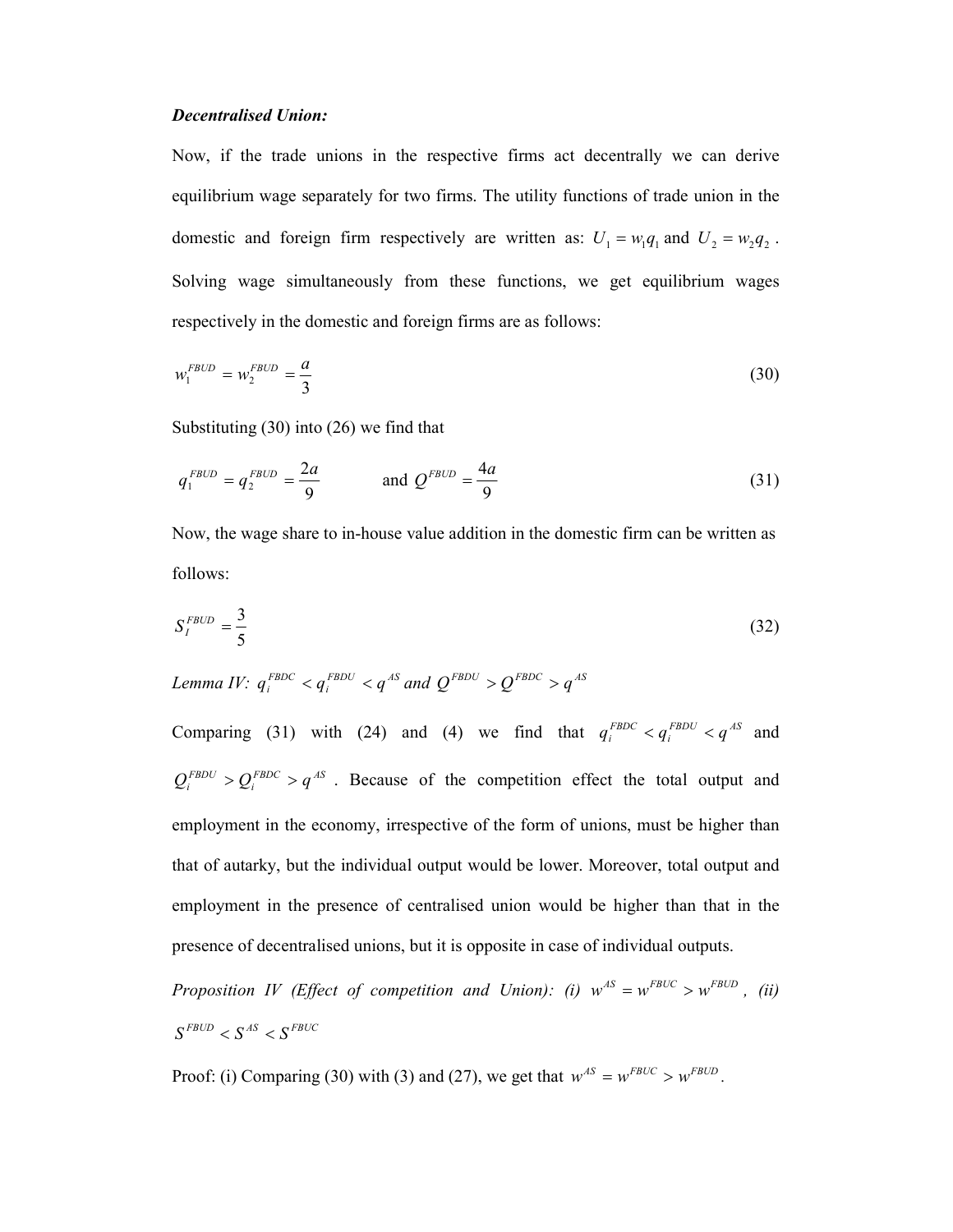Since union workers determine a centralised wage and do not allow the wage to fall. Hence, we get that  $w^{AS} = w^{FBUC}$ . When unions determine their firm-specific wages decentrally, the resultant bargaining power of a particular union and wage must be lower than that in case of centralised union, i.e.,  $w^{FBUC} > w^{FBUD}$ .

(ii) Comparing (32) with (5) and (29), we find that  $S^{FBUD} < S^{AS} < S^{FBUC}$ . In the presence of the centralised union, the union wage is kept at the level of monopoly union. Since after reform because of competition, the market price gets lower the resultant wage share tends to be lower.

On the other hand, in case of decentralised union, the union wage and employment cannot be power to push up the wage to the level in case of centralised union, the resultant wage share gets lower because of competition both in the production market and labour market.

## *3.3.2 Only Domestic firm with bi-sourcing*

Now suppose that the foreign firm has decided to produce similar goods in the domestic economy and is engaged in cournot competition with the domestic firm. The both firms face same economic condition in the country, but the foreign firm does not have access to subcontracting. The both firms interact with the trade unions for wage determination and the domestic firm can produce in the non-unionised sector.

Suppose the domestic firm respectively produces  $q_1$  and  $k$  in unionised and nonunionised sector and the foreign firm produces  $q_2$  in the unionised sector. The demand function is  $P = a - Q$  where  $Q = q_1 + q_2 + k$ . Let us assume that  $w_1, w_2$  are the firm-specific wages to be paid by the respective firms to the union workers. We can write profit functions of the domestic and foreign firms respectively as follows:

$$
\pi_1 = (a - q_1 - q_2 - k - w_1)q_1 + (a - q_1 - q_2 - k - ck)k\tag{33}
$$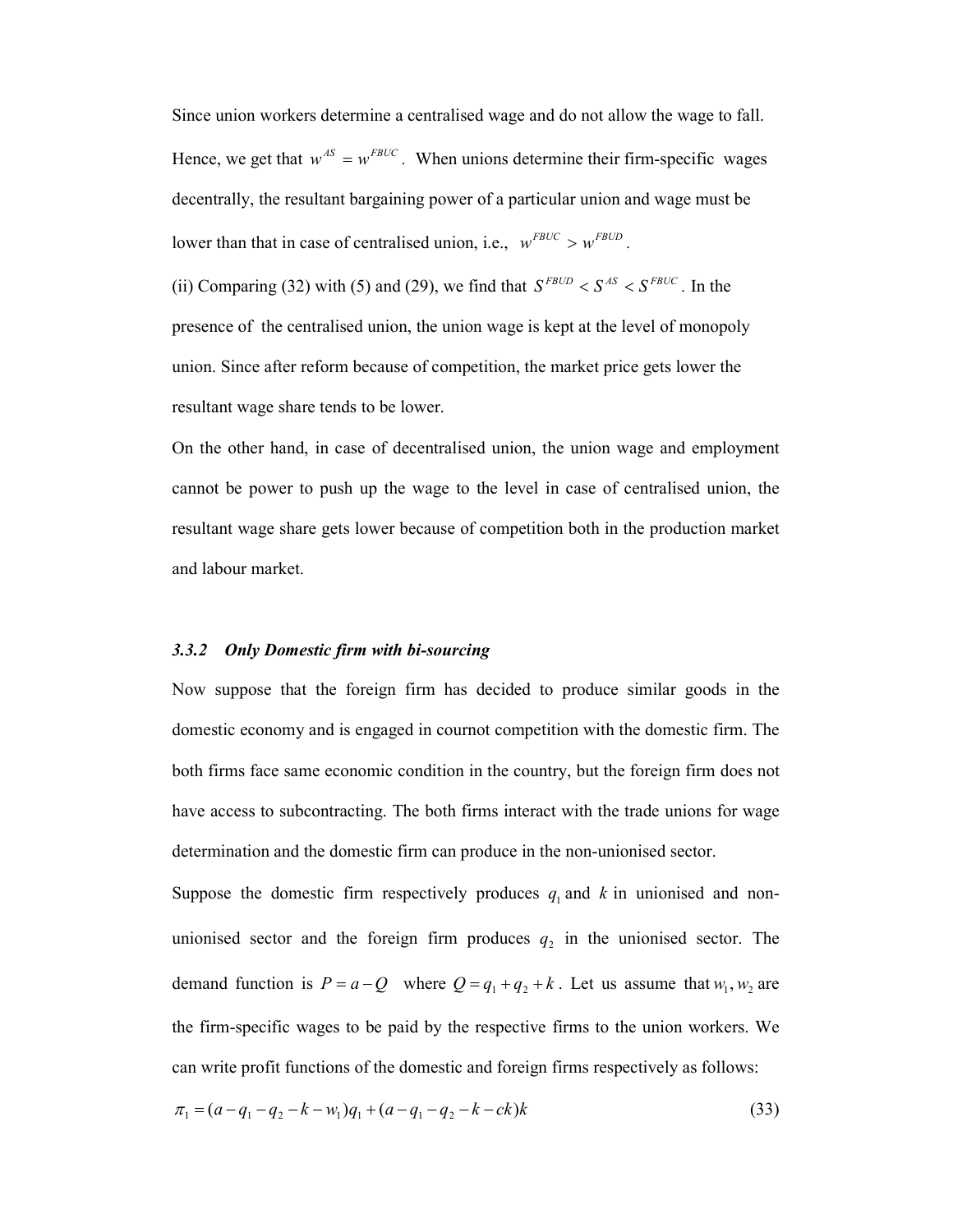$$
\pi_2 = (a - q_1 - q_2 - k - w_2)q_2 \tag{34}
$$

Now given  $w_1$  and  $w_2$ , we simultaneously solve  $q_1, q_2$  and  $k$  from above two equations.

$$
q_1 = \frac{2c(a + w_2) - (3 + 4c)w_1}{6c}, q_2 = \frac{a + w_1 - 2w_2}{3} \text{ and } k = \frac{w_1}{2c}
$$
 (35)

The expressions (22) and (23) suggest that the union employment of both firms is inversely related to its own union wage and positively related to union wage of the rival firm. The employment in the non-unionised sector of domestic firm depends positively on own union wage and does not directly depend on union wage of rival firm.

If a foreign firm starts competing with the domestic firm the trade unions in the firms may act centrally or decentrally negotiate to solve their wages.

#### *Centralised Union:*

The centralised union determines wage rate for both firms, i.e.,  $w_1 = w_2 = w$ . Then the

total in-house employment in both the firms is *c*  $q = \frac{4ca - (3 + 4c)w}{c}$ 6  $=\frac{4ca-(3+4c)w}{6}$ . If the utility

function of the centralised trade union is  $U = w(q_1 + q_2)$ , we solve

$$
\max_{w} w \frac{4ca - (3 + 4c)w}{6c}
$$

$$
w^{FDUC} = \frac{2ca}{3 + 4c} \tag{36}
$$

Substituting (36) into (35), we get

$$
q_1^{FDUC} = \frac{2ca}{3(3+4c)}, \ q_2^{FDUC} = \frac{a(3+2c)}{3(3+4c)}, \ k^{FDUC} = \frac{a}{(3+4c)} \text{ and } Q^{FDUC} = \frac{2a(3+2c)}{3(3+4c)} \tag{37}
$$

It is noteworthy to mention that, in presence of centralised union,  $q_1^{FDUC} < q_2^{FDUC}$  and  $q_1^{FDUC} + k^{FDUC} = q_2^{FDUC}$ . Since the centralised union determines an equilibrium wage, both firms accept it, irrespective of their level of employments. As a result, the total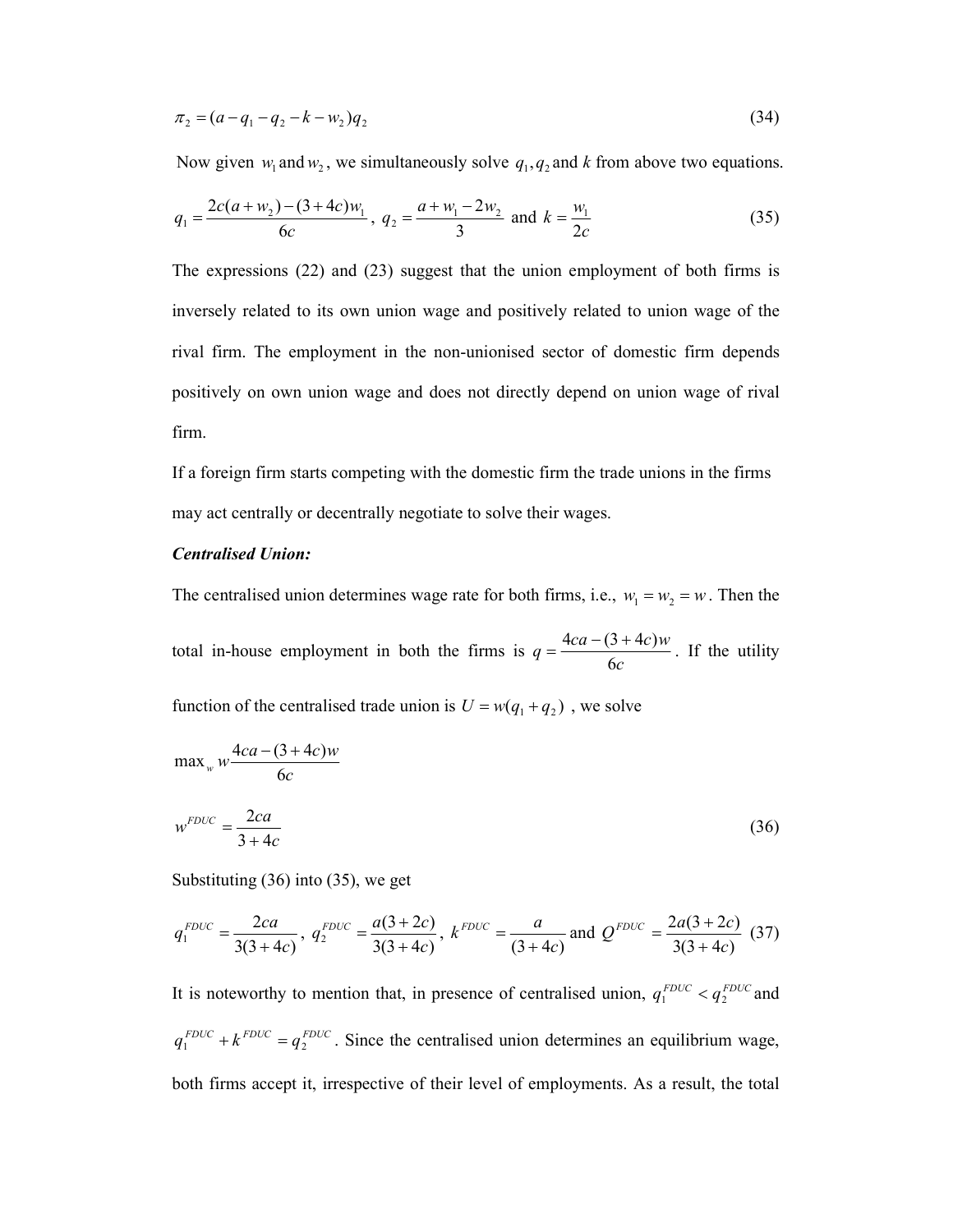employment, including in the non-unionised sector, by the domestic firm must be exactly equal to that of the foreign firm. As the foreign firm can not access nonunionised sector, the in-house output of the domestic firm must be lower than that of the foreign firm.

The union wage share to value addition of the domestic firm can be derived as follows:

$$
S^{FDUC} = \frac{12c^2}{(3+8c)(3+2c)}
$$
(38)

## *Decentralised Union:*

Now, if the trade unions in the respective firms act decentrally we can derive equilibrium wage separately for two firms. The utility functions of trade union in the domestic and foreign firm respectively are written as:  $U_1 = w_1 q_1$  and  $U_2 = w_2 q_2$ . Solving wage simultaneously from these functions, we get equilibrium wages respectively in the domestic and foreign firms are as follows:

$$
w_1^{FDUD} = \frac{5ca}{3(4+5c)} \text{ and } w_2^{FDUD} = \frac{a(3+5c)}{3(4+5c)} \tag{39}
$$

Substituting (39) into (35), we find that

$$
q_1^{FDUD} = \frac{5a(3+4c)}{18(4+5c)}, q_2^{FDUD} = \frac{2a(3+5c)}{9(4+5c)}, k^{FDUD} = \frac{5a}{6(4+5c)}, Q^{FDUD} = \frac{a(21+20c)}{9(4+5c)}
$$
\n
$$
(40)
$$

In the presence of decentralised trade union, the domestic firm captures a relatively larger market share, putting pressure on union wage, by contracting out. So, comparing output of firms, we get  $q_1^{FDUD} > q_2^{FDUD}$ .

Similarly, the wage share to the total value addition in the firm can be written as follows:

$$
S^{FDUD} = \frac{3c(3+4c)}{2(3+5c)(3+2c)}\tag{41}
$$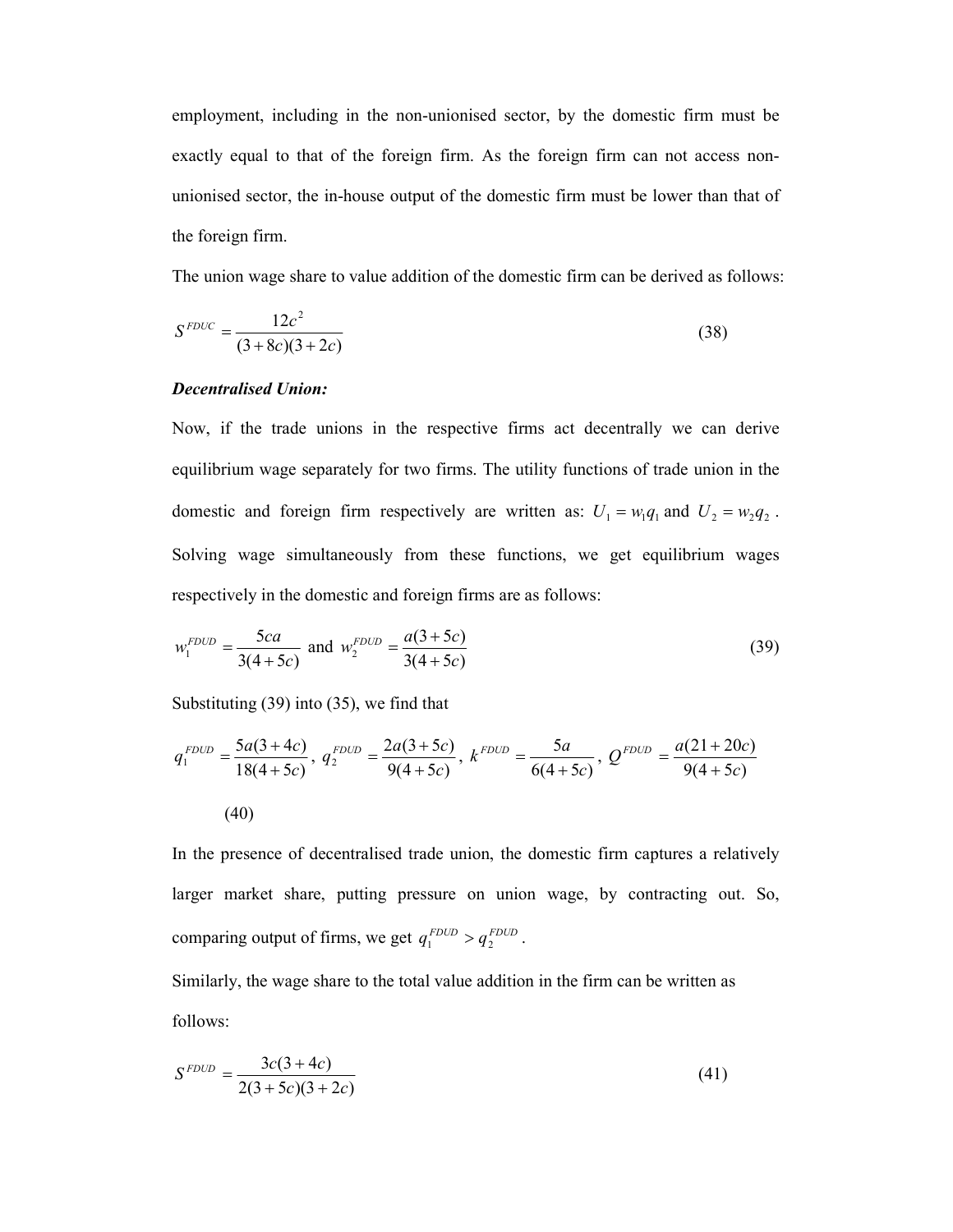Lemma V: (i)  $q^{AB} > q_1^{FDUD} > q_1^{FDUC}$ ,  $k^{AB} < k^{FDUC} < k^{FDUD}$  and  $Q_1^{FDUD} > Q_1^{FDUC} > q^{AB}$ *Proof*: Comparing (40) with (10) and also (37), we find that  $q^{AB} > q_1^{FDUD} > q_1^{FDUC}$ ,  $k^{AB} < k^{FDUC} < k^{FDUD}$  and  $Q_1^{FDUD} > Q_1^{FDUC} > q^{AB}$ . Intuitive explanation is as follows:

When foreign firm enters in the domestic market for production, output produced by an individual firm declines but the total output increases both in the presence of centralised and decentralised unions, due to competition effect. If we compare the cases between the centralised and decentralised unions, individual output in case of former is lower than that of later. Because, the union has also greater bargaining power than that in the former. As a result, the domestic firm wants to produce more in the non-unionised sector to bypass the centralised union in the unionised sector.

*Proposition V (Competition, partial bi-sourcing and union effect): (i)*  $w_2^{FDUD} > w_1^{FDUD}$ (ii)  $w^{FBUC} > w^{AB} > w_1^{FDUD}$ , *(iii)*  $S^{AB} \stackrel{\simeq}{\underset{\sim}{\cdot}} S^{FBUC}$ >  $\leq$   $S^{FBUC}$ ,  $S^{FBUD}$  <  $S^{AB}$  and  $S^{FBUD}$  <  $S^{FBUC}$ 

Proof: (i) Comparing two wages in (39), we find that wages in the foreign firm is much higher than that in domestic firm (i.e.,  $w_2^{FDUD} > w_1^{FDUD}$ ). Because the domestic firm can bypass trade union to some extent by producing in the non-unionised sector but the foreign firm cannot. As a result, the domestic firm creates a pressure to depress the union wage.

(ii) Comparing also between (9), (36) and (39) we find that  $w^{FBUC} > w^{AB} > w_1^{FDUD}$ . Since the centralised union determine in the former case, the union wage must be higher than that of decentralised because the total employment in the former always be higher than that of individual firm in the later case. It implies that the wage of the centralised union, when the foreign starts competing with domestic firm at the domestic economy employing in the unionised sector, is higher than that of autarky.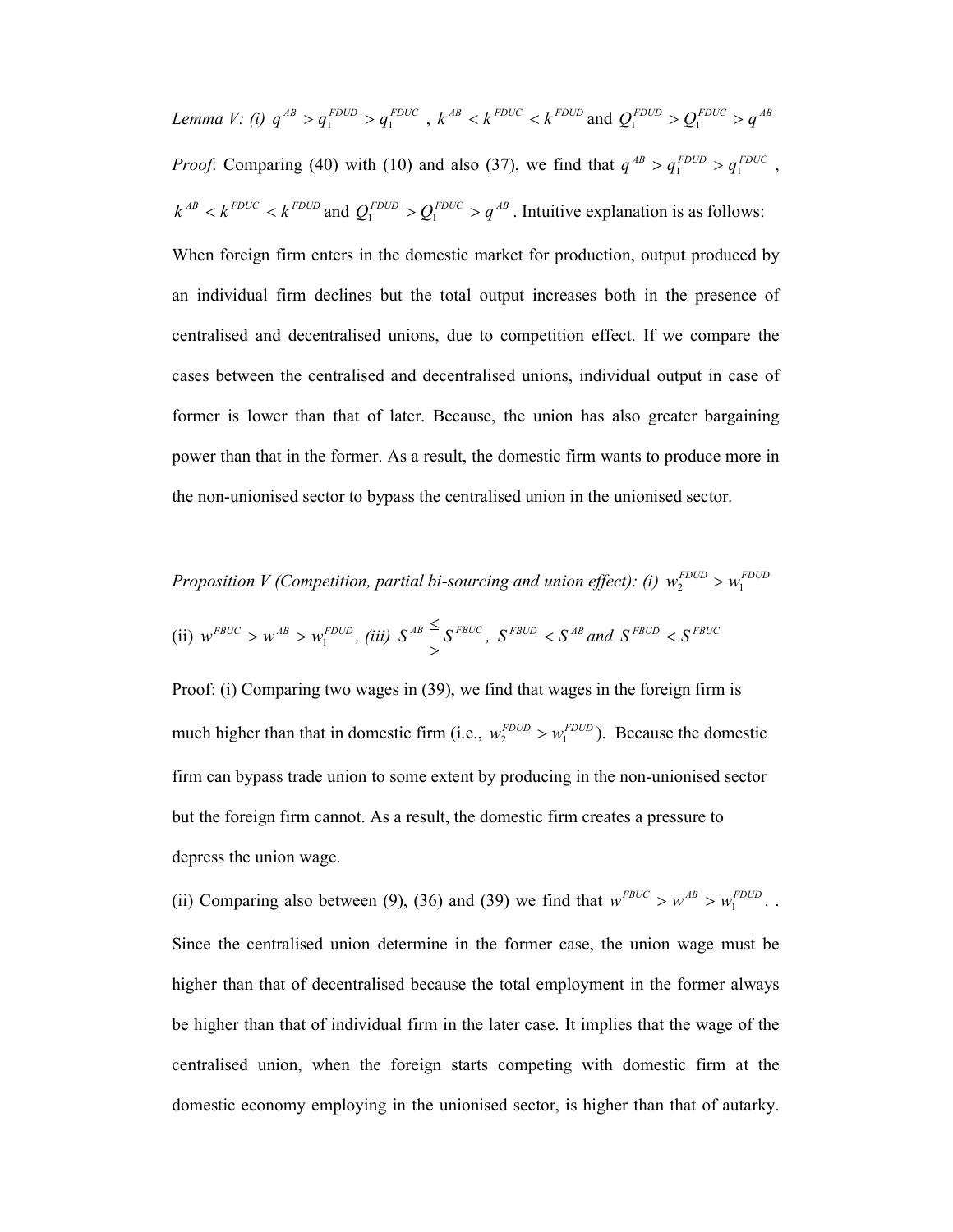In other word, since both the firm compete each other, total employment in the unionised sector is increased and as a result the wage gets higher than that of the earlier.

(iii) Comparing (11), (38) and (41) we get that 
$$
S^{AB} \leq S^{FBUC}
$$
,  $S^{FBUD} < S^{AB}$  and

 $S^{FBUD} < S^{FBUC}$ . In other words, although union wage in the presence of centralised union is higher, the union wage share of the domestic firm may not be higher than that of autarky. Because, higher employment in this case would produce higher output and thus depress market price.

On the other hand, the union wage share in the presence of decentralised unions must be lower than that in the presence of centralised union and also that of autarky.

#### *3.4.3 Both firms with bi-sourcing*

Now suppose that both firms produce the same goods in the domestic economy and are engaged in cournot competition. The both firms face has same economic condition in the country and can either produce in the unionised or non-unionised sector. The model can be structured into two stages game. At the first stage, the unions determine the firm specific wages and then simultaneously the domestic and foreign firm determine the level of productions and resultant employment in two sectors. Accordingly the firms realise their profits. The games can be solved using backward induction method. Suppose the domestic firm respectively produces  $q_1$  and  $k_1$  in the unionised and non-unionised sector and similarly the foreign firm produces  $q_2$  and  $k_2$ in the unionised and non-unionised sector. The demand function is  $P = a - Q$  where  $Q = q_1 + q_2 + k_1 + k_2$ . Let us assume that  $w_1, w_2$  are the firm-specific union wages to be paid by the respective domestic and foreign firms. Let us also assume that  $ck_i$  is the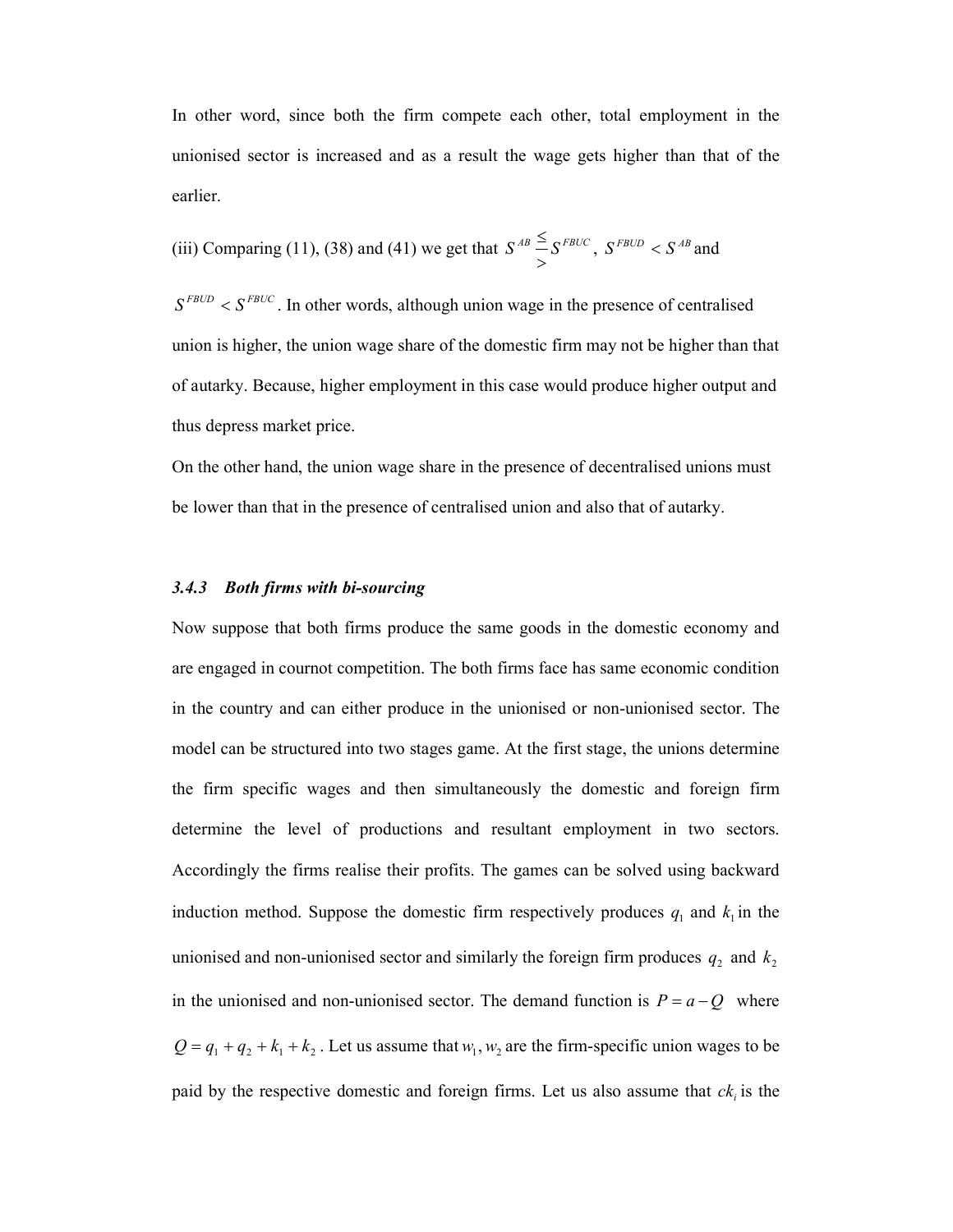cost per unit of outsourcing by the *i*-th firms (where  $i=1, 2$ ), we can write profit functions of the firm as follows:

$$
\pi_1 = (a - q_1 - q_2 - k_1 - k_2 - w_1)q_1 + (a - q_1 - q_2 - k_1 - k_2 - c k_1)k_1
$$
\n(42)

$$
\pi_2 = (a - q_1 - q_2 - k_1 - k_2 - w_2)q_2 + (a - q_1 - q_2 - k_1 - k_2 - ck_2)k_2
$$
\n(43)

Given  $w_1$  and  $w_2$ , we get

$$
q_1 = \frac{2ca + 2cw_2 - (3 + 4c)w_1}{6c}, \ q_2 = \frac{2ca + 2cw_1 - (3 + 4c)w_2}{6c}, \ k_1 = \frac{w_1}{2c} \text{ and } k_2 = \frac{w_2}{2c}
$$
\n
$$
(44)
$$

Similar to the previous case, the expressions (44) suggest that the employment in unionised sector is inversely related to its own union wage and positively related to union wage of the rival firm. The employment in the non-unionised sector depends positively on own union wage and does not directly depend on union wage of rival firm. As is earlier cases, wages can be solved either in centrally or in decrentrally by trade unions in the respective firms.

#### *Centralised Union:*

At first, we assume that trade union works centrally where  $w_1 = w_2 = w$ . Total employment is the sum of two individual employment  $q = q_1 + q_2$ ,

then 
$$
q = \frac{2ca - (3 + 2c)w}{3c}
$$

The objective function of central trade union can be written as follows:

$$
Max_w \frac{2ca - (3 + 2c)w}{3c}
$$
  

$$
w^{FBNC} = \frac{ca}{(3 + 2c)}
$$
 (45)

From the above expression, we can write  $w^{FBNC} > 0$  if  $c > 0$ .

Putting the (45) into (44), we find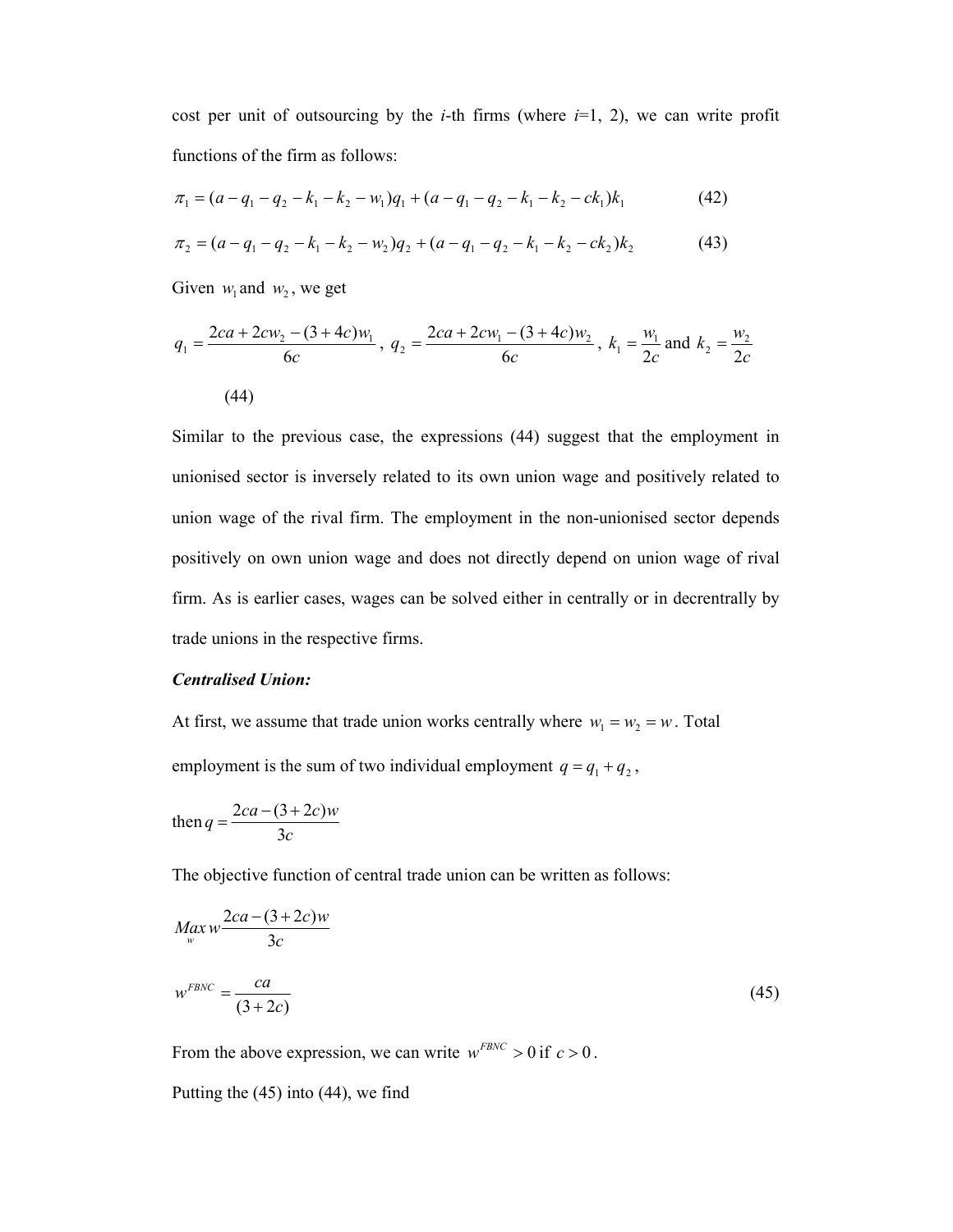$$
q_1^{FBNC} = q_2^{FBNC} = \frac{a}{6}, \ k_1^{FBNC} = k_2^{FBNC} = \frac{a}{2(3+2c)} \text{ and } Q^{FBNC} = \frac{2a(3+c)}{3(3+2c)} \tag{46}
$$

The union employment is exactly equal to that of domestic firm in the previous case. We also find that  $q^{FDUD} > q^{FDUC} = q^{FBNC}$ .

$$
S^{EBNC} = \frac{3c(3+2c)}{2(3+4c)(3+c)}
$$
(47)

Comparing (45) with (9) we also get  $S^{AB} < S^{FBNC}$  if  $c > 1/2$ 

## *Decentralised Union:*

If we assume that one unit of labour is required to produce one unit of output in both the firms, the utility functions of trade unions are respectively  $U_i = w_i q_i$  where  $i = 1,2$ . The firm specific trade unions will solve wage rates from following functions:

$$
U_1 = w_1 \frac{2ca + 2cw_2 - (3 + 4c)w_1}{6c}
$$
 and  $U_2 = w_2 \frac{2ca + 2cw_1 - (3 + 4c)w_2}{6c}$ 

From above two equations, we get

$$
w_1 = \frac{c(a + w_2)}{3 + 4c} \text{ and } w_2 = \frac{c(a + w_1)}{3 + 4c}
$$
 (48)

Given same conditions the equilibrium wage rates will be equation. Then, we get

$$
w^{FBND} = w_1^{FBND} = w_2^{FBND} = \frac{ca}{3(1+c)}
$$
\n(49)

Substituting  $(53)$  into  $(39) - (42)$ , we get

$$
q_1^{FBND} = q_2^{FBND} = \frac{(3+4c)a}{18(1+c)}, \ \ k_1^{FBND} = k_2^{FBND} = \frac{a}{6(1+c)} \text{ and } k^{FBND} = \frac{a(3+2c)}{9(1+c)} \tag{50}
$$

The union wage share respectively to the total value addition in the domestic firm can be written:

$$
S^{FBND} = \frac{3c(3+4c)}{2(3+5c)(3+2c)}\tag{51}
$$

Lemma VI: (i)  $q_1^{FBND} > q_1^{FBNC} > q^{AB}$  (ii)  $Q_1^{FBND} < Q_1^{FBNC} < Q^{AB}$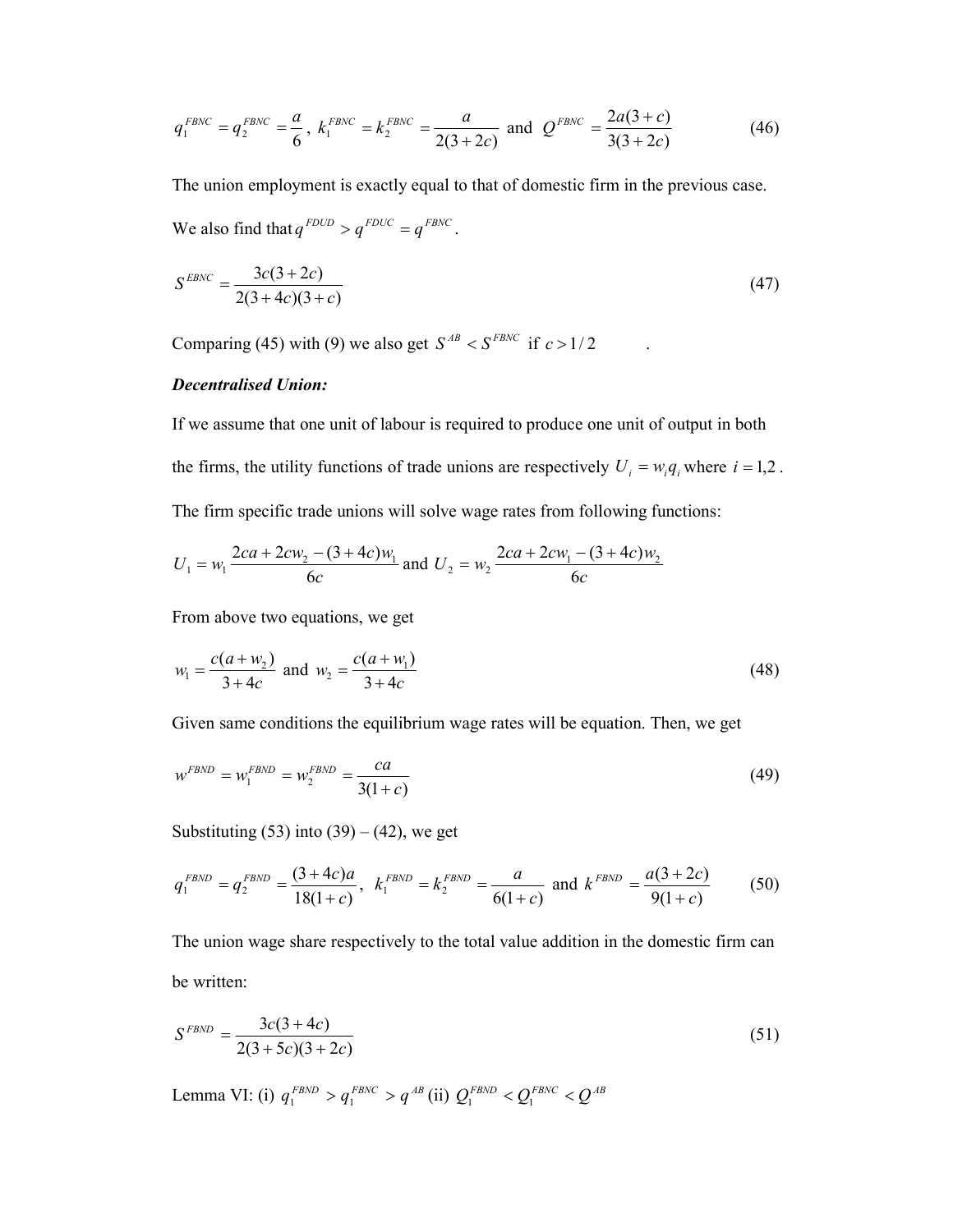*Proposition V1 (Competition, Bi-sourcing and Union effect): (i)*  $w^{AB} > w_1^{FBNC} > w_1^{FBND}$ (ii)  $w_1^{FDUC} > w^{AB} > w_1^{FBNC}$  (iii)  $w^{AB} > w_1^{FDUD} > w_1^{FBND}$  (iv)  $S^{AB} > S^{FBNC}$  if  $c < 1/2$  and  $S^{AB} > S^{FBND}$ 

Proof: (i) Comparing (9) with (45) and (48) we get that  $w^{AB} > w_1^{FBNC} > w_1^{FBND}$ . If the foreign firm enters and both firms can produce in the non-unionised section, the union wage declines even in the presence of centralised union. The centralised union cannot out weight the downward pressure due to competition and bi-sourcing factor. The wage get further declined in the presence of decentralised union because unions compete with each other.

(ii) Comparing (9) with (36) and (45), we get that  $w_1^{FDUC} > w^{AB} > w_1^{FBNC}$ . In other words, the centralised union can raise the wage than that of autarky if only the domestic firm has a choice of bi-sourcing. But, this is not possible for the centralised union when the form firm can produce in the non-unionised sector.

(iii) Comparing (9) with (39) and (49) we get that  $w^{AB} > w_1^{FDUD} > w_1^{FBND}$ . In the presence of decentralised union the union wage declines when only the domestic firm has bi-sourcing options and further declines when both firms have bi-sourcing options. (iv) Comparing (47) with (10) we get that  $S^{AB} > S^{FBNC}$  if  $c < 1/2$ . In other ward, the wage share would decline even in the presence of centralised union when both firms have bi-sourcing option. Again comparing (51) with (10) we get that  $S^{AB} > S^{FBND}$ . In the presence of decentralised union, the share would always be lower than that of autarky because of competition in production market and union and also bi-sourcing effects.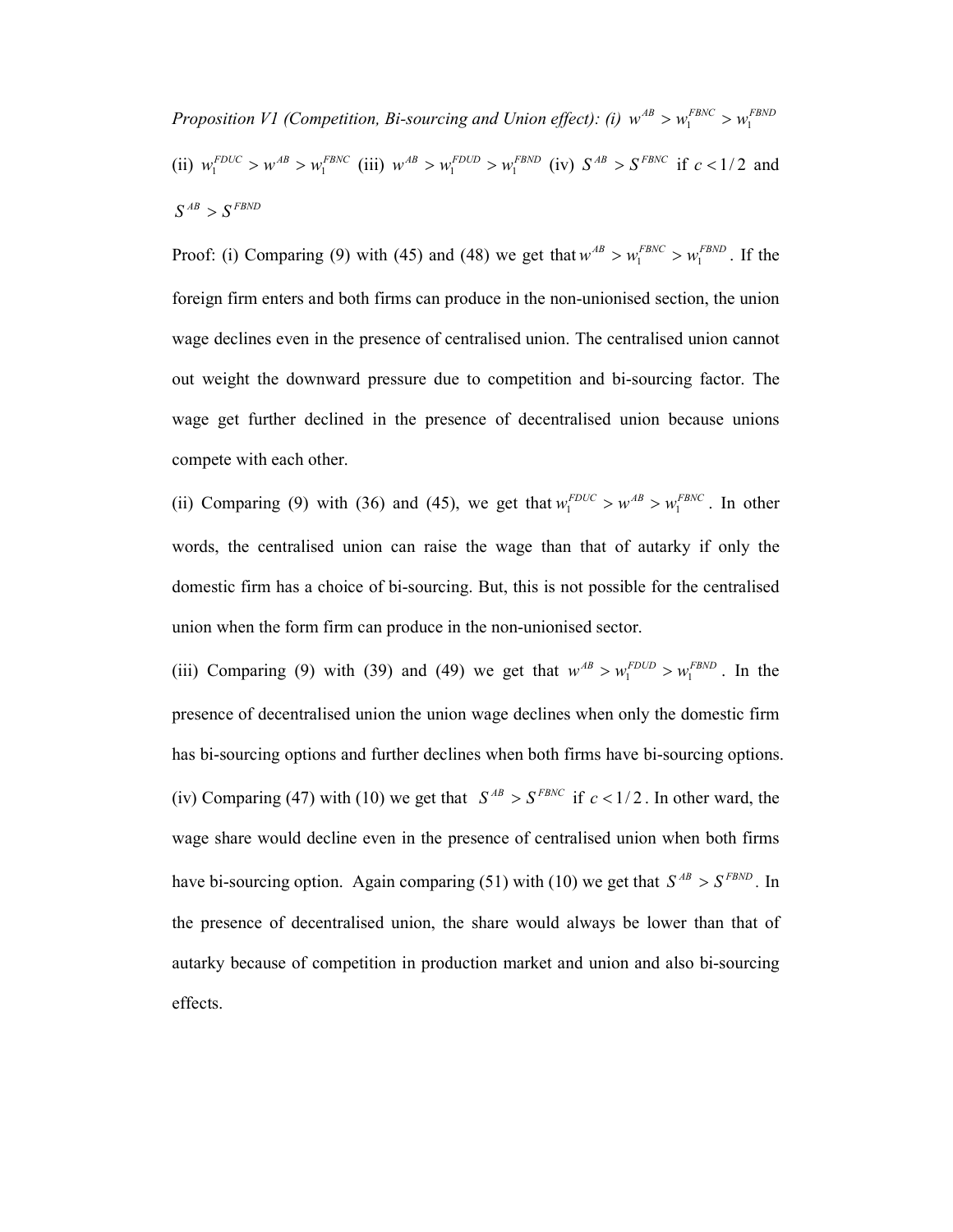#### *4***. Empirical Section**

The theoretical results predict that the competition has direct and indirect impact on union wage and its share. But the impact would obviously depend on the degree of adjustments in the labour market. The study wants to see the example of Indian economy for empirical verification because of its increasing trade flows and existence of dual labour markets. At the outset, we should submit that it is really difficult to prove each every aspect of the theory for Indian context because of lack of requisite information. It would have been always better to use industry level data, but we do not have information on the output or employment in the non-unionised sector at that level. This forces us to run the regression at the state level.

India captures more than 90% workforce in the non-unionised sector (mainly in the informal sector). A significant number research has shown a rising trend of the sector in the Indian economy, but the impact of trade reform on union wage and distributive labour share is rarely discussed in the literature. To do this, we, at first, look at the pace of openness of Indian economy and its direct and indirect impact on formal labour market. Then an econometric model is constructed to establish the relationship.

#### *4.1 Trade Openness of India*

India started liberalising her economy vigorously from early 1990s. During the Post-1991 period India shifted from the regime of trade protection to that of liberalisation. Figure 1 depicts how the average tariff rate has changed since 1980*.* The rate shows an upward rising trend in the early-1980s upto 1985 and then it sharply declines. The tariff rates were very high pre-1991 reaching its highest at 100% in the year 1985 and declined gradually thereafter. A sharp decline in the tariff rates has been observed from 79.2% in 1991 to 12.5% in 2006. Another important indicator of the trade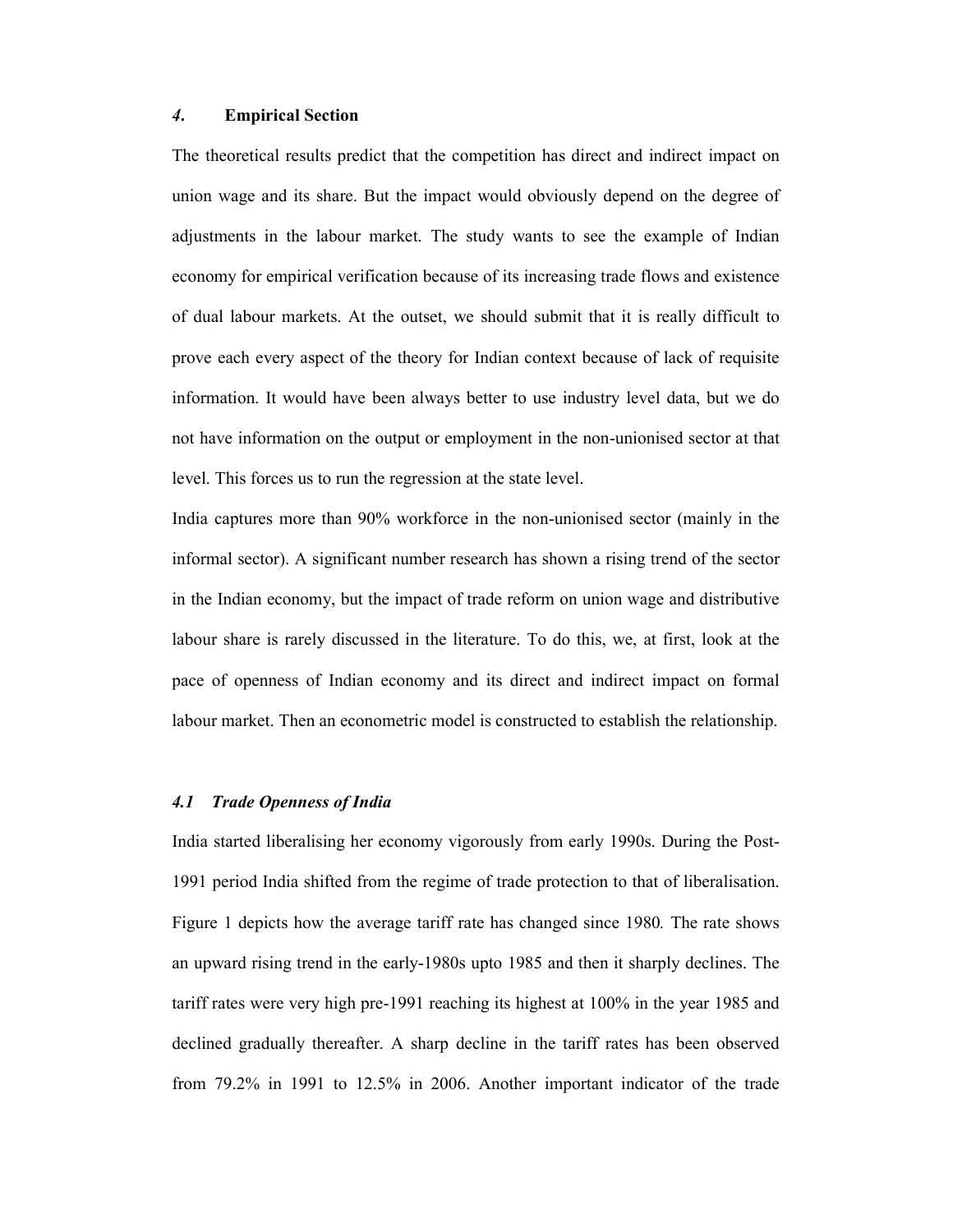openness of a country is the FDI inflow into the country. Pre 1991 FDI inflow figures are not at all encouraging. But post 1991 the FDI inflow started increasing while the recent times has seen a huge influx of funds on account of FDI with a slump in 2002 but in started picking up in 2004. It was near to US\$ 0.07 (billions) during 1980-1990 and then start rising and has reached at US\$ 20.3 (billions).

#### *4.2 Dual labour market*

The Indian labour market exhibits a duality in its operation. Two parallel sectorsunionised and non-unionised sector – work together in the economy. The unionised sector comprises mainly of the registered enterprises while the latter consists mainly of the unregistered enterprises. The unregistered enterprises can escape the regulations imposed on their registered counterparts. It hires labourers at a much lower rate and gives neither social security nor job security. The outputs produced in the non-unionised/unregistered sector, at 1999-2000 prices, has gone up from Rs. 88740 crores in 1980 to Rs. 393842 crores in 2005. The non-unionised output has increased from Rs 44.5 (lakhs) in 1980 to Rs. 89.7 (lakhs) in 2006 (Figure 2).

On the other hand, the total employment in the industrial sector has not improved much and it has shown several ups and downs in the trend of employment during 1980-2005. Initially the employment has increased from 60.66 lakhs in 1980 to 76.32 lakhs in 1995, and then has gone down to 71.36 lakhs in 2005 2007. The number of union workers has declined from 63 in 1980 to 51 in 2005 (Table 2). This clearly indicates that average firm size in terms of union workers has declined. The employment figures are available in Indian manufacturing sector by types of workers, regular and contract, from 1998 and the figures also shows that contract labours in the sector is rising both in absolute numbers and percentage terms (Maiti, 2009). Another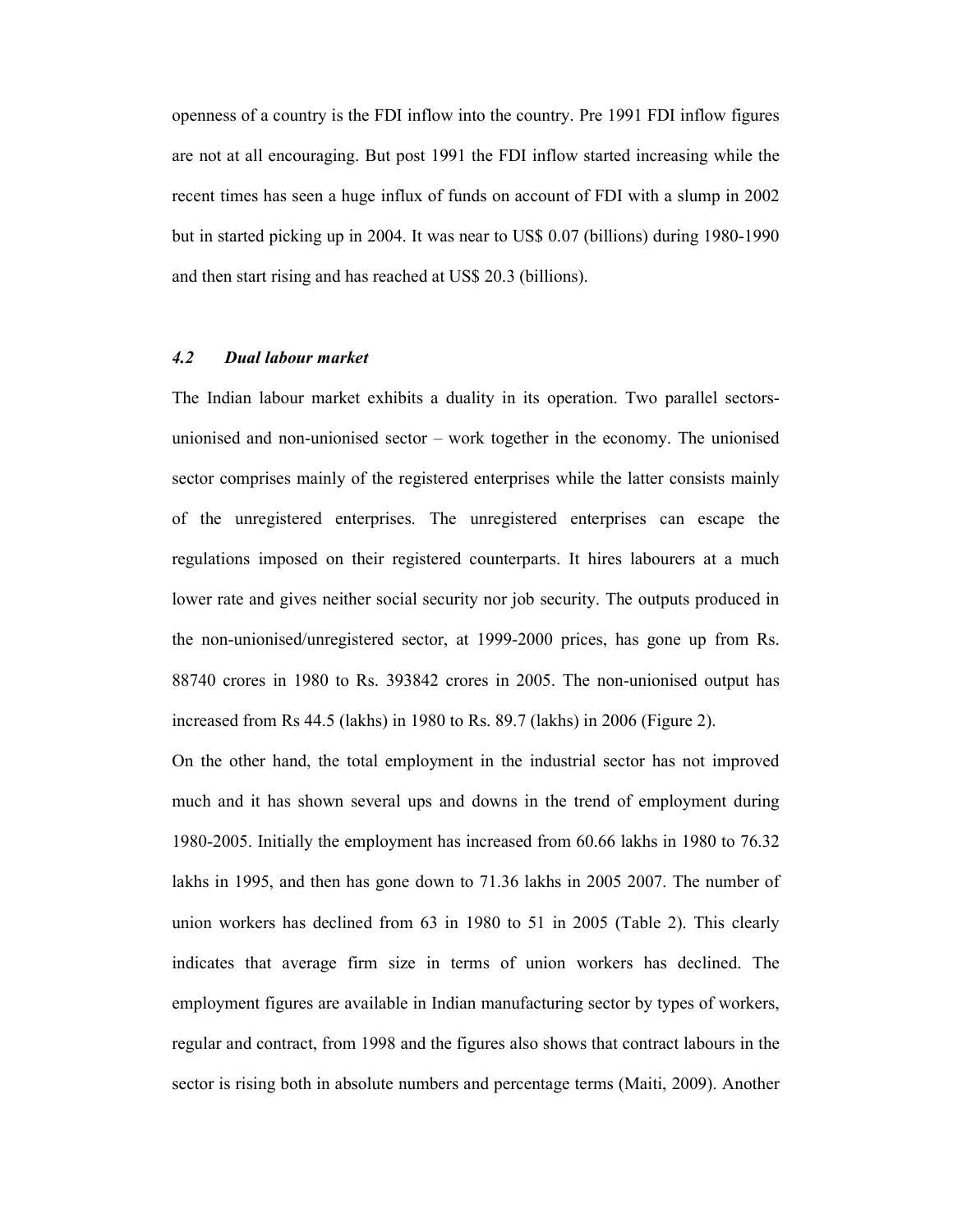interesting issue is that real annual wage has increased from Rs. 34226 in 1980 to Rs. 50110 in 1995 and then declined to Rs. 41680. Moreover, other benefits in real terms also have increased from Rs. 8704 in 1980 to Rs. 17457 in 1995 and then declined to Rs. 16149. The share of union wage, measured as percentage of gross value addition (GVA), has drastically come down from 28.0% in 1980 to 10.3% in 2005 (Table 2). The same, measured as a percentage of net value addition, has also declined on similar fashion from 33.6% in 1980 to 12.1% in 2005. It is true in all the major states in India for the same period (Figure 6)

#### *4.3 Forms and Functioning of Labour Market Institution:*

As is discussed in the first section, a few possible explanations were given in the literature behind the slow employment growth in the manufacturing sector. One important factor goes against Indian labour legislation. The Industrial Dispute Act, 1947, has played a central role in this regard and has placed labour issues in the hands of state governments, resulting in significant variation in labour regulations and/or their enforcement across Indian states**.** Most pro-reform policymakers and analysts believe that India's labour laws have made labour markets in the formal (or organised) manufacturing sector rigid in the sense of placing serious constraints on the ability of firms to hire and fire workers (Besley and Burgess, 2004 and Hasan, et al., 2007). Besley and Burgress (2004) has indentified the forms of labour legislation – proworkers, neutral and pro-employer – looking at the direction its ammendment by the state governments.

Although pro-labour legislation has been considered an essential instrument in providing power to the labour market institution, this may not be reflected on functioning of the union. A rise in liberalisation is likely to have subsequent effect on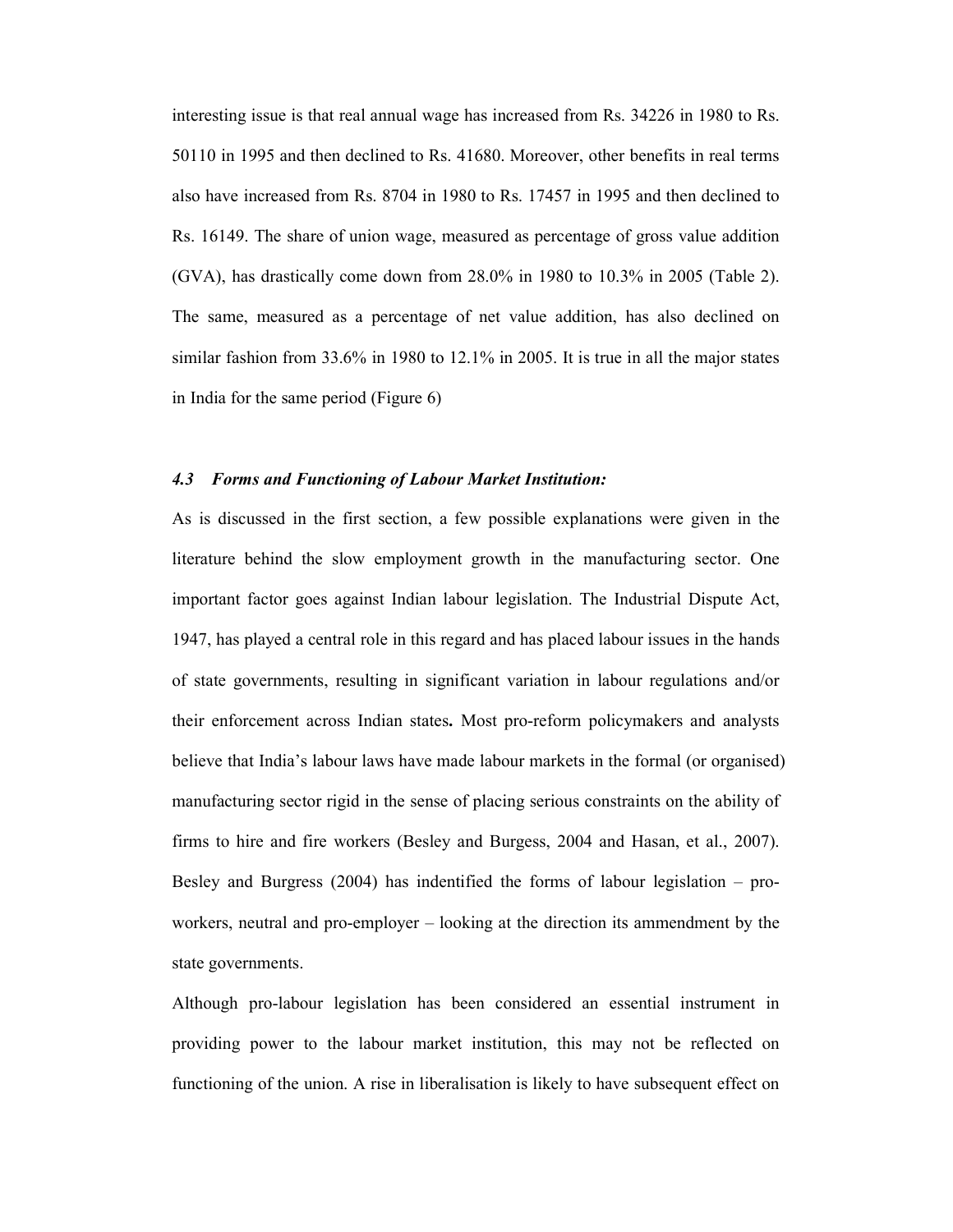the strength of trade unions. We consider namely the number of strikes, to report bargaining strength of labour market institution. Number of strikes show an entirely declining trend for most of the States and it drops from 1459 in 1990 to 210 in 2007 in India as a whole. Two important trends can be noticed from the state-wise figures of strikes in India 1980-2007 (Figure 3) and in all major states (Figure 4). It sharpy declines for all the major states and converges between during this period. West Bengal - the state famously known for labour rigid state – also account for a declining trend and actually below most of the above states in recent years. Andhra Pradesh has a kind of unsettling graph but even it shows a decreasing trend after 2002-2003. Number of lockouts is also declining during this period (Figure 3 and Figure 5). Moreover, the share of contract workers in the union sector on flexible basis has increased in all the states during 1999-2005 (Fig 7). It reveals that bargaining power of union is decling over the years.

## **4.3 Empirical Framework**

A standard benchmark model with one production factor labour is widely used in the literature (see Blanchard, 2005). It is built around two crucial equations - first being a wage-setting relation and the second a price-setting relation. At first, Hall (1988) showed that the residual growth must be influence by imperfect competition in the product market and offer a methodology in incorporate Lerner index in the estimation. In the subsequent year, Abraham et al. (2009) offer a method to estimate the price cost margin without observing prices and marginal costs directly. Here in this study, we employ the similar framework to show how mark-up and bargaining power of the workers can be estimated using production function approach. Let us consider a production function where value added  $Q_{ijt}$  of firm *i* in j-th region and year *t* is produced using two inputs, namely labor *L* and capital *K* :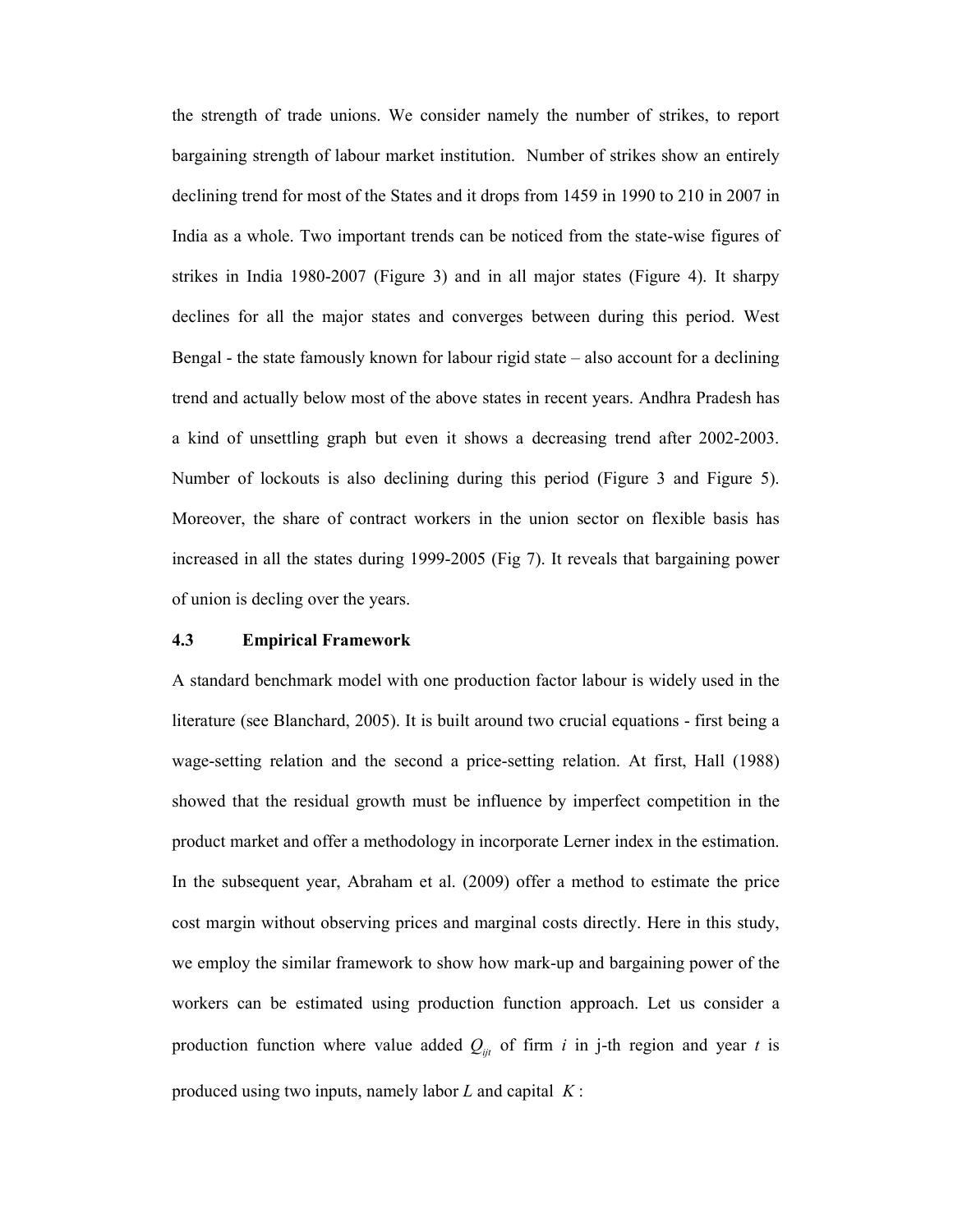$$
Q_{ii} = A_{ii} F(L_{ijt}, K_{ijt})
$$
\n(21)

If the production function is homogeneous of degree  $1 + \lambda$  for all input factors, the returns to scale would be  $1 + \lambda$ . It would then exhibit respectively decreasing ( $\lambda < 0$ ), constant ( $\lambda = 0$ ) or increasing ( $\lambda > 0$ ) returns to scale. By taking a total differential of (29) and logarithmic values we get:

$$
(q_{ijt} - k_{ijt}) = \varepsilon_{L, ijt} (l_{it} - k_{ijt}) + \lambda_{ijt} k_{ijt} + a_{ijt}
$$
 (22)

We assume that  $\varepsilon_X$  is elasticity of output with respect to input X and it can be represented in terms of degree of market competition. If  $\mu_{ijt} = P_{ijt}/MC_{ijt}$  or mark-up on the top of marginal cost for one unit of production and  $s_{X, jit}$  is the cost share of X input, the input elasticity is underestimated with the cost share by the degree of market imperfection, i.e.,  $\varepsilon_{X, ijt} = \mu_{X, ijt} s_{X, ijt}$  and  $\sum_{X} \varepsilon_{X, ijt} = 1 + \lambda$ . Using this specification, one can easily replace the price information by market power. Then substituting these into (22), we get

$$
SR_{ijt} = \beta_{ijt} LER_{ijt} + \frac{\lambda}{\mu_{ijt}} k_{ijt} + (1 - \beta_{ijt}) a_{ijt}
$$
 (23)

Where  $SR_{ijt} = (q_{it} - k_{it}) - a_{L,ijt} (l_{ijt} - k_{ijt})$ .  $\beta_{ijt} = (p_{ijt} - MC_{ijt})/P_{ijt} = 1 - (1/\mu_{ijt})$  is the Lerner index. The expression (23) clearly suggests that total factor productivity measured in terms of factor shares (i.e., SR) depends on imperfect competition in the product market (i.e., *LER*).

Up to this point we have not yet considered imperfection in the labour market. If in the labour market, trade union determines the wage it must be higher than the competitive one. Let us assume that  $\overline{L}$  is the total workers available in the economy,  $w_0$  is the alternative wage for workers outside the firm and  $\theta$  is the bargaining power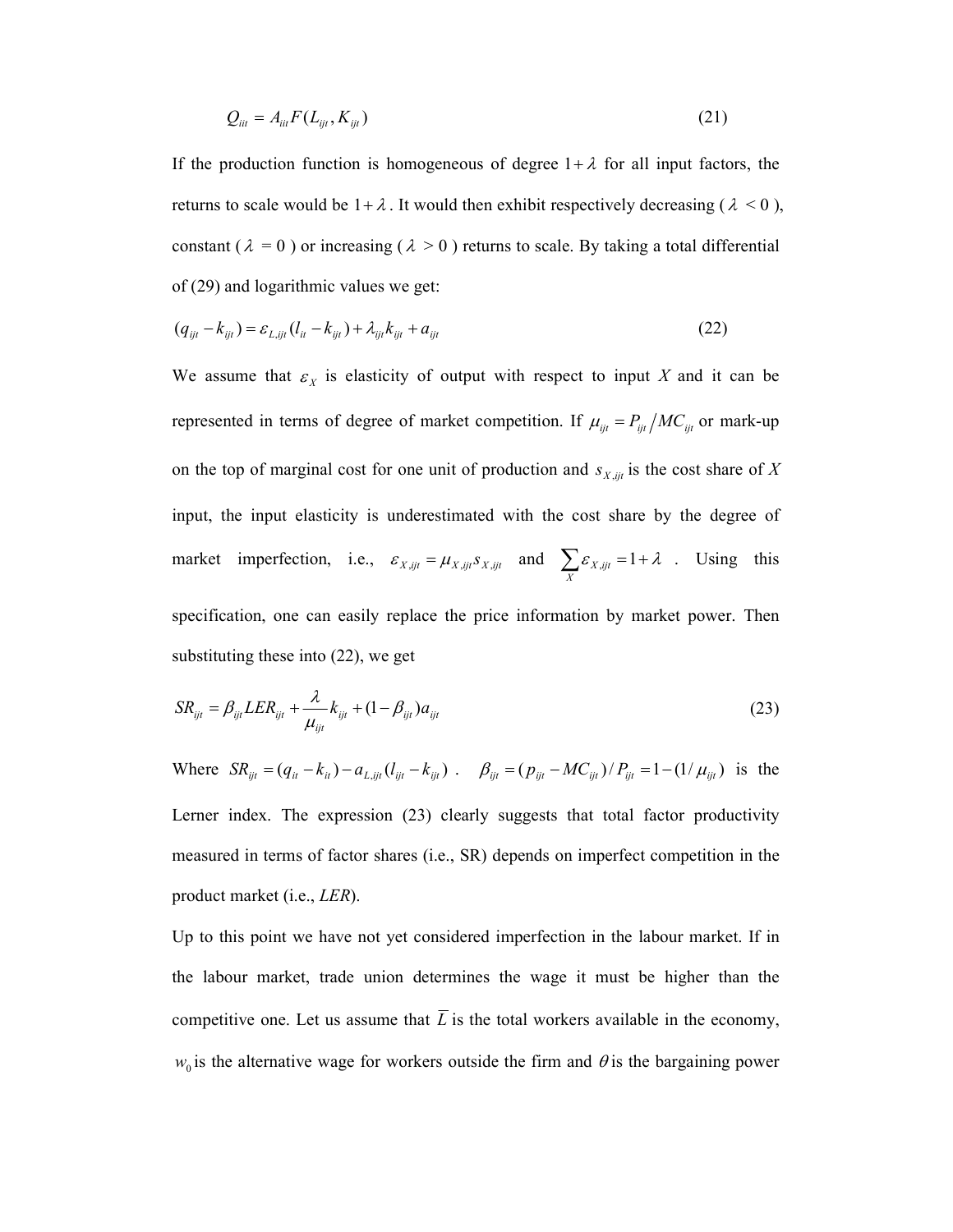of the union, the union wage can be derived from the following Nash bargaining solution,

$$
\max_{w,L} \Omega = (L_{ijl} w_{ijl} + (\overline{L} - L_{ijl}) w_{a,ijl} - \overline{L} w_{aijl})^{\theta_{ijl}} (P_{ijl} Q_{ijl} - w_{ijl} L_{ijl})^{(1-\theta_{ijl})}
$$
(24)

Solving (24) with respect to *w* and *L,* we can derive

$$
\varepsilon_{L,ijt} = \mu_{ijt} a_{L,ijt} + \mu_{ijt} (a_{L,ijt} - 1) \theta_{ijt} / (1 - \theta_{ijt})
$$
\n(25)

Combining (23) and (25), we find that

$$
SR_{ijt} = \beta_{ijt} LER_{ijt} + \frac{\lambda}{\mu_{ijt}} k_{ijt} + \frac{\theta_{ijt}}{1 - \theta_{ijt}} BAR_{ijt} + (1 - \beta_{ijt}) a_{ijt} + \omega_{ijt}
$$
(26)

Where,  $BAR_{ijt} = (\alpha_{L,ijt} - 1)(l_{ijt} - k_{ijt})$ . The expression (26) is our basic equation to be used in the further analysis and allows us to estimate price cost margins and bargaining power simultaneously without having information on market price and the alternative wage.  $\omega_{ijt}$  is random disturbance term. We define that the modified total factor productivity will be free from all market imperfections.

## **4.4 Data Description**

Before going to specify the econometric method to be used in the analysis, we need to decribe the available database for the study. We gather information of twoigit industries for fifteen major states and for seven years from 1998-2005. Further disaggregate information for each variables of our interest are not available till to date. Three digit industries are treated as firms in the studies. Altogether total observarions in the study are approximately 4536. This information has been collected from Annual Survey of Industries, Government of India. The database includes capital stocks, investments, factor uses, outputs and types of workers. It is noteworthy to mention that a major change of industrial classification took place in 1998 onward. It is really difficult to find perfectly matching the classifications at the three digit level with previous classification. Moreover, some variables like contract workers and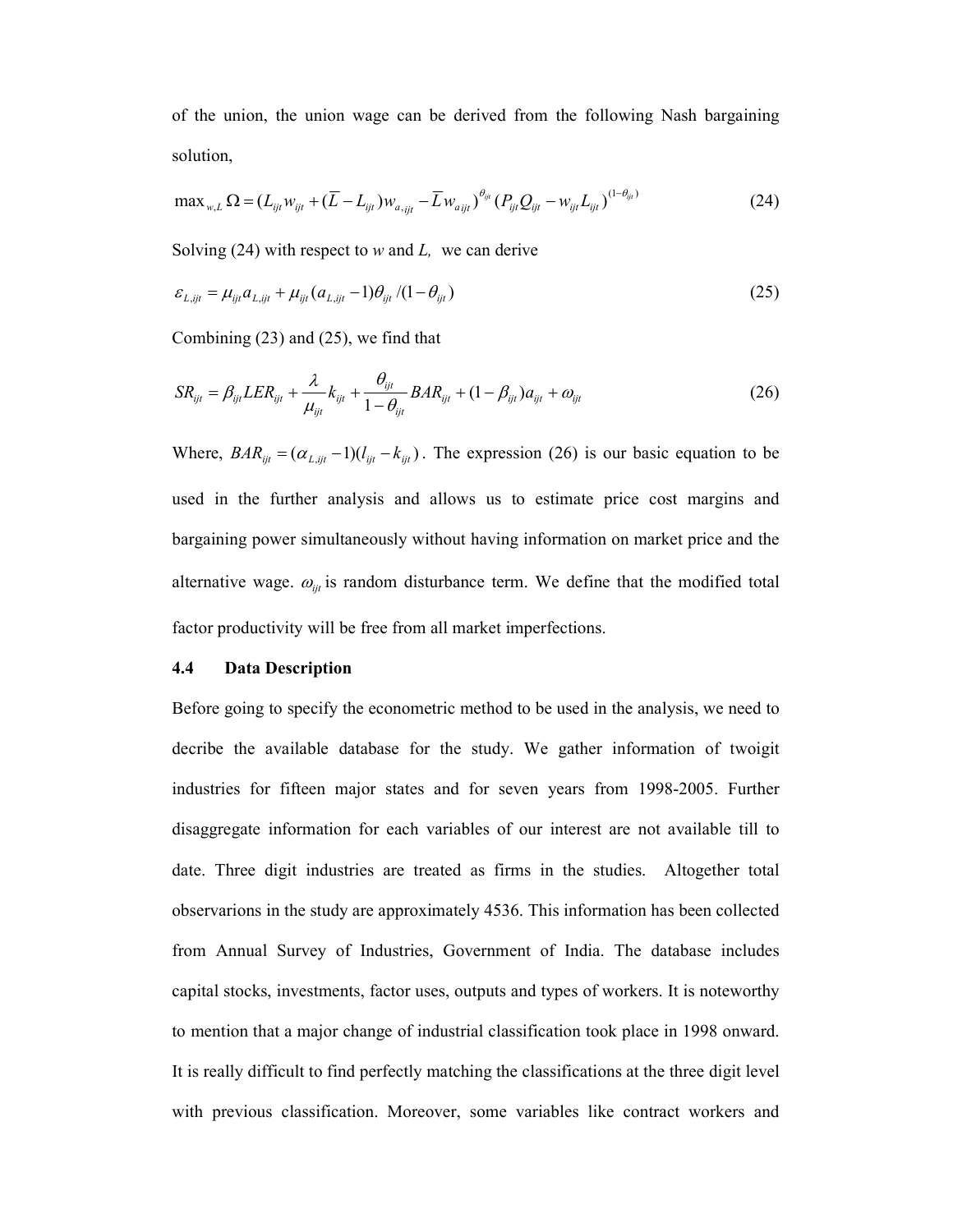share of entreoreneurs/managers is available at the three-digit level from 1998 onward.

We derive import and export figures from the trade and industrial output data of the World Bank Trade Data-base (World Bank 2006). This data-base provides the data at the ISIC 3 digit level of classification, and we match the data to the NIC 3 digit classification of the Annual Survey of Industries. Thus, our import and export variables vary across industries and over time (but not across states). Import and export figures are first multiplied by the exchange rate and then deflated by WPI to derive at constant price.

## **4.5 Econometric Method**

We intially run pooled and fixed effect panel regressions to estimate the parameters those in (34), but they are often criticised on two specific grounds: (i) selection bias and (ii) endogenety problem. Second, firms usually observe a part of TFP before hand and hence adjust the factor of production and employment accordingly. This gives rise to the problem of simultaneity as this gives rise to correlation between the residual term and the variable factor inputs, thus violating the basic requirement of Ordinary Least Square method. At first, Olley and Pakes (1996) raised these issues and offered alternative method of estimation. Then Levinshion and Petrin (2003) revised this further. Olley Pakes (1996) developed a consistent semi-parametric estimator to fix the problem where they used firm level investment decision to proxy unobserved productivity shocks. Though Olley-Pakes approach (thereafter OP) has the clear advantage of ease of implementation it also has a potential drawback in the cases where firms report zero investment. Due to the invertibility condition investment proxy is valid only for non- zero investment. Pronounced adjustment costs force most firms in developing countries like India, Turkey, Columbia, Mexico and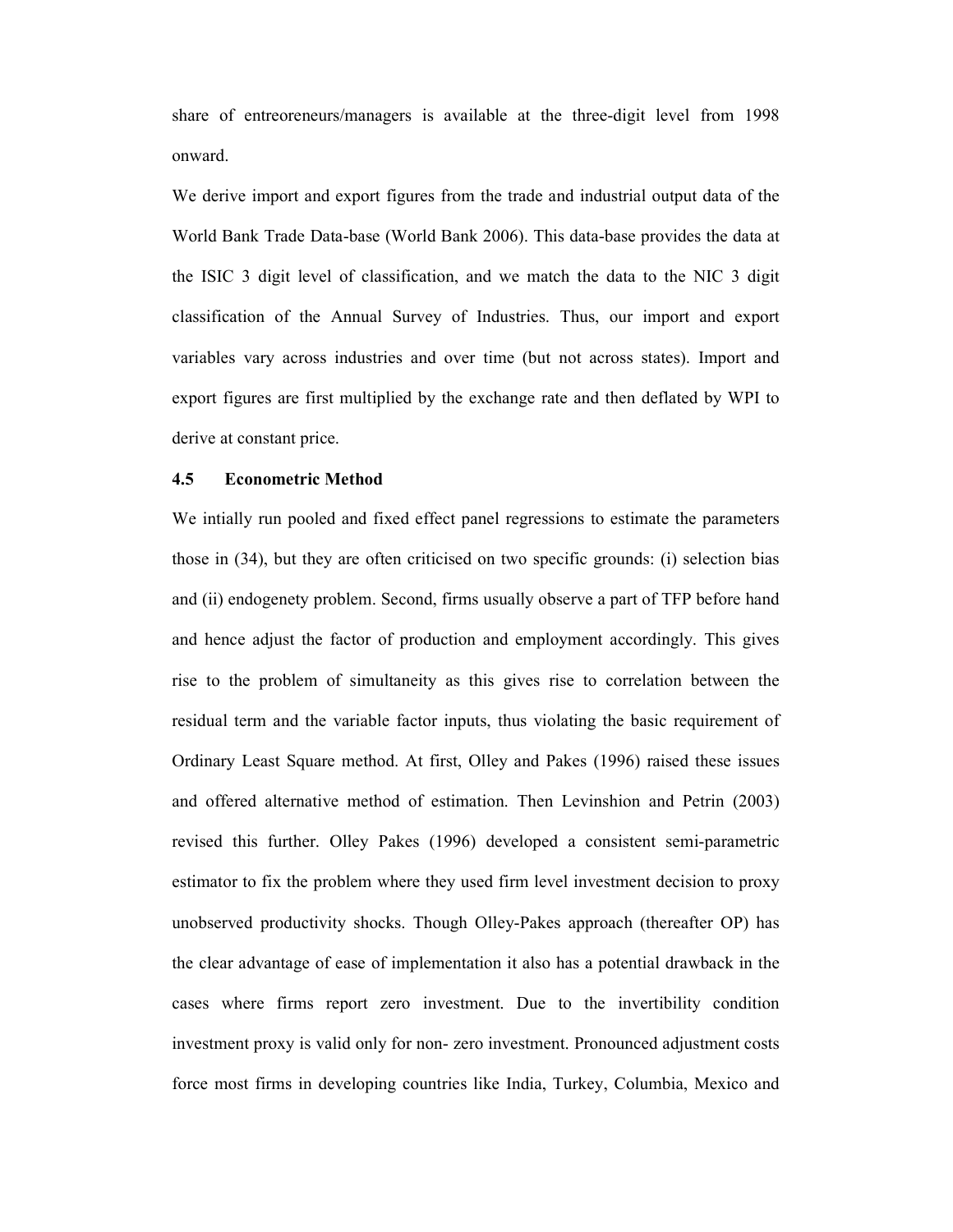Indonesia to report zero investment costs. Levinsohn-Petrin method (thereafter LP) argues that intermediate inputs also adjust to productivity shocks and are more flexible than investment. In addition, the advantage of non-zero level of intermediate inputs also might add to the cause. Firms generally do not report zero level of intermediate input usage. A way out of this problem was suggested by Levinsohn and Petrin (2003). They suggested the use of intermediate inputs as a substitute of investment.

In this study, we apply both methodologies for robustness checking. Since our database includes three digits industry information, we create dummy for those whose profit are negative or zero in order to run OP method. Moreover, we consider gross fixed capital formation in OP regressions. On the other hand, both material and fuel cost as proxies in LP regressions for unobserved factor.

## *4.1. Mark-up, Bargaining power and TFP*

At first, *SR, LER* and *BAR* described in (26) have been estimated where SR is nothing but the usual TFP (i.e., Solow residual). This is usual method of estimating productivity growth – the residual over and above the factor costs. We run the model described in (26) using OP and LP methods and results are reported in Table 2. In both regressions, the coefficient of *LER* after controlling bargaining power has been positive and statistically significant. From this estimated value, we derive the degree of mark-up  $(\mu)$ , i.e., price over marginal cost. It can be seen that the mark-up in Indian manufacturing is, on average, in between 2-3 while it accounts for 2.128 and 3.205 in OP and LP regressions respectively. Two estimates are relatively unbiased and hence we can confer that the price of final goods in Indian organised manufacturing sector tends to be 2 to 3 times higher than their marginal cost of production.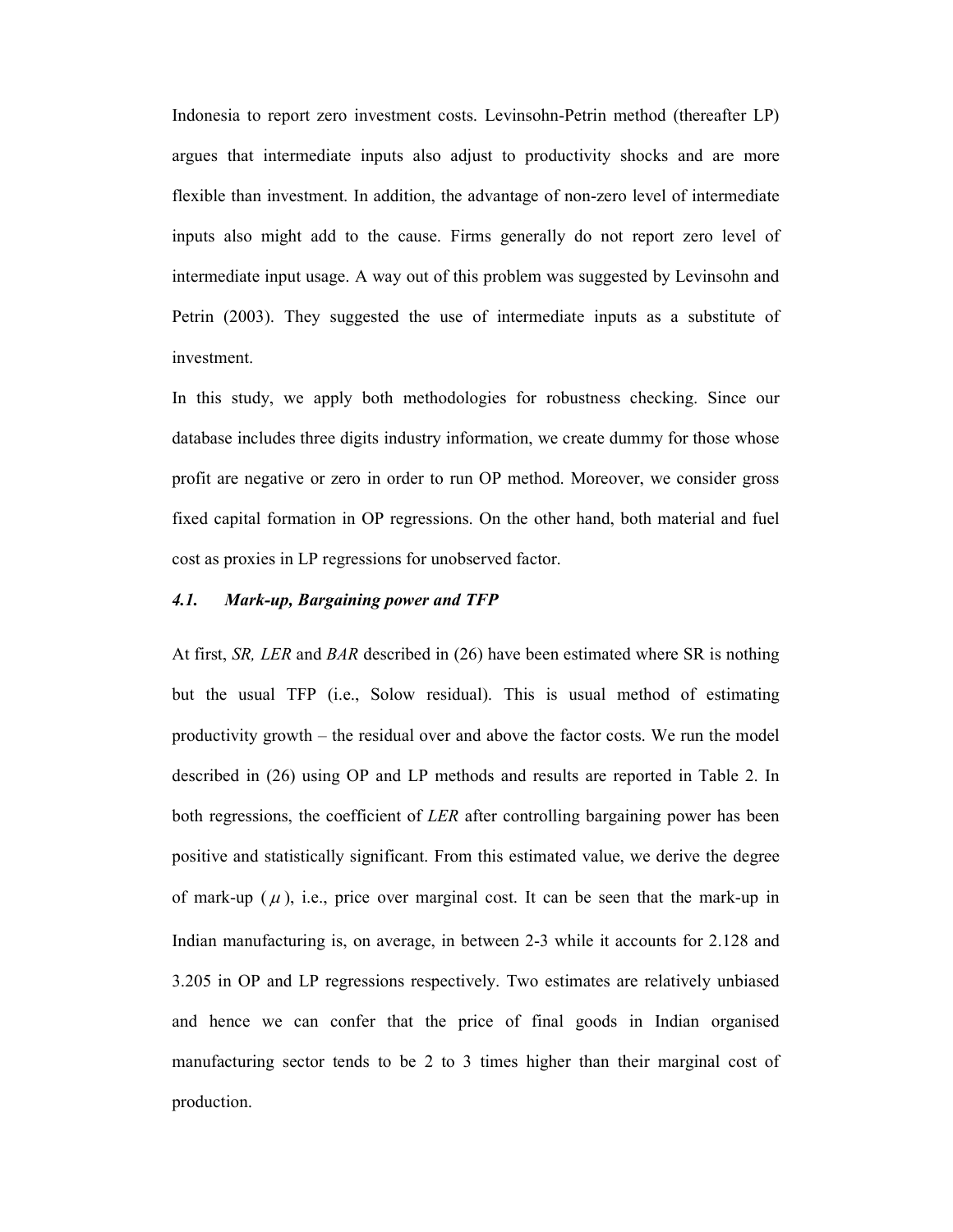The coefficient of *BAR* indicates the degree of bargaining power of labour union in the organised manufacturing after controlling degree of mark-up and it is negative and statistically significant in all regressions. Then, one would infer that productivity (i.e., Solow residual) declines for a rise in bargaining variable. From the estimated values, we derive the bargaining power of union and it registers almost 0.50 in all regressions. Therefore, we can conclude that the workers in Indian organised manufacturing sector are unionised and almost equally powerful as employer.

In the next table, we attempt to see the effect of casualisation/ informalisation on union bargaining power (Table 4). At first, an interaction term of contract workers with bargaining variable is considered after controlling the reform variables. The columns (2) and (5) suggest that the interaction terms are positive and statistically significant. It indicates that the bargaining power has declined during the study period for the rise of casual employment. We further consider an interaction term of import and contract workers with the bargaining term and the results are same (column (3) and (6)). Often it is argued that the reform in both exort nod import sector aftects the product and labour market differently and after controlling the export and import with lerner and bargaining variables still we find that the interaction term of contract workers with bargaining variable is statistically significant and positive. Therefore, we can confirm that the foreign competition forces the domestic firm to use of more contract workers and that further acts as a depressing factor of union bargaining.

#### **5. Concluding remarks**

Within a larger perspective of the debate on labour market reform, this paper attempts to see the effect of foreign competition, due to trade reform, on union wage and its distributive share. First, we construct a theoretical model where a domestic firm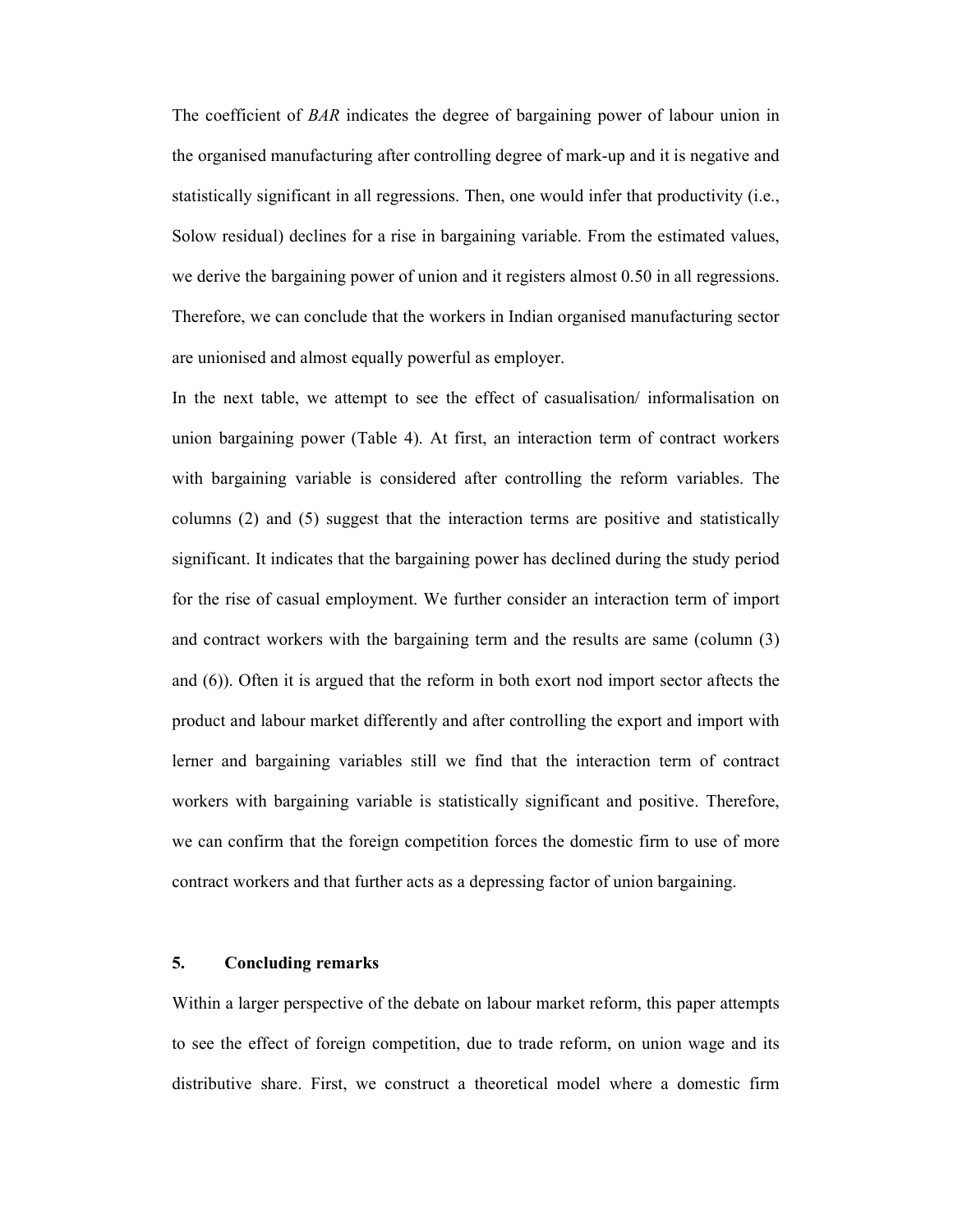produces a good with or without accessing non-unionised sector in the autarky. This is compared with cases of simple cournot game between domestic and foreign firms in response to the policies of trade reform under different combination of the types of labour market and union. We find that even in the autarky if a firm accesses nonunionised sector, the union wage and its share must decline. If the foreign firm produces outside and imports to the domestic country, the union wage and its share must fall. On the other hand, if the foreign firm produces and accesses the domestic labour markets, the union wage and share unambiguously decline in the presence of decentralised unions both in the developed and developing countries. But, in the presence of centralised union, the union wage and its share would go up in the developing countries and would fall in the developing economies if both firms have free choose over the types of labour markets and a lower cost of market transaction in the non-unionised sector.

India is the greatest example of dual labour market and is also an excellent laboratory to examine the effect of trade reform on labour market. We argue that even within the existing legislative framework, a firm can adjust labour not instantaneously, but slowly, in India. It registers a gradual fall in the number of strikes, disputes etc. as well as share of union wage. We construct a pooled econometric model to see the relationship. The results clearly reveal that openness causes the expansion of the nonunionised sector output and thus depresses the union wage share even within the existing legislation in India.

Both the theoretical and empirical results reveal that the trade reform directly and indirectly squeezes the bargaining power of the labour market institution. Hence, the labour market institution has been less restrictive on industrial growth in the postreform period than that was in the previous regime. Moreover, given the current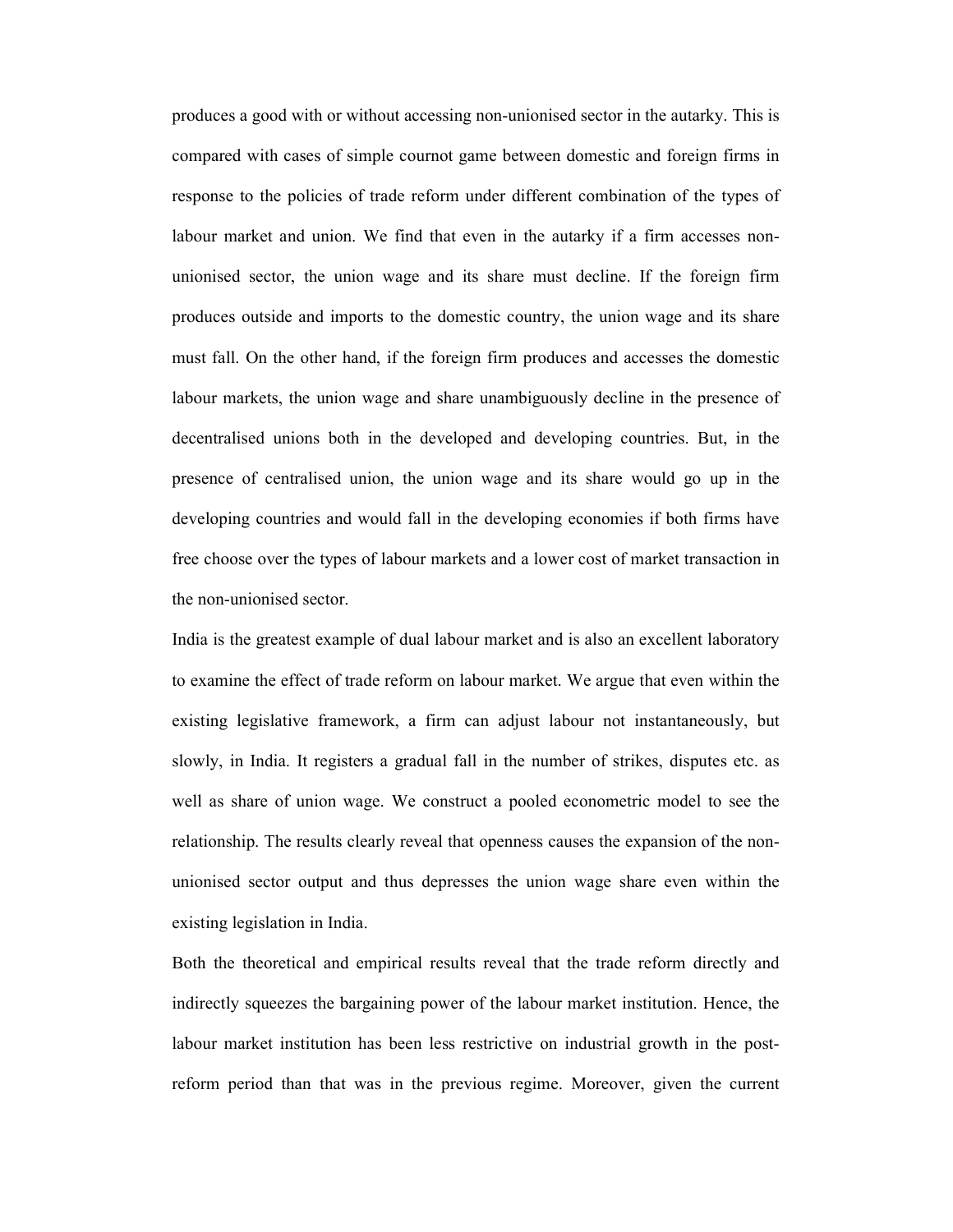flexibility, union workers loose their bargaining power in relative terms and before considering full-fledged reform one should think how the interest of workers can be protected. If the legislative reform in made in the labour labour laws, the industrial growth would be accelerated without fulfilling other commitment of formalisation in the labour market. Moreover, a proper attention needs to be taken up to protect the interest of workers in the non-unionised sector and formalisation.

#### **Reference:**

Acemoglu, D., Aghion, P. and Violante, G. (2001), Deunionization, Technical Change and Inequality, *Carnegie-Rochester Conference Series on Public Policy*, 55(1) , pp. 229-264.

Aleman-Castilla, B, 2006, "The effect of trade liberalization on informality and wages: Evidence from Mexico", *Discussion Paper 763*, London, Centre for Economic Performance.

Abraham, F., J. Konings and S. Vanormelingen, 2009, 'The Effect of Globalization on Union Bargaining and Price-Cost Margins of Firms', *Review of World Economics*, 145: 13 - 36.

Bastos, P. and Kreickemeier, U. (2009): "Unions, competition and international trade in general equilibrium", *Journal of International Economics*, 78, pp. 238-47.

Bertola, G. and Rogerson, R. (1997), "Institutions and Labor Reallocation", *European Economic Review* 41:6 (1997) pp.1147-1171

Besley, T and Burgess, R. (2004), "Can Labor Regulation Hinder Economic Performance? Evidence from India," *Quarterly Journal of Economics* 19(1): 91-134.

Blanchard, O. and Giavazzi, F. (2003), Macroeconomic Effects Of Regulation And Deregulation In Goods And Labor Markets' Quarterly Journal of Economics, 118 (3): 879-907

Boeri, T. and P. Garbaldi, 2005, 'Shadow sorting', in C. Pissarides and J. Frenkel (Eds.), *NBER Macroeconomics Annual*, MIT Press.

Carruth, A. and Oswald, A. J. (1981), "The determination of union and non-union wage rates", *European Economic Review,* 16 (2/3); 285-302

Cragg, M. I. and Epelbaum, Y. M. (1996), "Why has wage dispersion grown in Mexico? Is the incidence of reforms or the growing demand for skill?" *Journal of Development Economics*, 51, 99-116.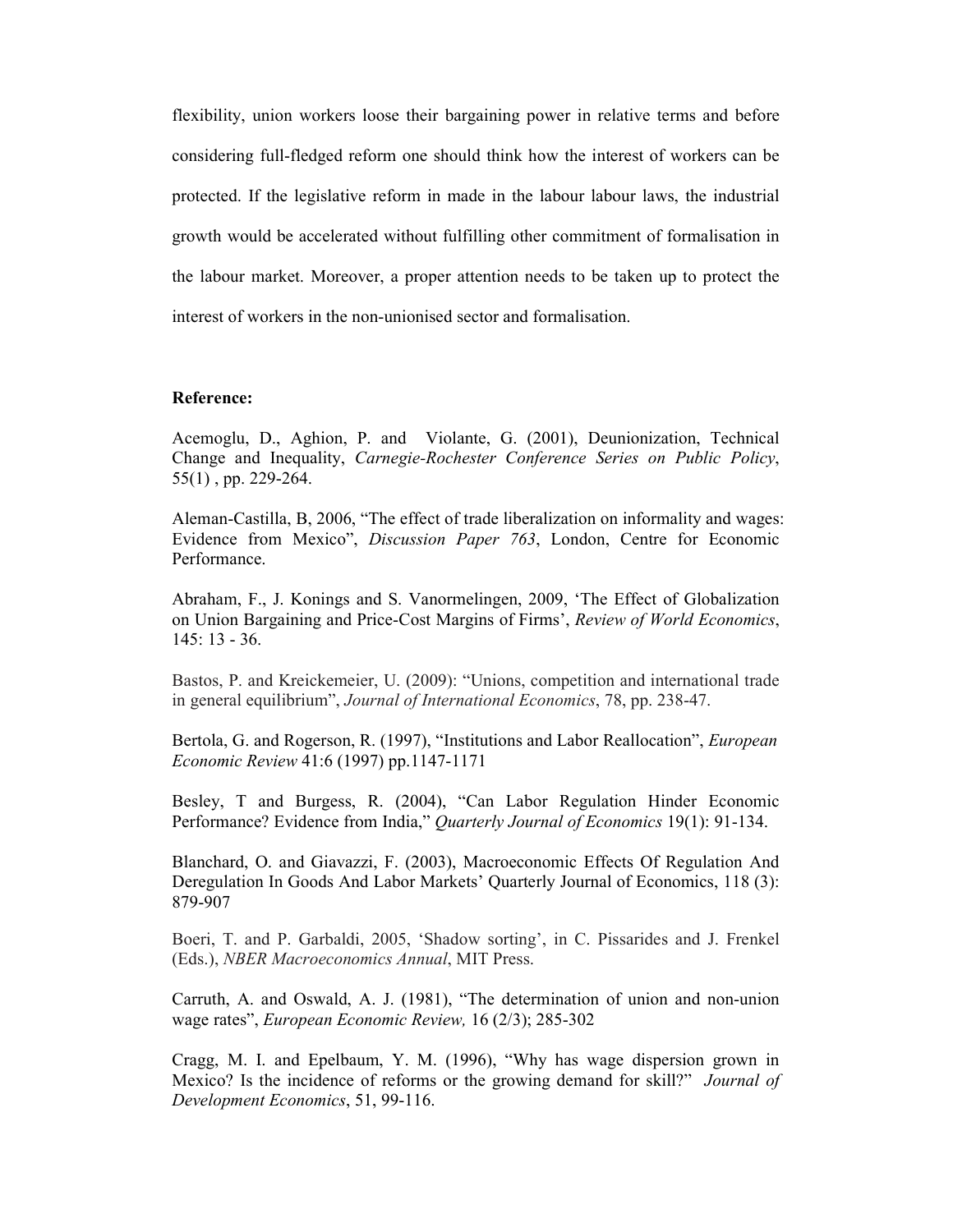D.G. Economic and Financial Affairs (2005): "European Economy Review 2005"; *European Economy 2005, no. 6*.

D'Souza, E. (2008), 'Labour Market Institutions in India: Their Impact on Growth and Employment', ILO Asia Specific Working Paper Series, ILO Regional Office, Delhi

Feenstra, R.C (2007), Globalisation and Its Impact on Labour", Global Economy Lecture, Vienna Institute for International Economics Studies, http://www.econ.ucdavis.edu/faculty/fzfeens/pdf/globalization.pdf

Huizinga, H.P. (1993). International Market Integration and Union Wage Bargaining. *Scandinavian Journal of Economics*, *95*(2), 249-255.

Jütting, J and de Laiglesia, J.R. (2009), *Is Informal Normal?: Towards More and Better Jobs in Developing Countries*, OECD Development Centre, Organisation for Economic Co-operation and Development

Konings J. and Murphy, A. (2006): "Do Multinational Enterprises Substitute Parent Jobs for Foreign Ones? Evidence from European Firm Level Panel Data"; *Review of World Economics* vol. 142(1), pp. 1-20.

López, M. C. and R. A. Naylor, 2004, 'The Cournot-Bertrand profit differential: a reversal result in a differentiated duopoly with wage bargaining', *European Economic Review*, 48: 681-96.

Maiti, D. and Marjit, S. (2010), "Regional Openness, Income Growth and Disparity across Major Indian States during 1980-2008', IEG Working Paper 304, Institute of Economic Growth, University of Delhi

Maiti, D. (2009), Institutions, Networks and Industrialisation: Field level evidence of fragmentation and flexibility from India, IPPG Discussion Paper 26, www.ippg.ac.uk.

Maiti, D. and Marjit, S. (2009), "Institutional Determinants of Informalisation in India and its Effects on Growth and Poverty Reduction', IPPG Discussion Paper 30, www.ippg.ac.uk.

Mehrotra, S. and Biggeri, M., (2007), Asian Informal Workers, New York: Rutledge Taylor and Francis Group.

Mukherjee, A., 2008, 'Unionised Labour Market and Strategic Production Decision of a Multinational', *Economic Journal*, 118: 1621-39.

Munch, J.R. and J.R. Skaksen, 2002, 'Product market integration and wages in unionized countries', *Scandinavian Journal of Economics*, 104: 289-99.

Naylor, R. (1998): "International trade and economic integration when labour markets are generally unionised", *European Economic Review*, 42, 1251–1267.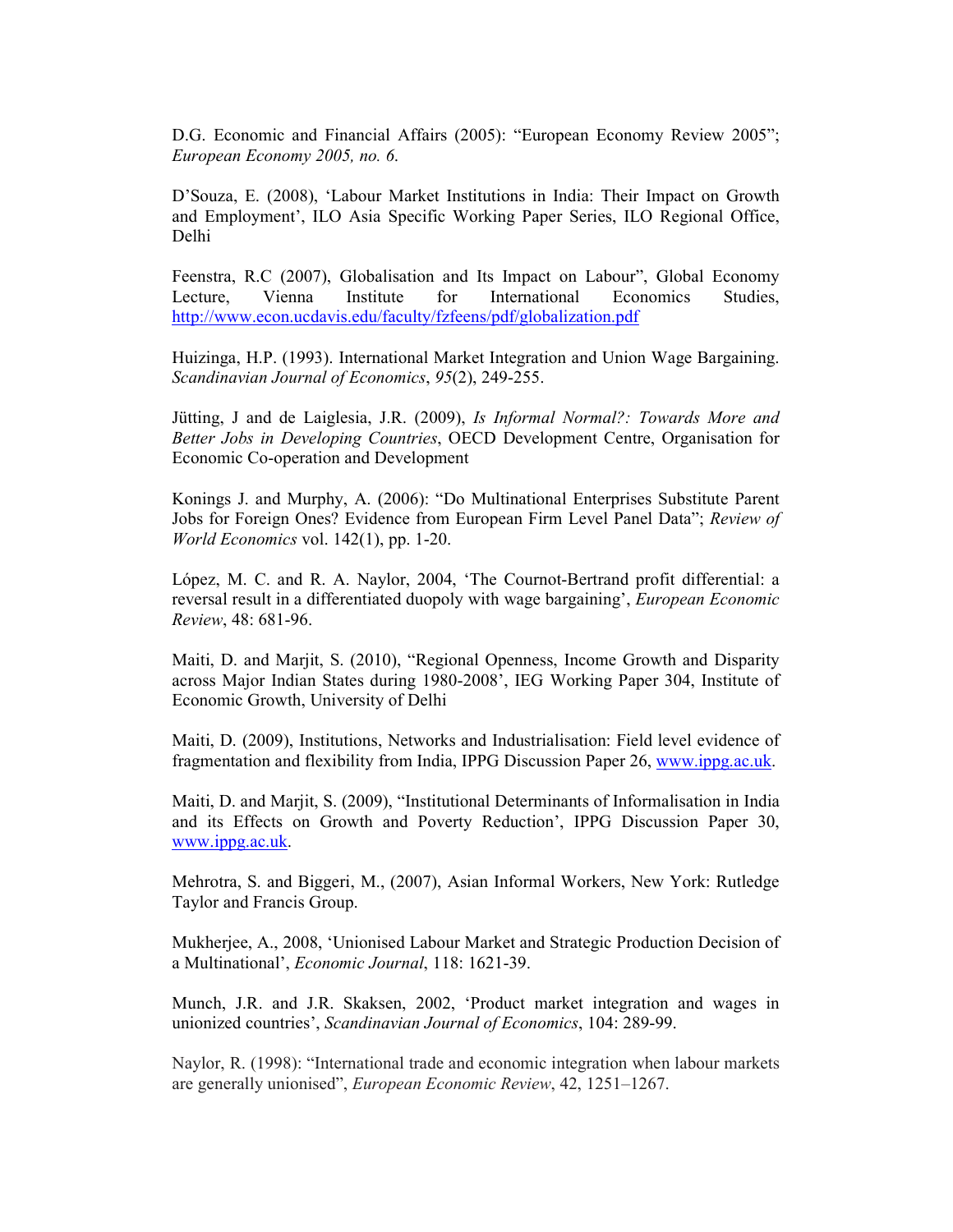Naylor, R. (1999): "Union wage strategies and international trade", *Economic Journal*, 109, 102–125.

Niblett, 2005, 'Shock therapy', *CSIS Euro Focus 11*, June 3.

Rodrik D. (1997): "Has Globalization Gone too Far?", *Institute for International Economics*, 128p.; Washington D.C.

Schneider, F. and D. Enste, 2000, 'Shadow economies: size, causes and consequences', *Journal of Economic Literature*, 38: 77-114.

Sørensen, J.R., 1993, 'Integration of product markets when labour markets are unionized', *Recherches Economique de Louvain*, 59: 485-502.

Stolper, Wolfgang and Paul A. Samuelson, 1941, 'Protection and Real Wages', *Review of Economic Studies*, 9: 58-73.

Ulyssea, G., 2010, 'Regulation of entry, labour market institutions and the informal sector', *Journal of Development Economics*, 91: 87-99.

Vannini, S. and J. Bughin, 2000, 'To be (unionized) or not to be? a case for costraising strategies under Cournot oligopoly', *European Economic Review*, 44: 1763-81.

World Trade Organisation and International Labour Organisation (2009), *Globalzation and Informal Jobs in Developing Countries*, Geneva



*Figure 1: Average tariff rate of Indian economy, 1980-2006*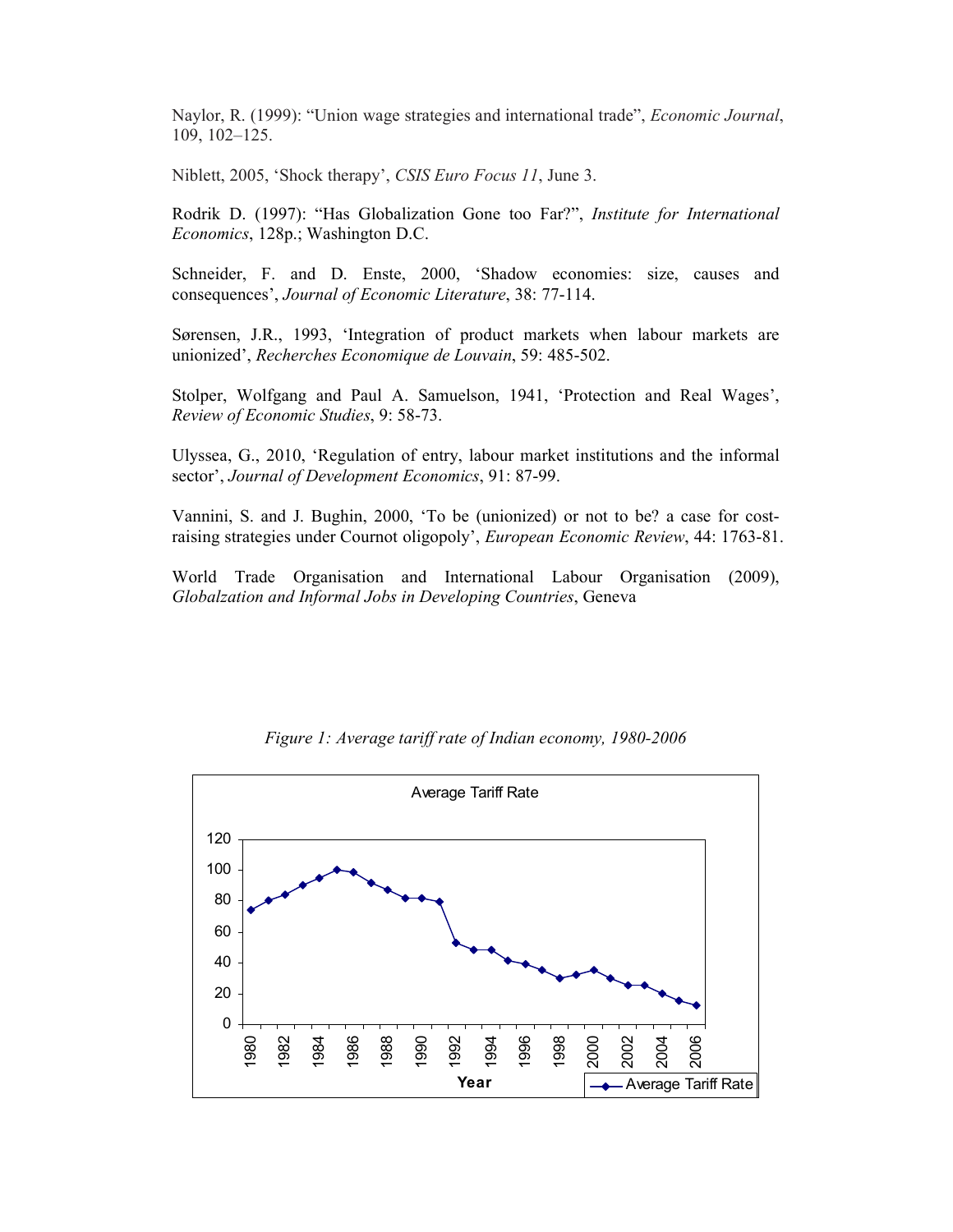



**NSDP in the registered and uniregistered sector in India, 1980-2006 (at 1999-2000 prices)**

Table 3:



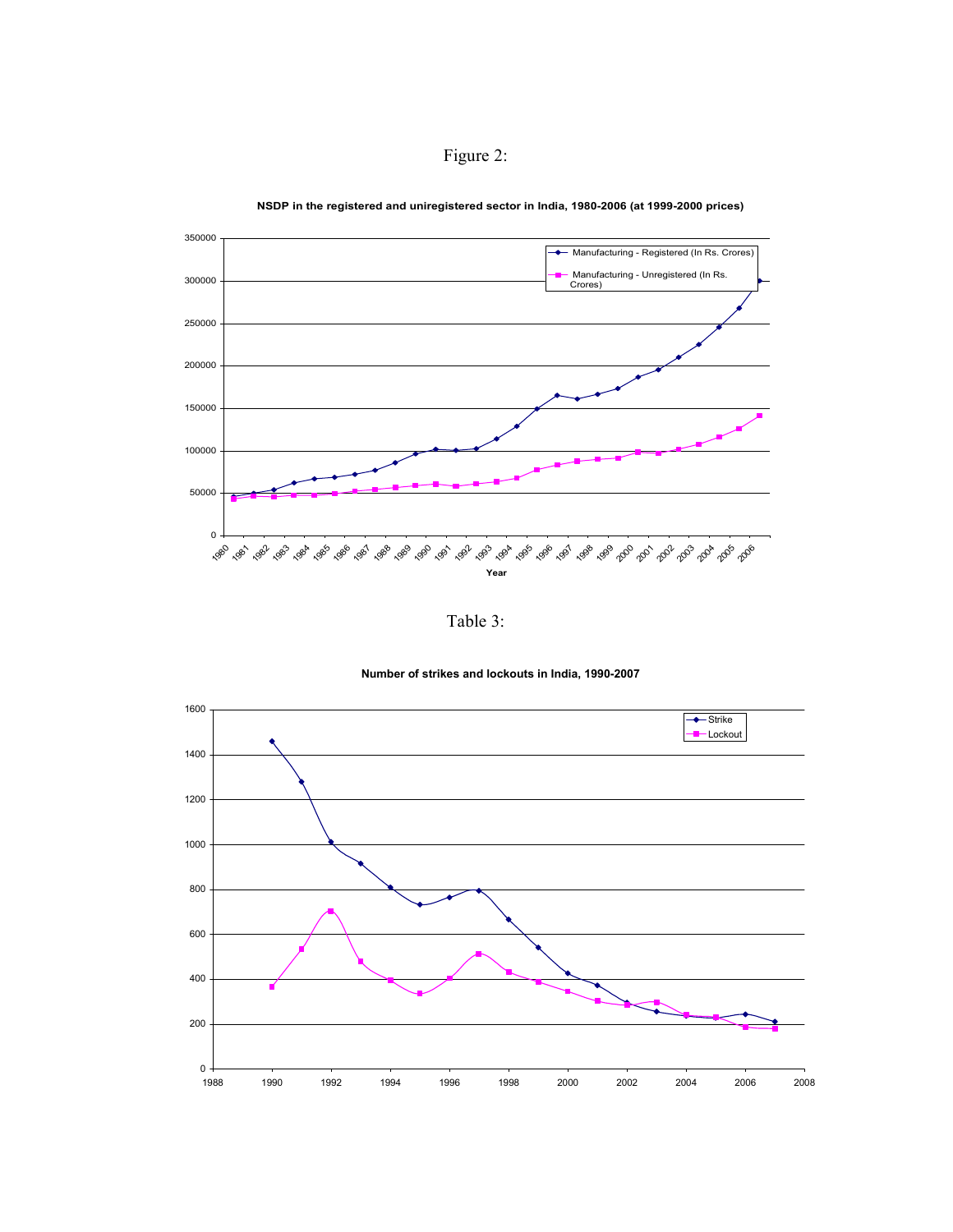

Figure 4: NUMBER OF STRIKES in major states of India during 1997-2006

Figure 5: NUMBER OF LOCKOUTS in major states of India during 1997-2006

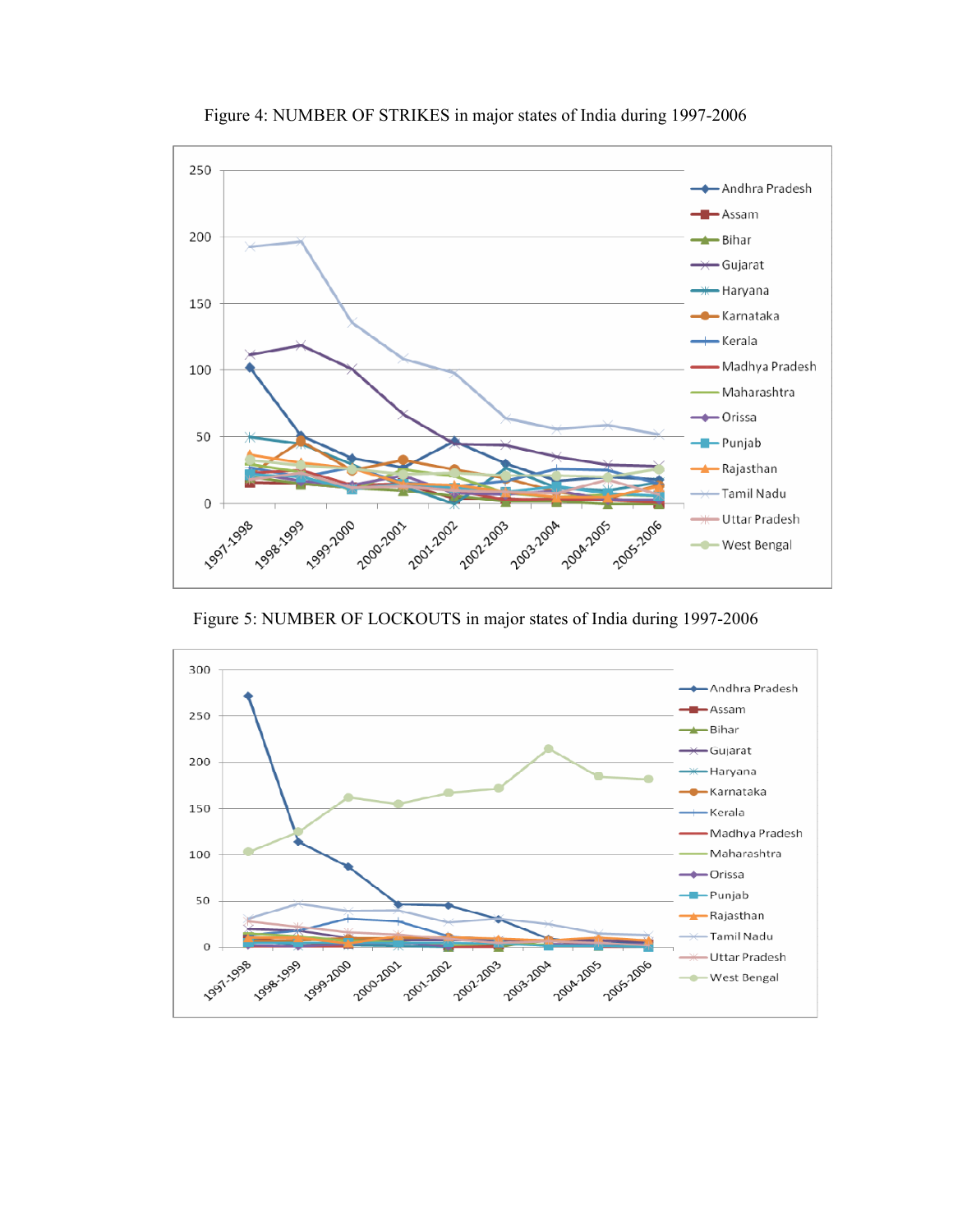

*Fig 6: Wage share of workers in major states of India, 1980-2005* 

Table 7

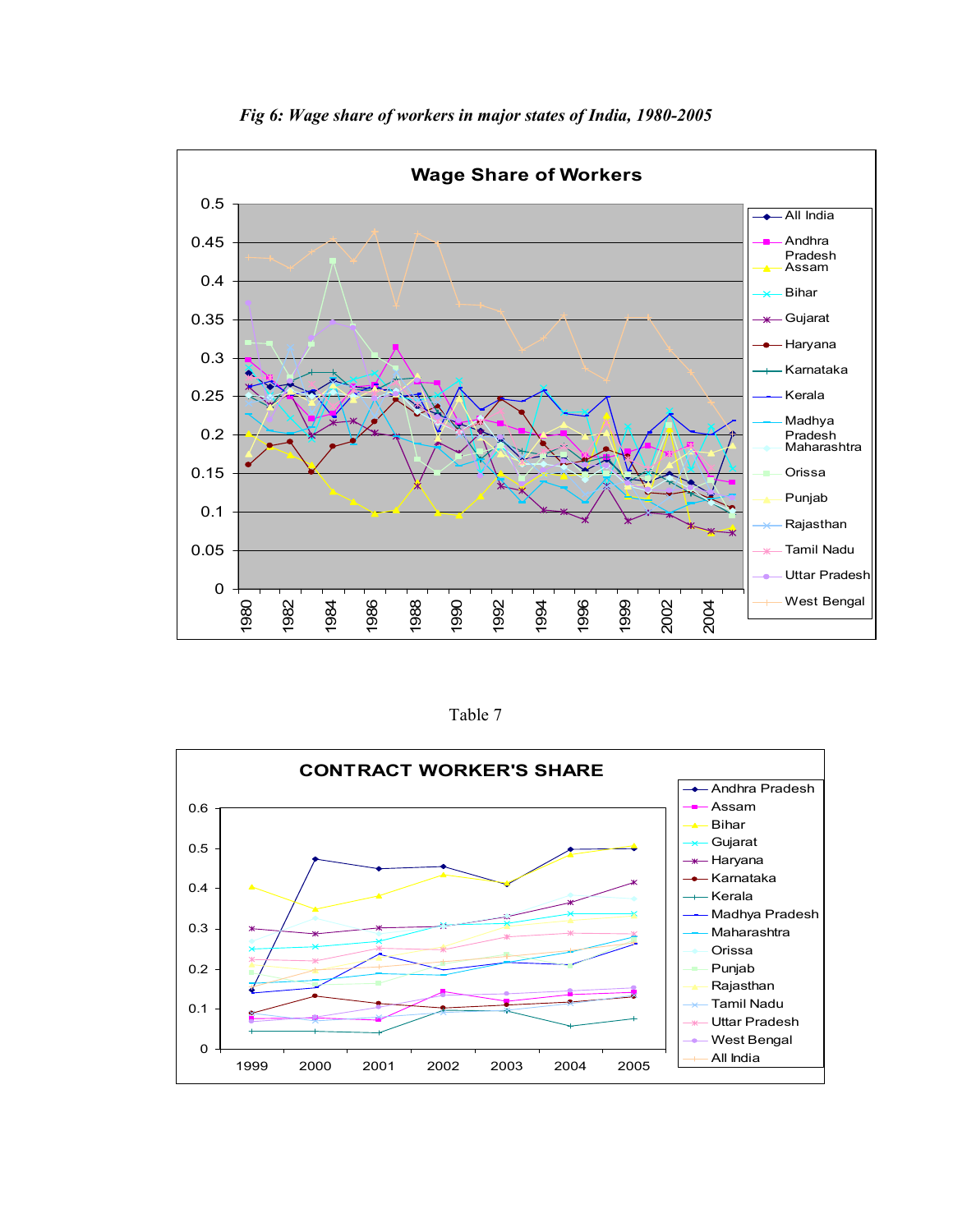|  | Table 1: Output in the unregistered sector in India during 1980-2006 |  |  |
|--|----------------------------------------------------------------------|--|--|
|  |                                                                      |  |  |

| Year | <b>Total Domestic</b><br>Product (In Rs.<br>Crores) | Manufacturing<br>Total (In Rs.<br>Crores) | Manufacturing -<br>Unregistered (In<br>Rs. Crores) | Manufacturing<br>as a proportion<br>of GDP | Unregistered<br>Manufacturing<br>Outputs (per<br>factory) |
|------|-----------------------------------------------------|-------------------------------------------|----------------------------------------------------|--------------------------------------------|-----------------------------------------------------------|
| 1980 | 641921                                              | 88740                                     | 42967                                              | 13.8                                       | 44.5                                                      |
| 1985 | 815049                                              | 117520                                    | 49007                                              | 14.4                                       | 48.5                                                      |
| 1990 | 1083572                                             | 161979                                    | 60512                                              | 14.9                                       | 54.9                                                      |
| 1995 | 1396974                                             | 226458                                    | 77394                                              | 16.2                                       | 57.5                                                      |
| 2000 | 1864300                                             | 284571                                    | 98001                                              | 15.3                                       | 74.7                                                      |
| 2005 | 2616101                                             | 393842                                    | 125742                                             | 15.1                                       | 89.7                                                      |

Source: Handbook of Indian Statistics, Reserve Bank of India and Annual Survey of Industries (CSO, GOI)

Table 2: Employment, wage and workers share in the unionised sector in India during 1980-2006

|      |           |         | Share of        | Real Wage      | <b>Other Benefit</b> |          | Wage     |
|------|-----------|---------|-----------------|----------------|----------------------|----------|----------|
|      | Number of | Workers | contract        | Rate (at       | Per Worker           | Wage     | share (% |
|      | workers   | Per     | workers $(\% )$ | 1999-2000      | (at 1999-            | share (% | of NVA)  |
| Year | (Lakhs)   | factory |                 | prices)        | 2000 prices)         | of GVA)  |          |
| 1980 | 60.66     | 63      |                 | 34226          | 8704                 | 28.0     | 33.6     |
| 1985 | 58.19     | 58      |                 | 41400          | 9073                 | 26.3     | 31.4     |
| 1990 | 63.07     | 57      |                 | 46380          | 13267                | 21.4     | 25.6     |
| 1995 | 76.32     | 57      |                 | 50110          | 18794                | 17.2     | 20.1     |
| 2000 | 61.35     | 47      | 16              | 43480          | 17457                | 15.5     | 19.3     |
| 2005 | 71.36     | 51      | 26              | 41680          | 16149                | 10.3     | 12.1     |
| 2007 | -         | -       | ٠               | $\blacksquare$ | ٠                    | 9.0      | 10.1     |

|  |  | Table 3: Mark-up and Bargaining power in Indian Manufacturing during 1998-2005 |
|--|--|--------------------------------------------------------------------------------|
|  |  |                                                                                |

| Source: Annual Survey of Industries Data, Central Statistical Organisation, India |             |             |  |  |  |  |
|-----------------------------------------------------------------------------------|-------------|-------------|--|--|--|--|
| Table 3: Mark-up and Bargaining power in Indian Manufacturing during 1998-2005    |             |             |  |  |  |  |
| Variables                                                                         | OP          | LP          |  |  |  |  |
| Constant                                                                          |             |             |  |  |  |  |
| Lerner                                                                            | $0.535***$  | $0.688***$  |  |  |  |  |
| Bargaining                                                                        | $-0.991***$ | $-0.993***$ |  |  |  |  |
| Fixed capital(log)                                                                | $0.811***$  | $0.705***$  |  |  |  |  |
| Number of observations                                                            | 4246        | 4472        |  |  |  |  |
| Wald-Statistic                                                                    |             | 70.58       |  |  |  |  |
| Mark-up                                                                           | 2.128       | 3.205       |  |  |  |  |
| <b>Bargaining Power</b>                                                           | 0.50        | 0.50        |  |  |  |  |
| Return to Scale                                                                   | 1.725       | 2.26        |  |  |  |  |

Note: \*\*\* represents significant at 1%, \*\* represent significant at 5% and \* represent significant at 10%,; OLS – Ordinary Least Square Method, OP – Olley-Pakes Method, and LP – Levinshon- Petrin Method